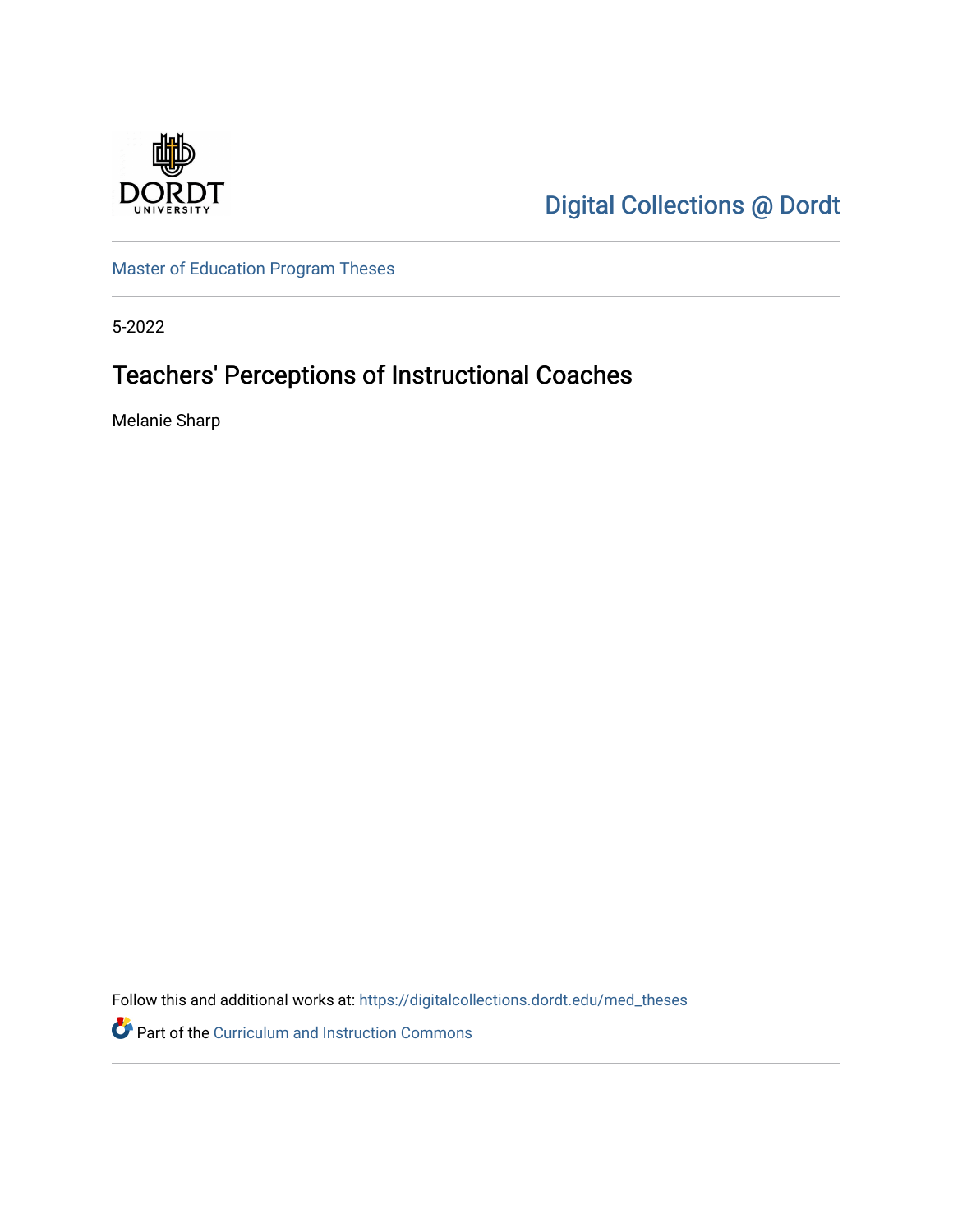## Teachers' Perceptions of Instructional Coaches

## Abstract

This action research project examined teachers' perceptions of instructional coaches at a public, rural school in central Iowa. Thirty teachers participated in a confidential survey which examined their coaching experiences, their perceptions about coaching barriers and strategies to overcome those barriers. After the surveys were analyzed, six of the teachers were invited to engage in a follow-up interview to further explore common themes. One notable difference between teachers was found in the perceived role and responsibilities of an instructional coach. Findings of the study suggest that a lack of school structure and norms can greatly impede the teachers' perceptions of an instructional coach.

## Document Type

Thesis

Degree Name Master of Education (MEd)

**Department** Graduate Education

First Advisor Patricia C. Kornelis

Keywords teachers, perception, instructional coaches, public schools, rural schools, Iowa

## Subject Categories

Curriculum and Instruction | Education

## **Comments**

Action Research Project Submitted in Partial Fulfillment of the Requirements for the Degree of Master of Education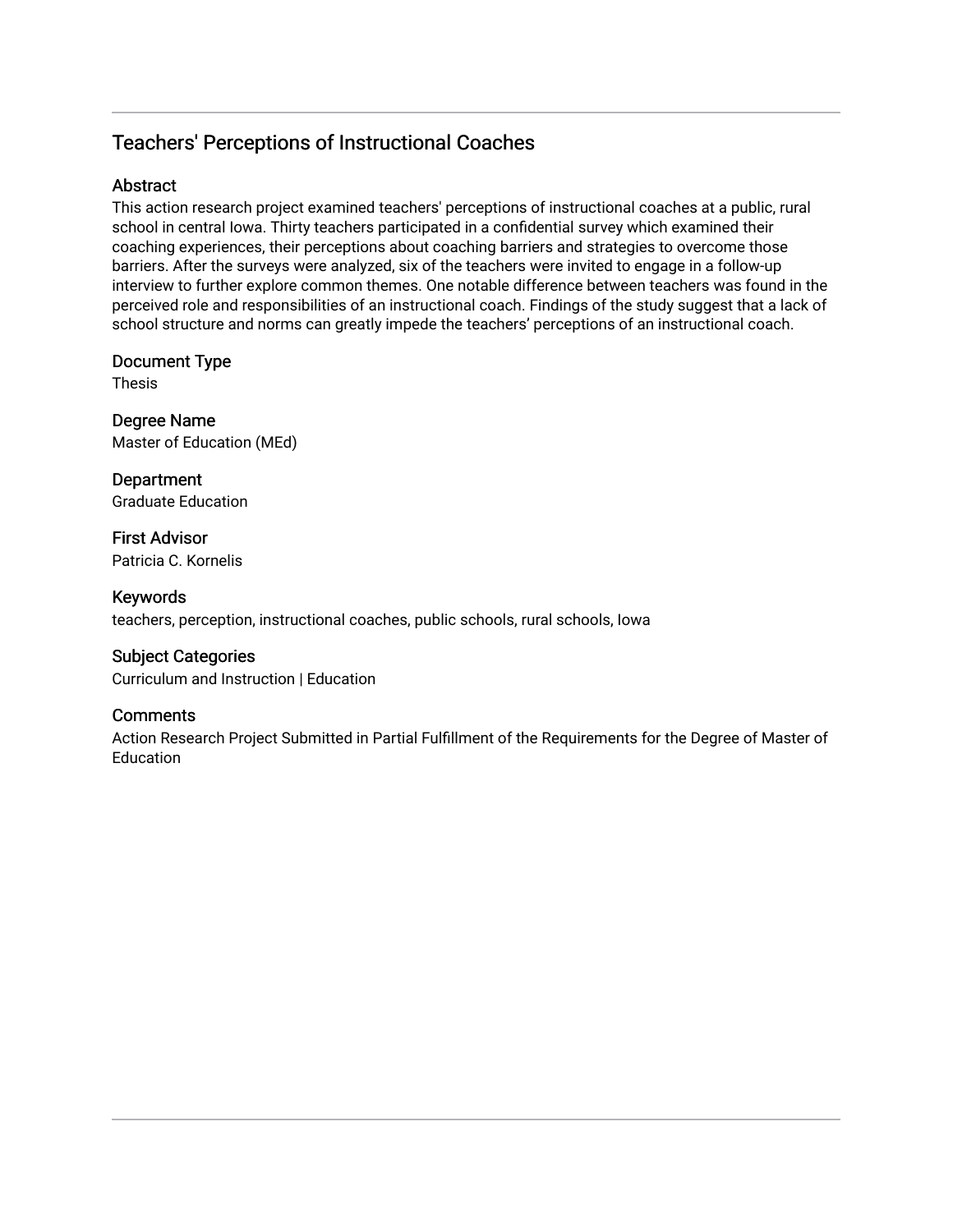## TEACHERS' PERCEPTIONS OF INSTRUCTIONAL COACHES

Teachers' Perceptions of Instructional Coaches

by

Melanie Sharp

B.A. University of Northern Iowa, 2002

Action Research Project Submitted in Partial Fulfillment of the Requirements for the Degree of Master of Education

Department of Education Dordt University Sioux Center, Iowa May 2022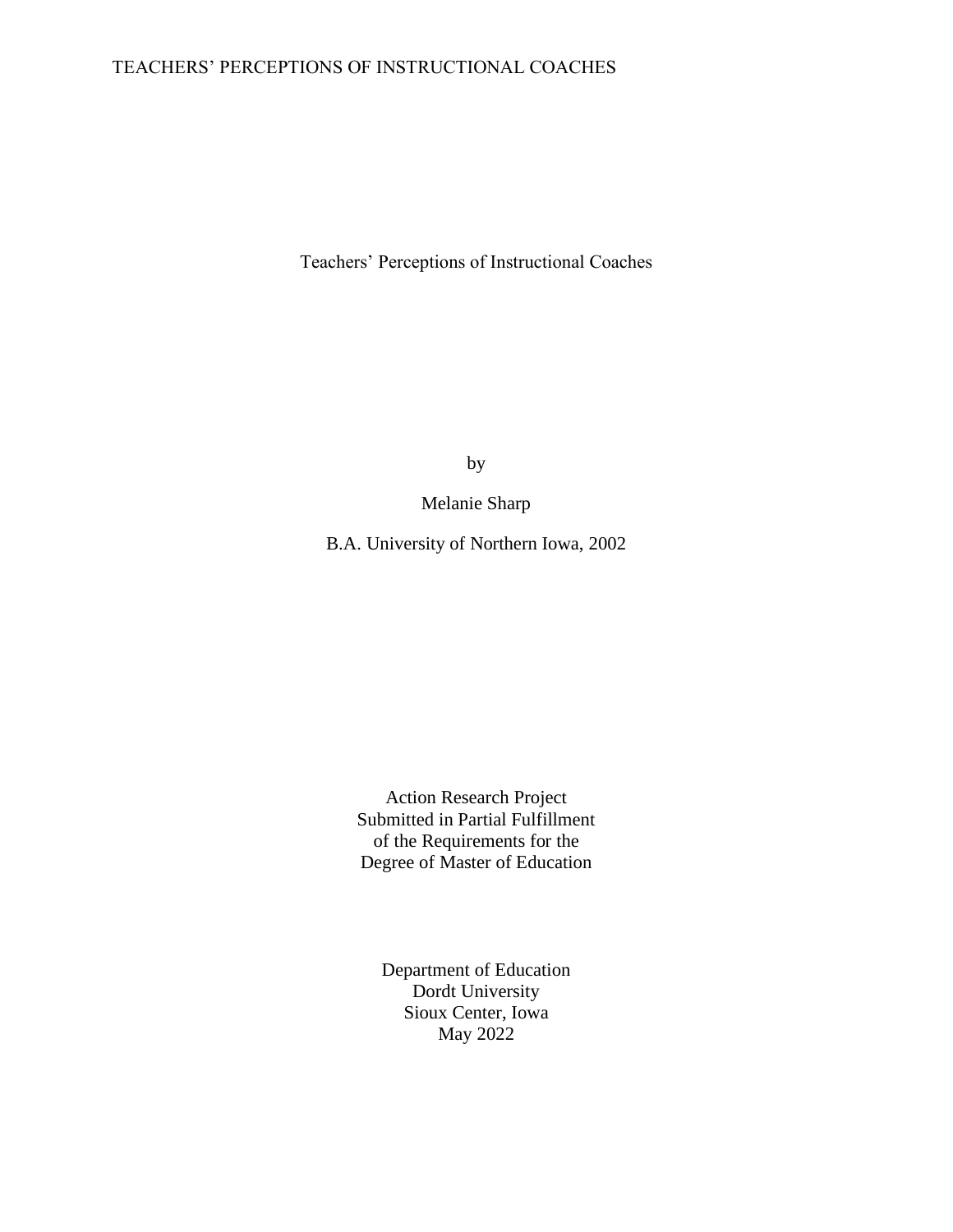## **Acknowledgements**

In completing this action research project, I would first like to thank God for granting me the countless blessings and strength to persevere through the tough times. An enormous thanks to my husband and children for understanding my commitment to this project and supporting me along the way. Accomplishing this project could not have happened without the encouragement from my friends who listened to my progress, offered advice, and prayed for me. I would also like to thank my colleagues for their willingness to participate in the study and their desire to support me along the way.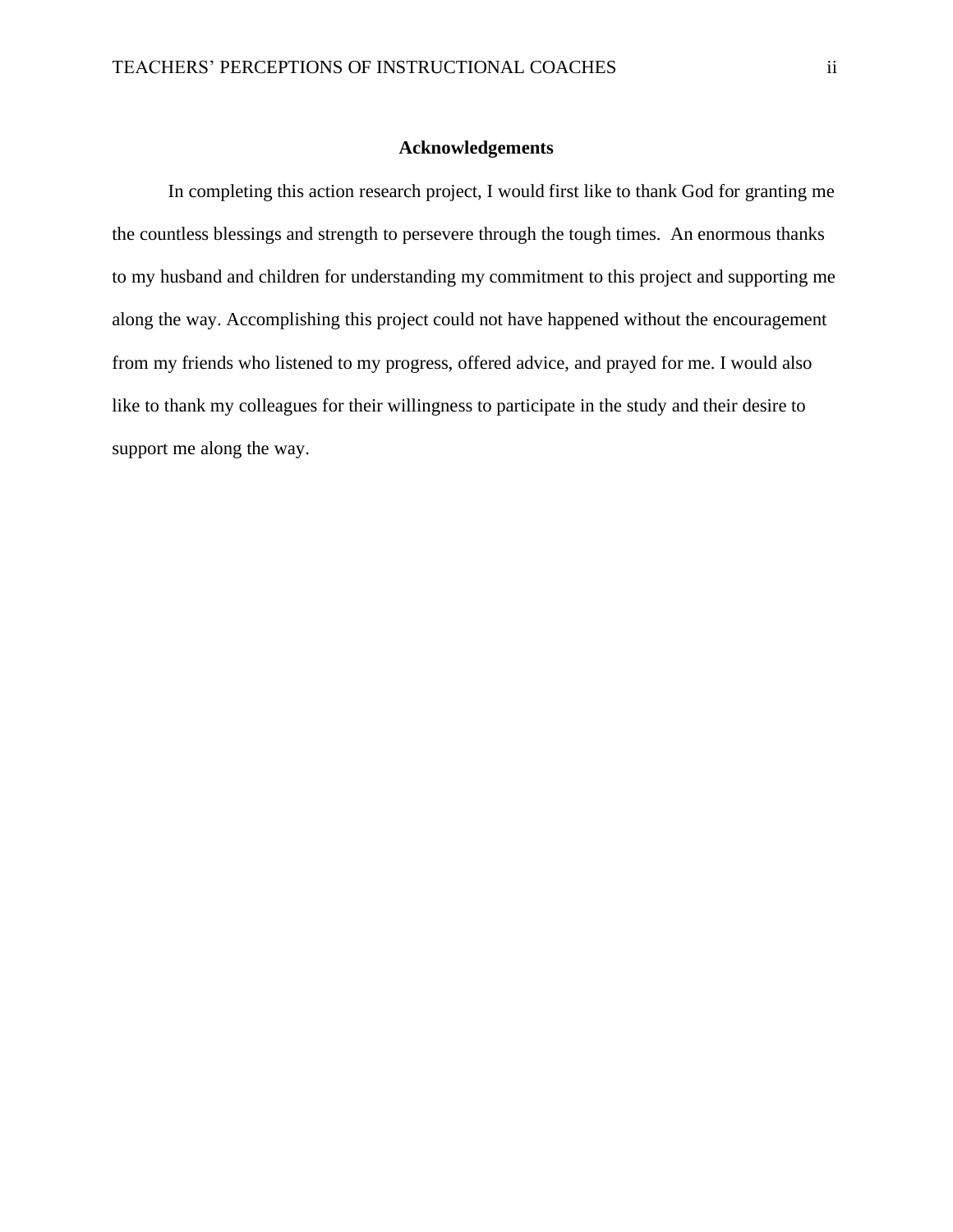## **Table of Contents**

| Appendixes |  |
|------------|--|
|            |  |
|            |  |
|            |  |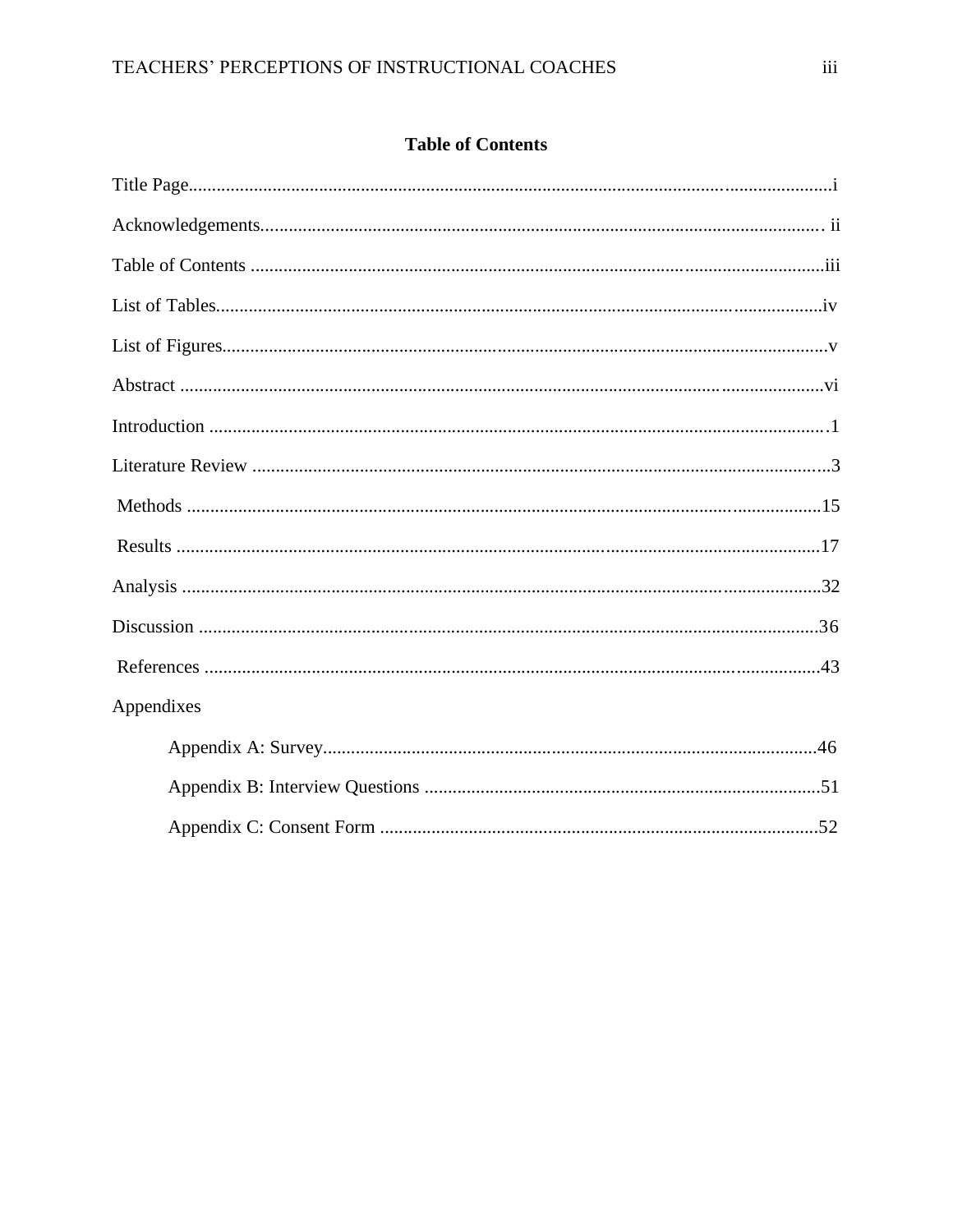## **List of Tables**

| 1. Mean Response per Likert-Scale Questions for Characteristics of an Effective Coach20<br>2.<br>Mean Response per Likert-Scale Questions for Barriers that Stand in the Way of<br>3.<br>Mean Response per Likert-Scale Questions for Ways to Improve the Coaching<br>4. | Table | Page                                                                         |
|--------------------------------------------------------------------------------------------------------------------------------------------------------------------------------------------------------------------------------------------------------------------------|-------|------------------------------------------------------------------------------|
|                                                                                                                                                                                                                                                                          |       |                                                                              |
|                                                                                                                                                                                                                                                                          |       | Mean Response per Likert-Scale Questions for the Benefits of Being Coached22 |
|                                                                                                                                                                                                                                                                          |       |                                                                              |
|                                                                                                                                                                                                                                                                          |       | 24                                                                           |
|                                                                                                                                                                                                                                                                          |       |                                                                              |
|                                                                                                                                                                                                                                                                          |       | 26                                                                           |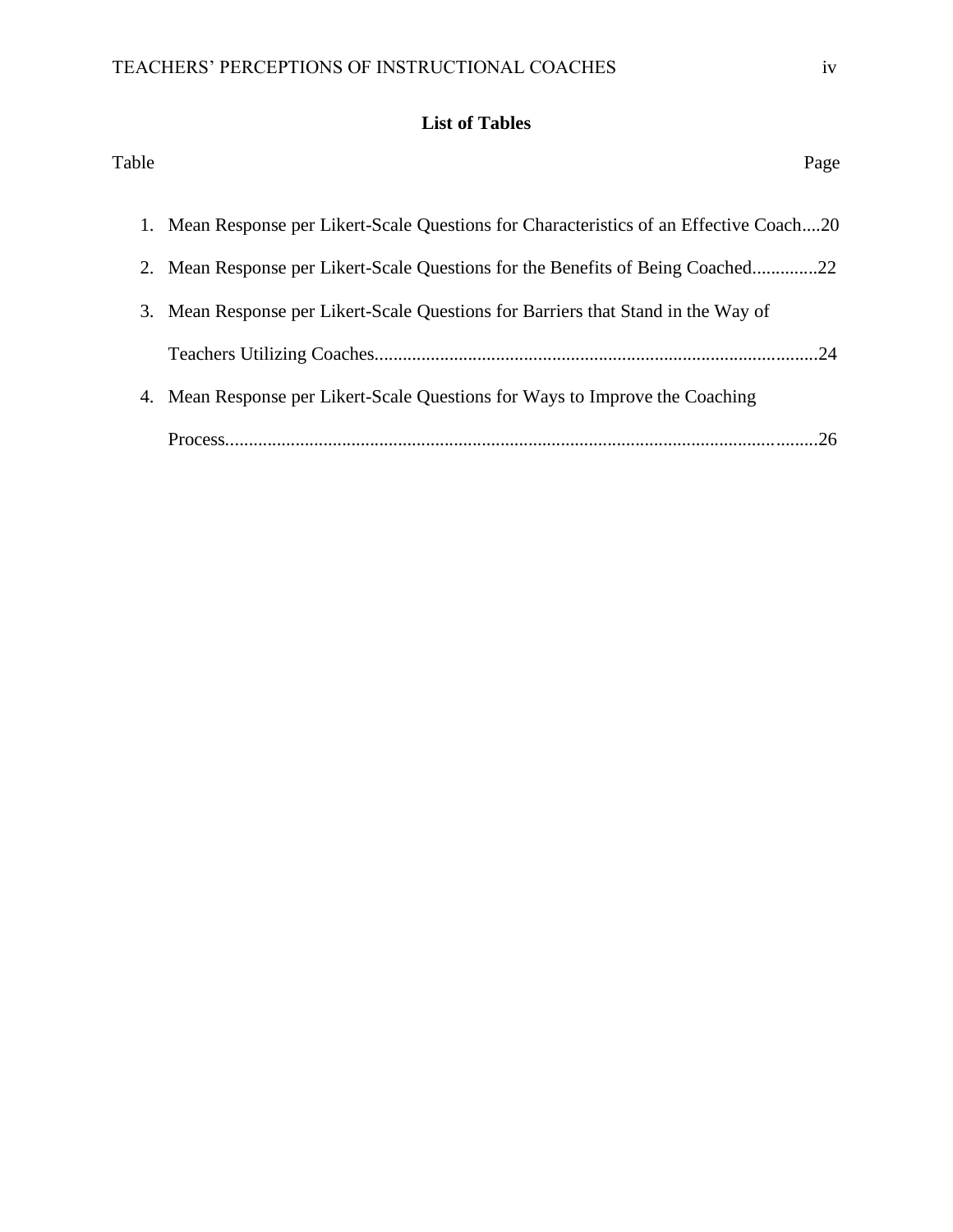## **List of Figures**

| Page                                                                                       | Figure |
|--------------------------------------------------------------------------------------------|--------|
|                                                                                            |        |
|                                                                                            |        |
| 3. Bar Graph Response per Likert-Scale Questions for Characteristics of an Effective Coach |        |
|                                                                                            |        |
| 4. Bar Graph Response per Likert Scale Questions for the Benefits of Being Coached23       |        |
| 5. Bar Graph Response per Likert-Scale Questions for the Barriers of Being Coached25       |        |
| Bar Graph Response per Likert-Scale Questions for Ways to Improve the Coaching             | 6.     |
|                                                                                            |        |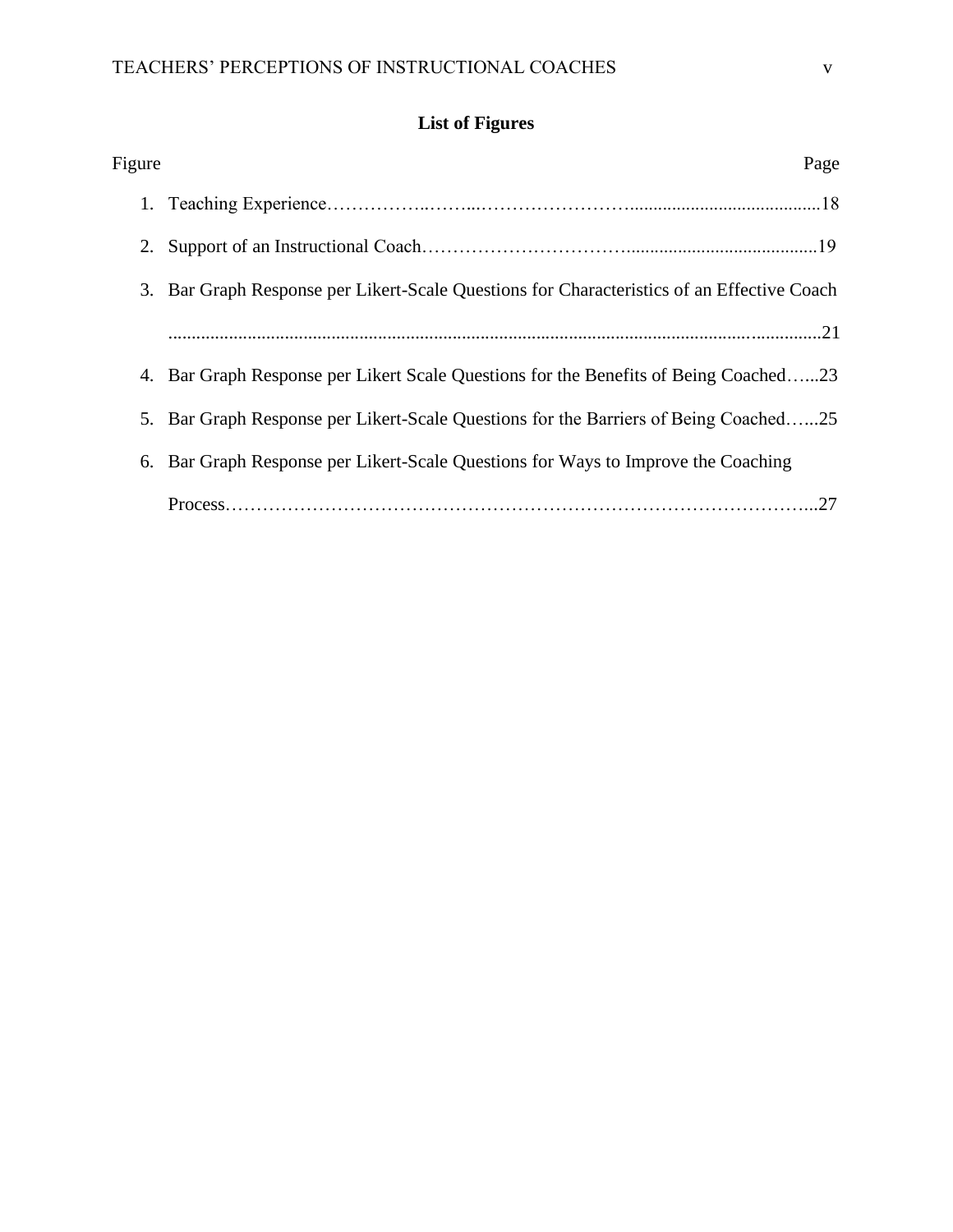## **Abstract**

This action research project examined teachers' perceptions of instructional coaches at a public, rural school in central Iowa. Thirty teachers participated in a confidential survey which examined their coaching experiences, their perceptions about coaching barriers and strategies to overcome those barriers. After the surveys were analyzed, six of the teachers were invited to engage in a follow-up interview to further explore common themes. One notable difference between teachers was found in the perceived role and responsibilities of an instructional coach. Findings of the study suggest that a lack of school structure and norms can greatly impede the teachers' perceptions of an instructional coach.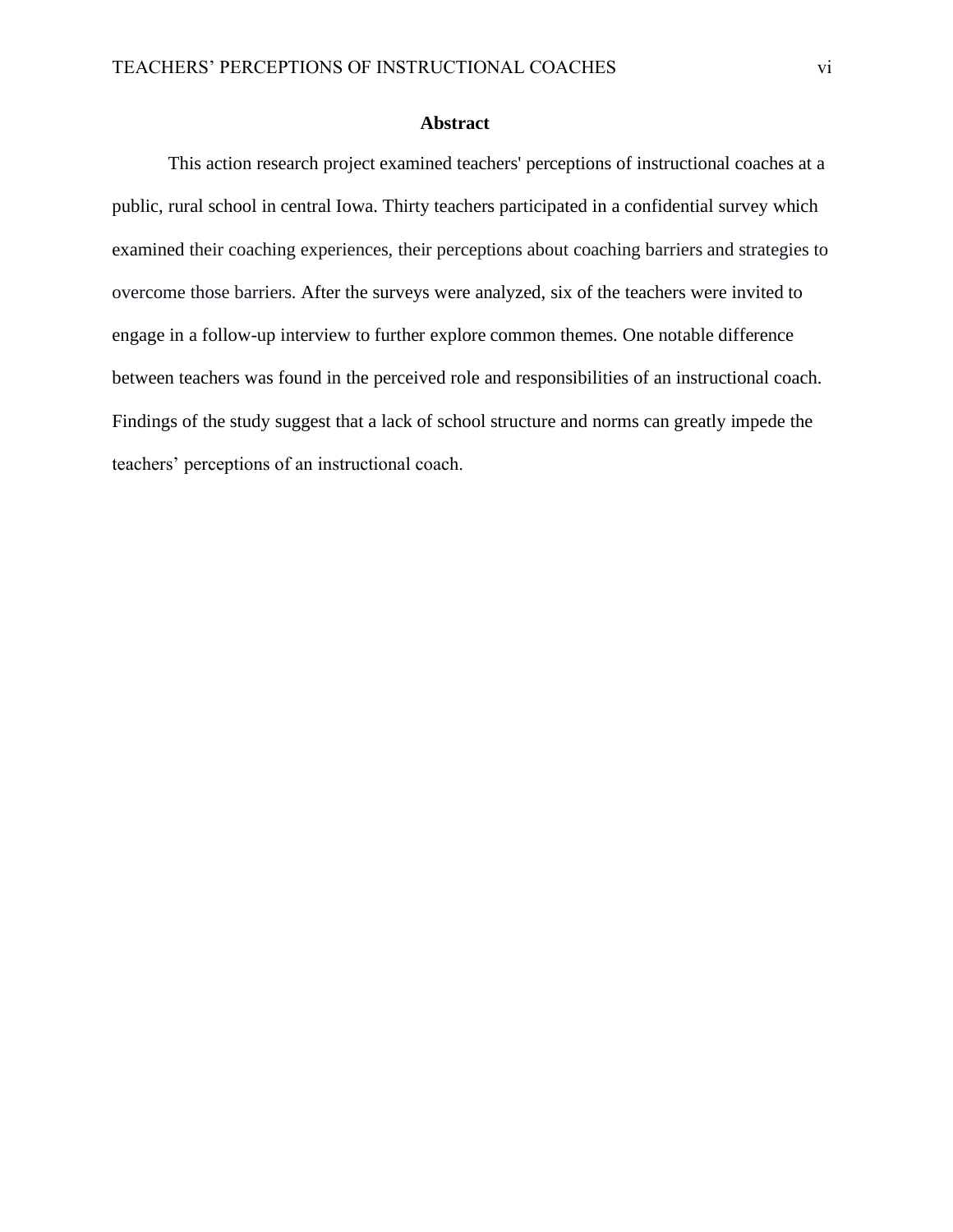In response to increased accountability placed on schools from the No Child Left Behind Act (NCLB) of 2001, many states and districts turned to instructional coaches as a means of improving individual and system-level instructional change (Woulfin & Rigby, 2017, p. 1). Teachers needed to learn new ways of teaching, often much different than their current practices. To respond to the demands of NCLB, teachers needed embedded learning opportunities that included instructional coaches and content experts (Woulfin & Rigby, 2017, p. 1). "Armed with specific instructional and content expertise, coaches have the potential to conduct this heavy educative lifting to bring about instructional change" (Woulfin & Rigby, 2017, p. 1). The purpose of instructional coaches is to serve as partners with teachers to help them improve teaching and learning so students are more successful. "A coach can foster conditions in which deep reflection and learning can take place, where a teacher can take risks to change her practice, where powerful conversations can take place, and where growth is recognized and celebrated" (Aguilar, 2013, para. 3)

There are many powerful benefits of engaging in instructional coaching. The most comprehensive study on coaching was conducted in 2004 by Annenburg Foundation for Education Reform. This study provided powerful evidence in favor of instructional coaching. The results of the study found that effective coaching encouraged partnership and reflective practices between the coach and the teacher. Working with a coach allowed teachers to apply their learning more deeply, frequently, and consistently than teachers working alone (Aguilar, 2013, para. 5). A second result from the study found that effective professional learning increased positive cultural change in a school. This new culture encouraged teachers and coaches to continuously grow together to improve their craft and make better-informed decisions about student's learning (Aguilar, 2013, para. 6). The report also found that when teachers worked with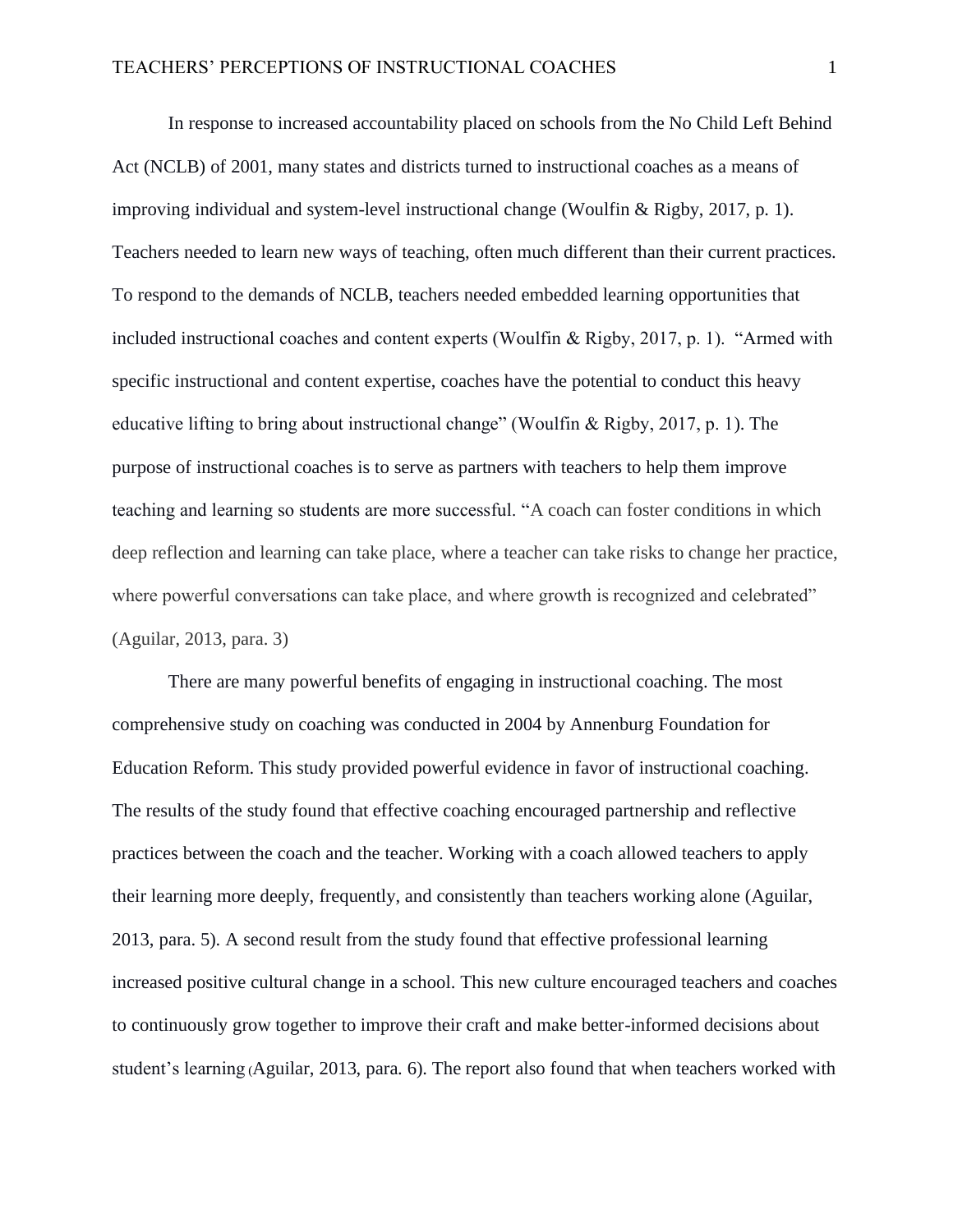coaching programs that used data to drive decisions, they were better able to make decisions based on evidence rather than individual opinions (Aguilar, 2013, para. 7). Lastly, the report found that coaching helped to create conversations built around change and ways to improve student outcomes (Aguilar 2013, para. 9).

However, are a variety of barriers that may stand in the way of teachers utilizing coaching services. Zwart et al., (2009) explained that change is a hard process especially in terms of teachers being exposed to new forms of professional development and expected outcomes (p. 13). Their study found that along with change comes the fear and anxiety of being observed by a colleague (p. 14). Trust was listed as an important factor when it comes to coaching because a teacher needs to trust the new strategies the coach is bringing into the class as well as the feedback the coach has to offer (Zwart et al., 2009, p. 10). Mason's (2007) research supported this idea and explained that if teachers do not see validity in what the coach is doing then coaching will just be viewed as another short-lived professional development idea that teachers do not want to invest in (p. 76).

#### **Purpose of the Study**

The purpose of this study was to gather information about teachers' perceptions of instructional coaches at all levels, grades K-12, to determine the barriers that stand in the way of teachers utilizing them. The following research questions were explored in this study: 1. What do teachers at this school district perceive as important characteristics of effective instructional coaches?

2. What are teachers; perceptions of the benefits of instructional coaching at this school district? 3. What barriers do teachers at this school district perceive as standing in their way of utilizing instructional coaches?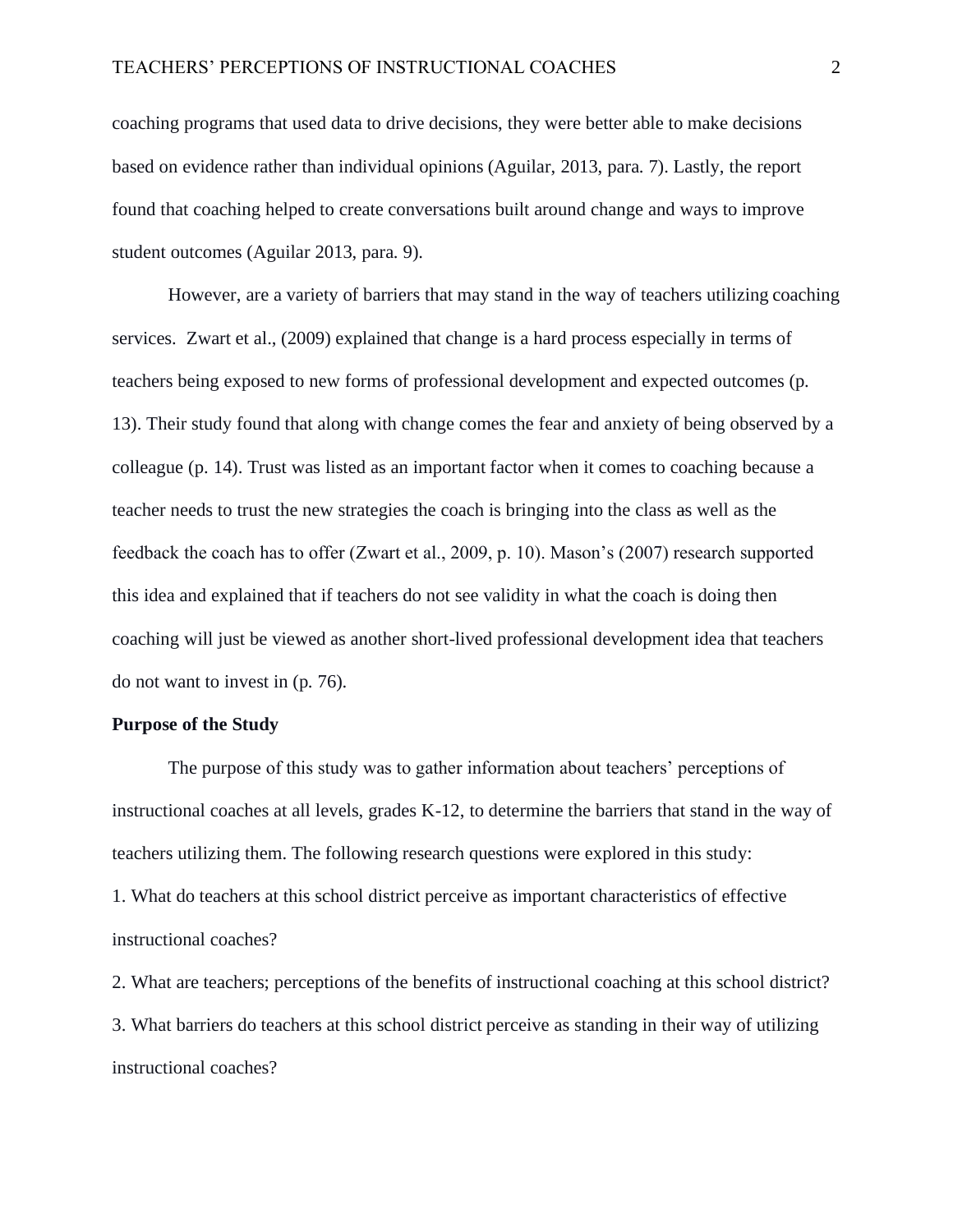4. What strategies do teachers at this district perceive as important to enabling instructional coaches?

### **Definition of Terms**

The following terms are used in this study. These definitions are provided for clarity and are the researcher's own unless otherwise specified.

*Impact Cycle-* "A coaching process that coaches use to partner with teacher to help them have a positive impact on students' learning and well-being. The three stages of the cycle are identify, learn, improve" (Knight, 2018 p. ix).

*Instructional Coach*- an educational leader who partners with teachers to help them improve teaching and learning so students become successful (Knight, 2018, p. 2)

*Instructional Playbook-* "is a concise, precise document that summarizes the essential information about evidence-based teaching strategies that instructional coaches use to support teachers and students" (Knight, Hoffman, & Harris, 2020, p. 3).

*Partnership Approach- "*A coaching relationship that is based on the principles of equality, choice, voice, dialogue, reflection, praxis, and reciprocity" (Knight, 2007a, p. 37).

*Pedagogical Knowledge- "*consists of an understanding and experiential base of how students

learn with an ability to effectively use questioning and classroom management techniques"

(Anderson & Wallin, 2018, p. 54).

*Principal Support- "*being knowledgeable about the role, responsibilities, functions, and goals of an instructional coach in order to provide support" (Mangin & Stoelinga, 2010, p. 53).

#### **Literature Review**

 The standards movement of the 1990's Race to the Top and the Common Core reform placed instructional improvements at the center of reform efforts and further, the No Child Left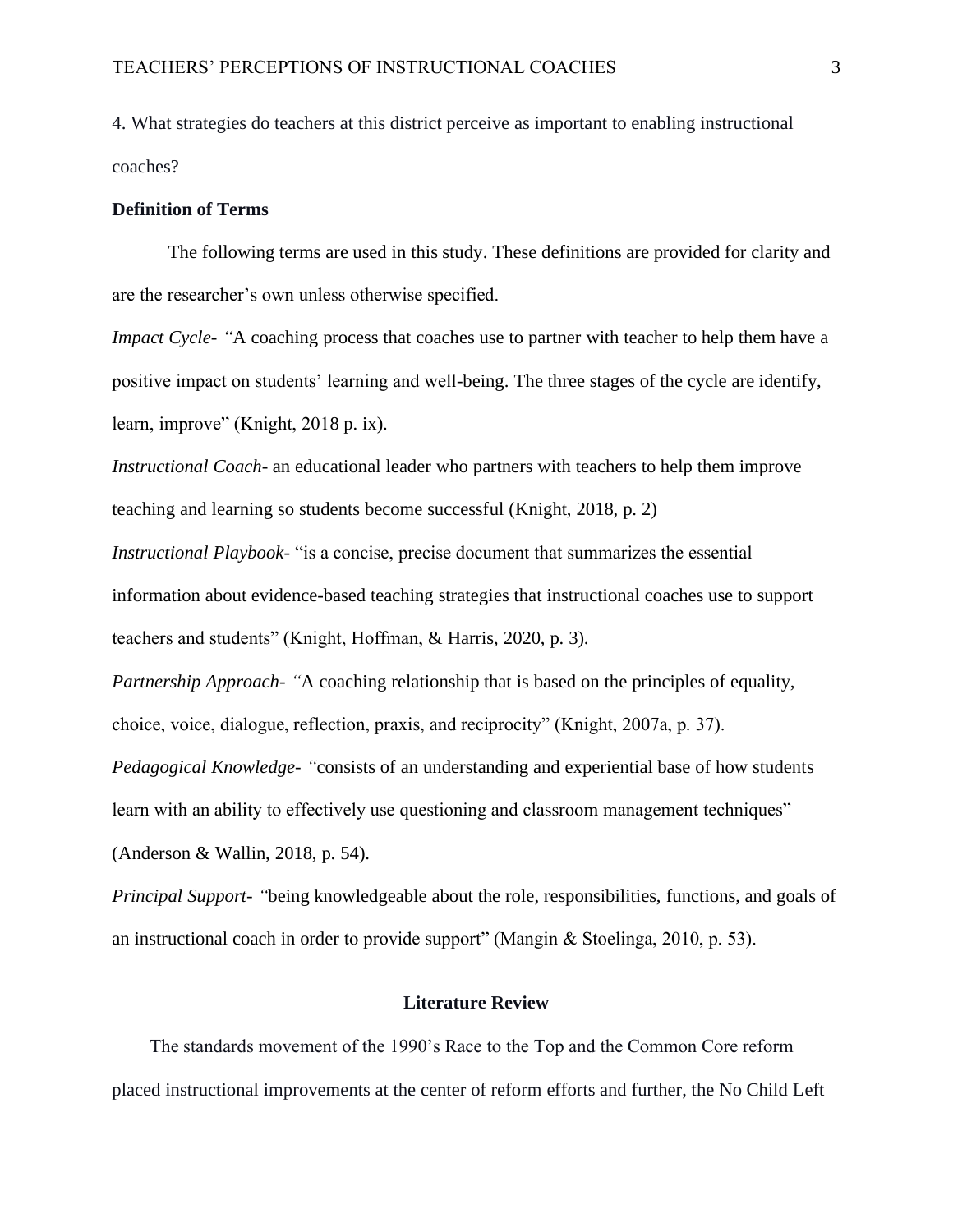Behind Act of 2001 (NCLB) brought into the spotlight the way teachers teach and students learn. Knight (2007b) explained that after the passing of the No Child Left Behind Act, schools started looking for proven ways to improve students' scores and to help their schools achieve Annual Yearly Progress (AYP) (p. 1). The old model of "sit and get" professional development was not effective in the classroom and left teachers feeling frustrated and disappointed in the system (Knight, 2007b, p. 1). In response to NCLB Act, millions of dollars in federal funding were allotted to instructional coaching and policymakers turned their focus on the instructional practices taking place in the classroom (Woulfin & Rigby, 2017, p. 1). The pressure to improve instruction in schools is greater now than ever in the history of American education (Knight, 2007b, p.1).

Research studies on school organizations showed that coaches can support teacher learning and change in classroom instruction (Knight, 2007a, p .38). The concept of coaching originated from the premise that effective teachers could coach colleagues into becoming effective as well, thereby positively affecting teachers and students" (Anderson & Wallin, 2018, p. 53). "When coaches are trained properly and are confident in their work, they can achieve positive outcomes for principals, teachers, and students" (Anderson & Wallin, 2018, p. 54). While the research showed that instructional coaches can and do make a difference in instructional practices, there are still many teachers who are reluctant to invite instructional coaches into their classroom.

### **Characteristics of Effective Coaches**

There are many known characteristics of an effective coach. Knight (2007b) focused on a coach being respectful, patient, honest, and most importantly, having the ability to provide honest feedback (p. 15). Walkowiak's (2016) research supported these ideas and offered up four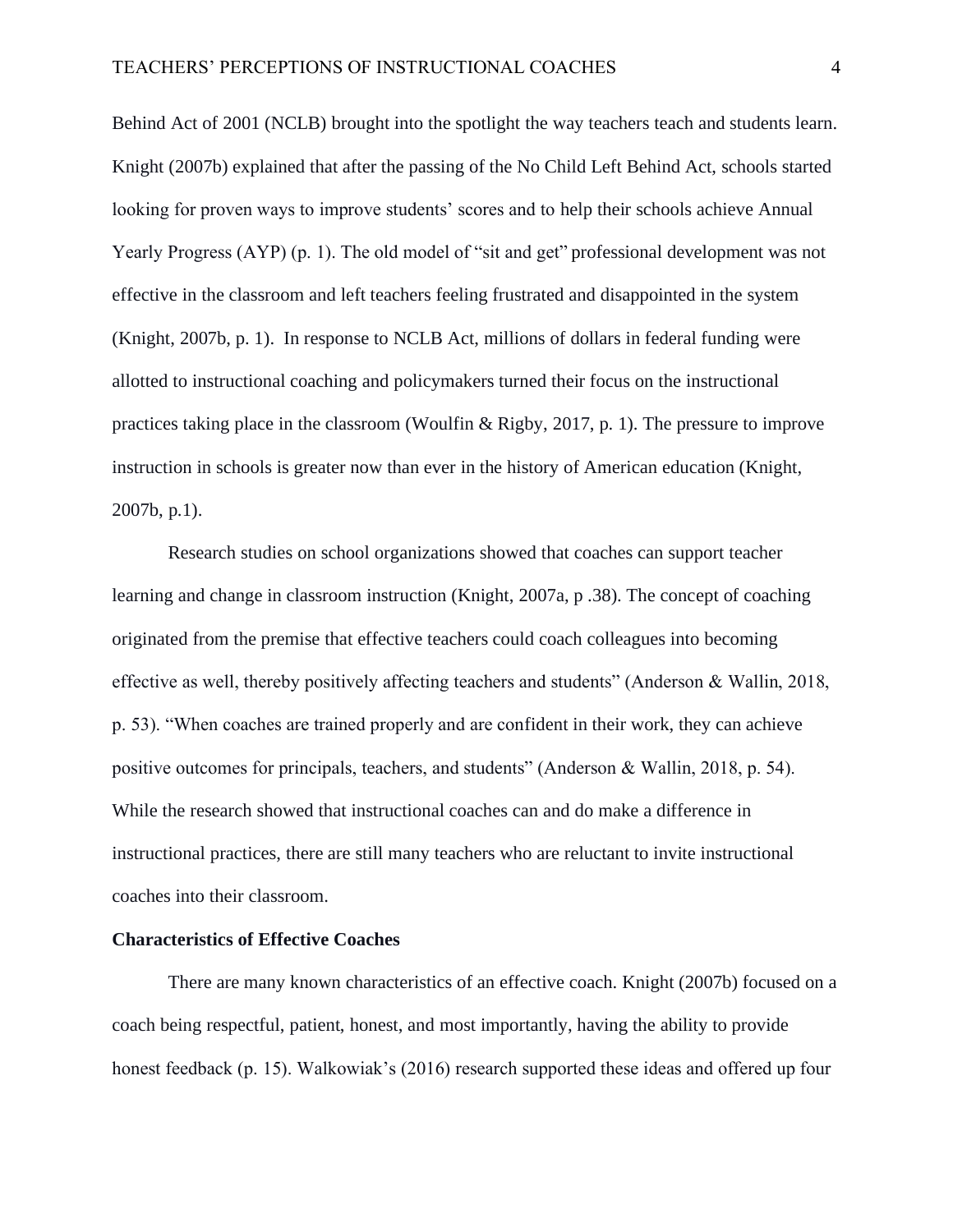common characteristics of successful coaches: good communicators, trustworthy, value teacher ideas, and focused on student learning (p. 1).

#### *Communication*

Communication practices were listed as one of the most important elements of coaching as Anderson and Wallin (2018) explained that the coach and teacher should have a shared partnership where both partners are comfortable sharing ideas and making decisions together (p. 55). Knight (2011) also supported the idea of good conversations by explaining that coaches and teachers should engage in dialogue that allows both partners to have a voice instead of one pushing for their point of view to be heard (p. 2). A study conducted by Zwart, et al. (2009) looked at the characteristics of peer coaching, perceived through the digital diaries of teachers who had worked with coaches. A common theme in the diaries was that teachers valued the peer coaching relationship because it allowed them to have open trusted conversations about classroom experiences which brought about feedback on students' behaviors and teaching strategies (p. 10).

### *Trustworthy*

The idea of having an instructional coach in the room can seem intimidating to many teachers if there is not an established trust (Walkowiak, 2016, p. 2). In a study conducted by Zwart, et al. (2009) teachers explained that change brought a lot of fear, and it was important that they have a safe and respectful environment established to discuss ideas and opinions openly (p. 10). This study also showed that once a teacher feels that they are working in a trusted environment, they are more willing to share their own opinions and more open to listening to new ideas (p. 10). Anderson and Wallin (2018) explained that coaches need to recognize that every teacher is unique in their practices and needs. These authors further explained that because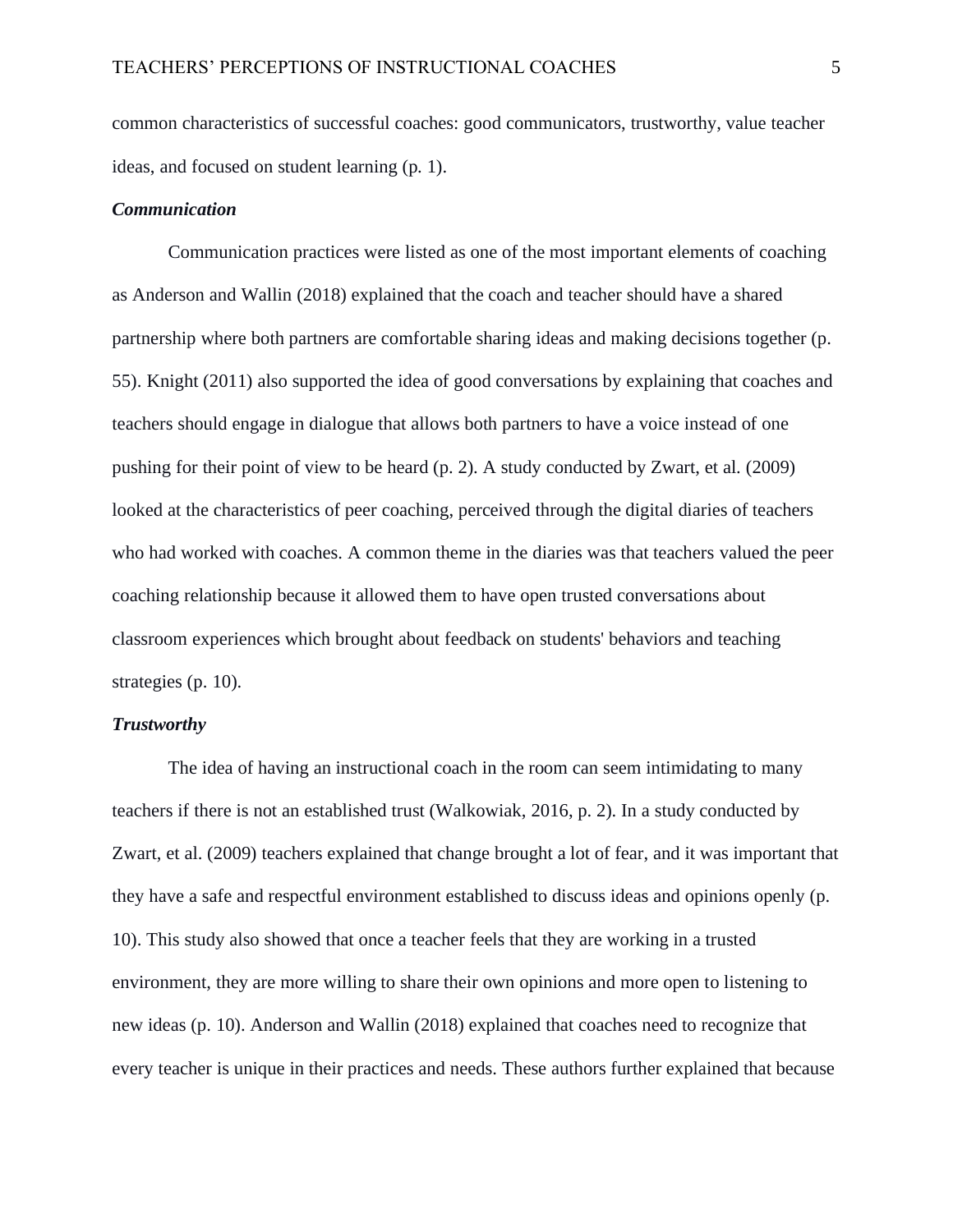the relationship is built on trust, it is important for teachers to watch coaches fail, reflect and reteach (p. 54). Coaches must be flexible and equipped with the right tools and skills to address the level of support that each teacher needs.

## *Value Teacher Ideas*

Coaches must demonstrate humility and value for teaching ideas. One way to show value for teachers' ideas is to start with small suggestions for change. Coaches should never come in and try to redo a lesson (Walkowiak, 2016, p. 2). The Zwart et. al, (2009) study found that teachers were more willing to experiment with new teaching strategies if they felt like a coach was coming in to observe but not evaluate their teaching (p. 10). In addition, the study showed that taking part in a coaching cycle allowed teachers to share their own ideas while also learning new strategies from the coach (p. 10). Teachers explained that these conversations were only productive because there was a mutual respect for ideas (p. 10). Anderson and Wallin (2018) explained that valuing a teacher's opinion, builds trust and encourages them to improve their practices in the classroom which in return improves student learning (p. 54).

### *Focused on Student Learning*

Finally, an important characteristic of effective instructional coaches is their focus on improved student learning. This evidence should be more than just assessment evidence but overall evidence of a students' understanding or lack of understanding during a given lesson (Walkowiak, 2016, p. 2). "Providing specific examples of student learning or misunderstanding contributes to professional growth and requires analyses of all sources of evidence" (p. 2). Walkowiak (2016) further supported this idea by explaining if teachers know that the conversations will be centered around student learning then there will be improved conversation and better dialogue (p. 2).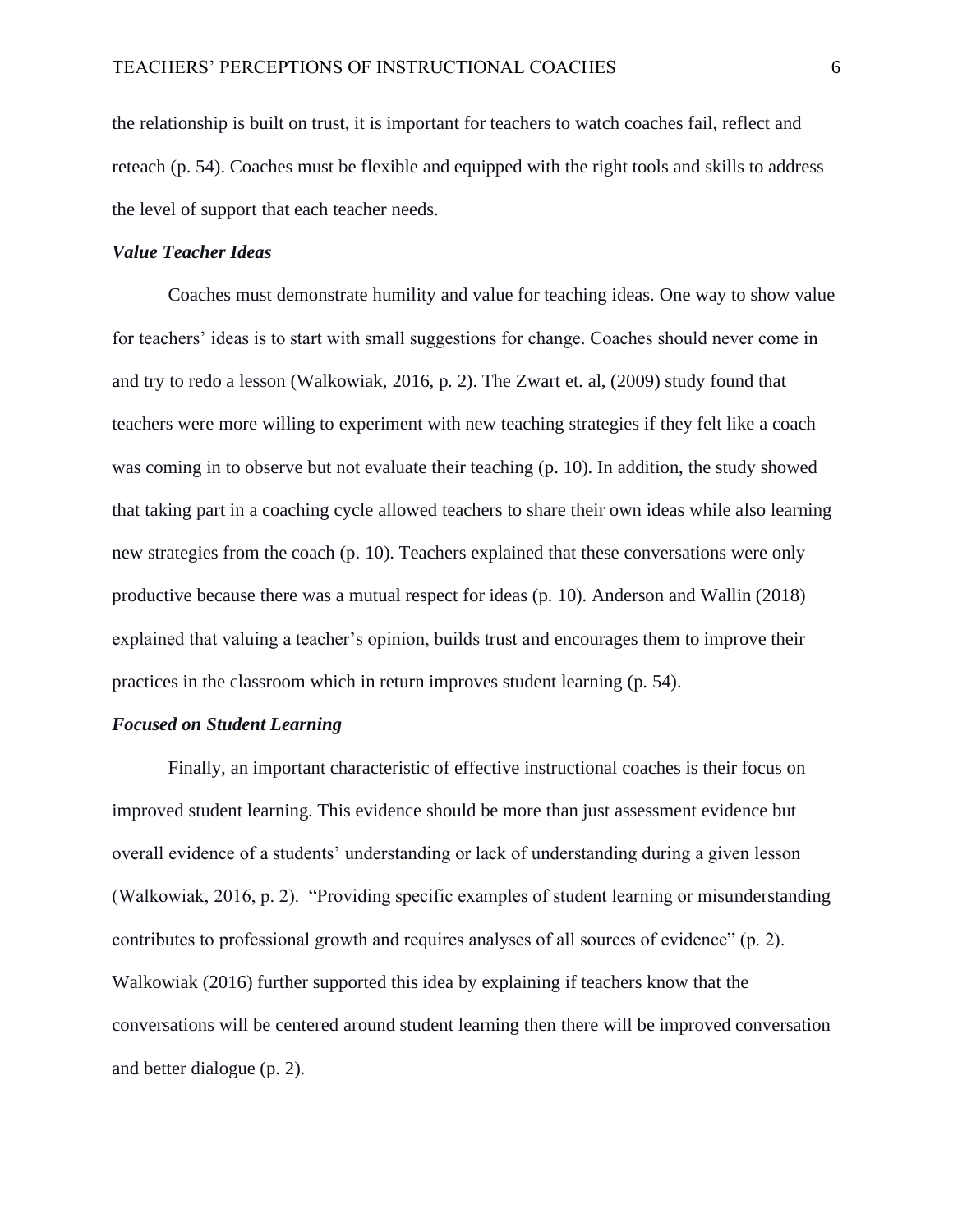#### **Contexts that Can Enable Growth or Create Barriers**

Instructional coaches can make a difference in the instructional practices of teachers if they have the essential support and guidance needed to make them successful. When contextual factors are in place, instructional coaches are more likely to be successful. At the same time, if these contexts are not present, it can place barriers in the way of teachers utilizing coaches (Mangin & Stoelinga, 2010, p. 52). The contexts found in the research were the following: content and coaching knowledge, principal leadership, school norms, and school structure (p. 52).

### *Content and Coaching Knowledge*

When coaches are properly trained in their work, they can achieve positive outcomes (Anderson & Wallin, 2018, p. 53). In 2010, the standards for Reading Specialist/Literacy Coach recommended that for teachers to be literacy coaches, they should meet the following requirements: have previous teaching experience and a master's degree in reading and writing education (Heinke & Polnick, 2013, p. 50). These authors further explained that education for coaches should include courses that develop expertise in leadership and coaching practices, as well as supervised practicum experience (Heinke & Polnick, 2013, p. 51). The authors shared an example of four coaches they had previously worked with. They found that the two coaches that had obtained a master's degree in reading and a reading specialist certification were far more successful in their roles than the other two coaches that had no specialized training or additional schooling (p. 51). These authors observed that the teachers who worked with the coaches with credentials talked about their knowledge of the content area and instructional strategies and found both coaches to be credible (p. 51). In addition, they also discussed their own instructional practices and how these coaches had influenced their own work. On the other hand, the teachers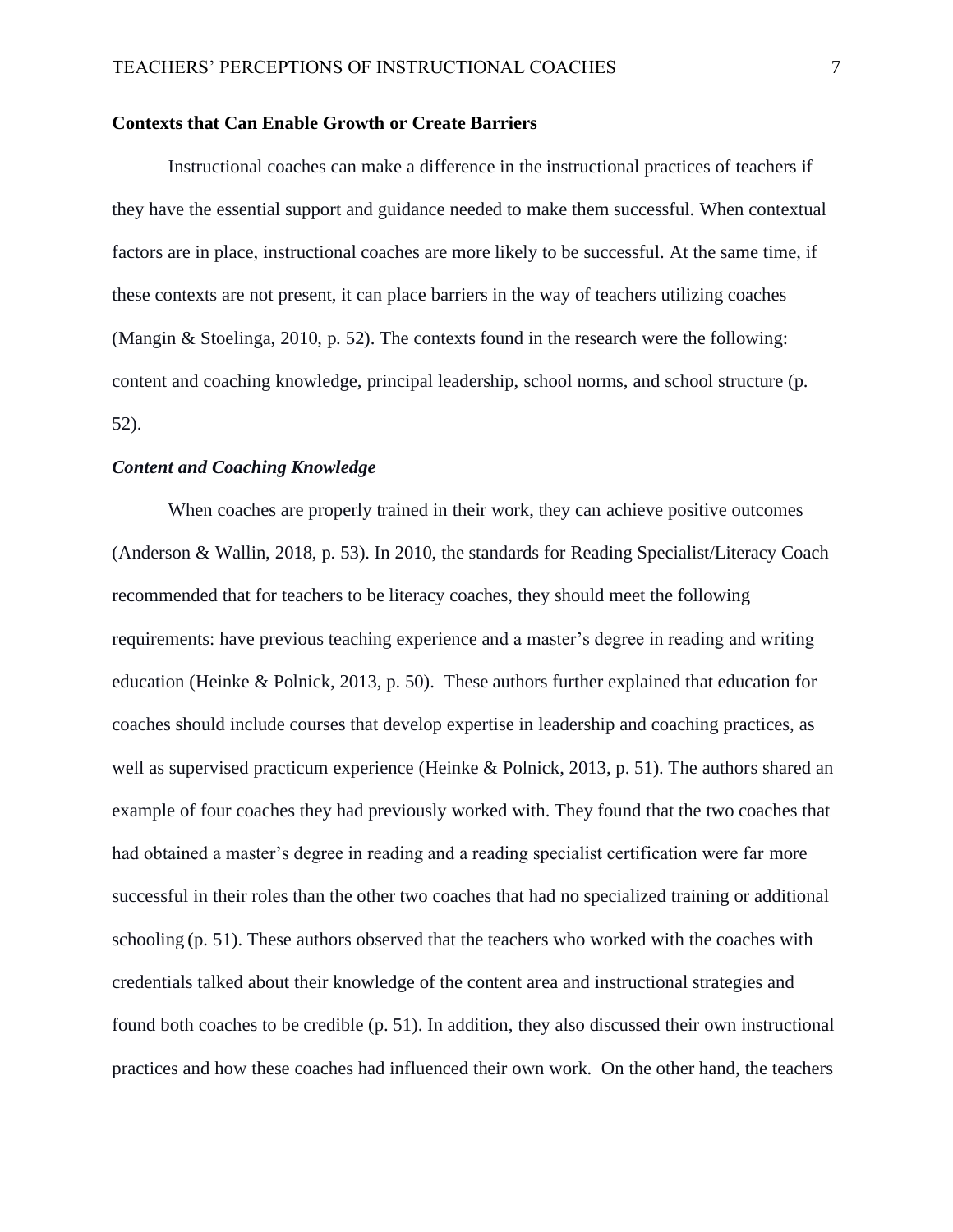who work with the non-credentialed coaches identified very few instructional practices that impacted their teaching and explained that lack of necessary expertise created a barrier between them and the coach (p. 51). Coaching is a challenging position that takes proper training and support from the administration (Heineke & Polinick, 2013, p. 50).

## *Principal Leadership*

Research studies indicate that support from a principal was critical to the success of an instructional coach (Walkowiak, 2016, p. 1). Principals who were knowledgeable about the responsibilities, functions, and goals of teacher leadership were more likely to provide support to the coach. Principals provided support by setting expectations for teachers to improve instruction and to interact with the teacher leader (p. 1). Ippolito and Bean (2019) explained that in schools where coaching is successful, principals have worked hard to develop and maintain a building environment that nurtures the coaching frame of mind (p. 1). Since principals have the overall power to determine how coaches will function in the school, they must develop a theory of coaching and continued support and communicate that theory to their staff (Ippolito & Bean, 2019, p. 2).

In contrast, the lack of principal support creates a barrier between the coach and the teacher. A lack of knowledge and support from the principal communicates to teachers that growth and professional learning are not important (Magning & Stolenga, 2009, p. 3). Mason (2007) further explained that if teachers do not see that principals are supportive of the coach, then they perceive instructional coaches as just another strategy that will come and then go, and they will not invest time in it (p. 76).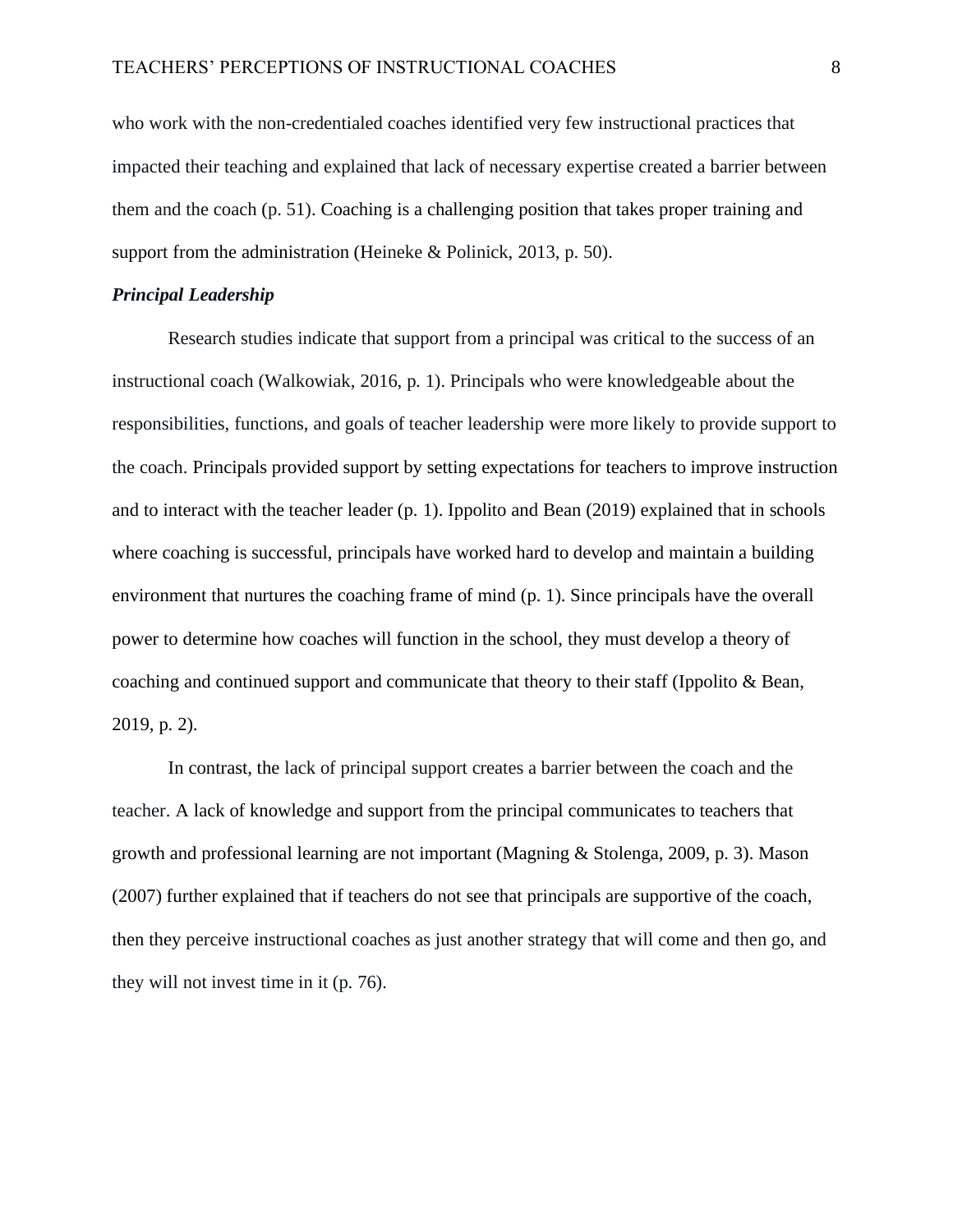### *School Norms*

School norms greatly impact the support for instructional coaches. The coach and principal must work together to clearly define and publicize the role of the coach. Coaches should never be viewed as staff evaluators and principals need to make it clear to the coaches and the teachers that they do not want or expect coaches to evaluate teachers (Mangin & Stoelinga, 2010, p. 49-50). The coach's role needs to be defined as a supportive, collaborative, and problem-solving role with teachers (p. 50).

Not defining the role of a coach creates barriers to trust as coaches are seen as evaluators when they enter the classroom and this makes them lose all credibility (Dewitt, 2020, p. 4). "In the absence of professional norms of collaboration, dialogue, and trust, teachers may be reticent to share instructional practices (Stoelinga, 2008, as cited in Mangin & Stoelinga, 2010, p. 54). Additional research shows that trust is a huge barrier when it comes to teachers feeling comfortable working with a coach. A study conducted by Zwart et al. (2009) indicated that feeling safe and knowing they are working in a trustworthy environment was another main outcome in determining the willingness of a teacher to work with a coach (p. 12). This study further explained that trust comes through reciprocal peer coaching where teachers would alternate between being coached and sharing their own ideas. However, in some cases, this did not happen which left the teacher feeling like the coaching cycle was very one-sided (Zwart et al. 2009, p. 14). Teachers in the study indicated that they needed see the coaching process as a dyad partnership where both the coach and teacher were going through the process and learning from each other (p. 14). Teachers need to trust coaches enough to have those hard conversations about their weaknesses and learning needs without being scared that information is going to go right back to their principal (Heineke & Polinick, 2013, p. 50).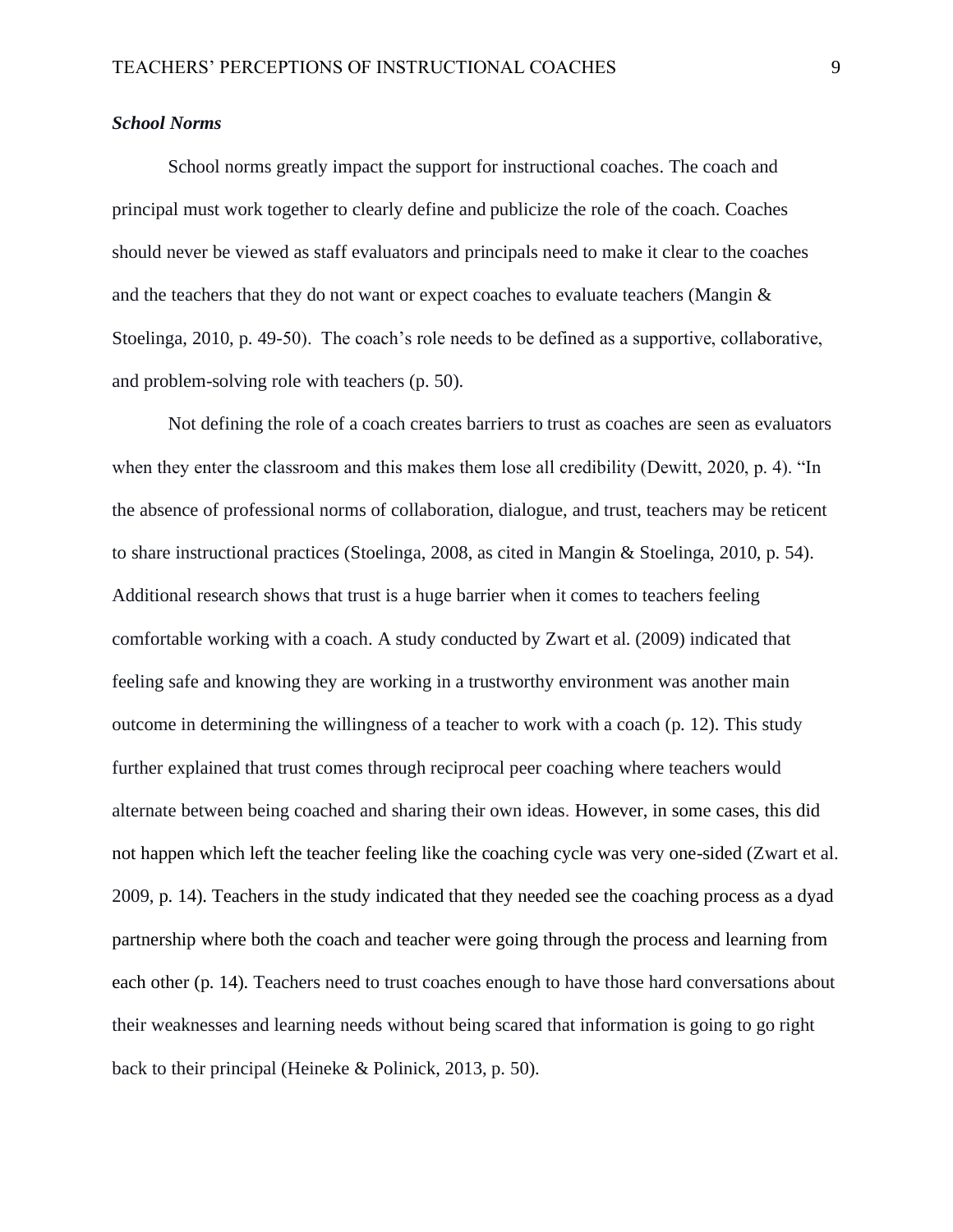## *School Structure*

Principals need to support coaches by developing time in the schedule for coaches to meet with grade-level or content-specific teachers within the school day (Heineke & Polinick, 2013, p. 50). Principals must build time into the schedule to allow teachers to discuss and share instructional practices. Dedicating this time to teacher leadership communicates the message that institutional improvement is important (Mangin & Stoelinga, 2010, p. 54). Heineke and Polinick (2013) furthered this idea and explained for coaches to make a difference, administrators must create a school structure that values adult learning (p. 50). This might mean using professional development dollars to bring in substitute teachers to allow for extended collaboration between coaches and teachers (p. 50). "Organizational decisions made by administrators must provide the climate, time, and opportunities for teachers and coaches to work together — growing, learning, and problem-solving" (p. 50).

In contrast, time and scheduling can create barriers for both the teacher and coach if there is no purposeful time set aside for collaboration. Mangin and Stoelinga (2010) explained that when coaches are spread too thin, they lack the time and ability to be effective (p. 54). Ippolito and Bean (2019) supported this idea and explained that if coaches are being asked on a regular basis to take on additional responsibilities, their work as a coach gets minimized which sends a message to teachers that coaching is not a priority (p. 2). Coaches and teachers must work together to create an environment of continual improvement. If we want to support coaches and make them impactful, we have to focus on implementation and specific strategies to overcome the barriers (p. 2).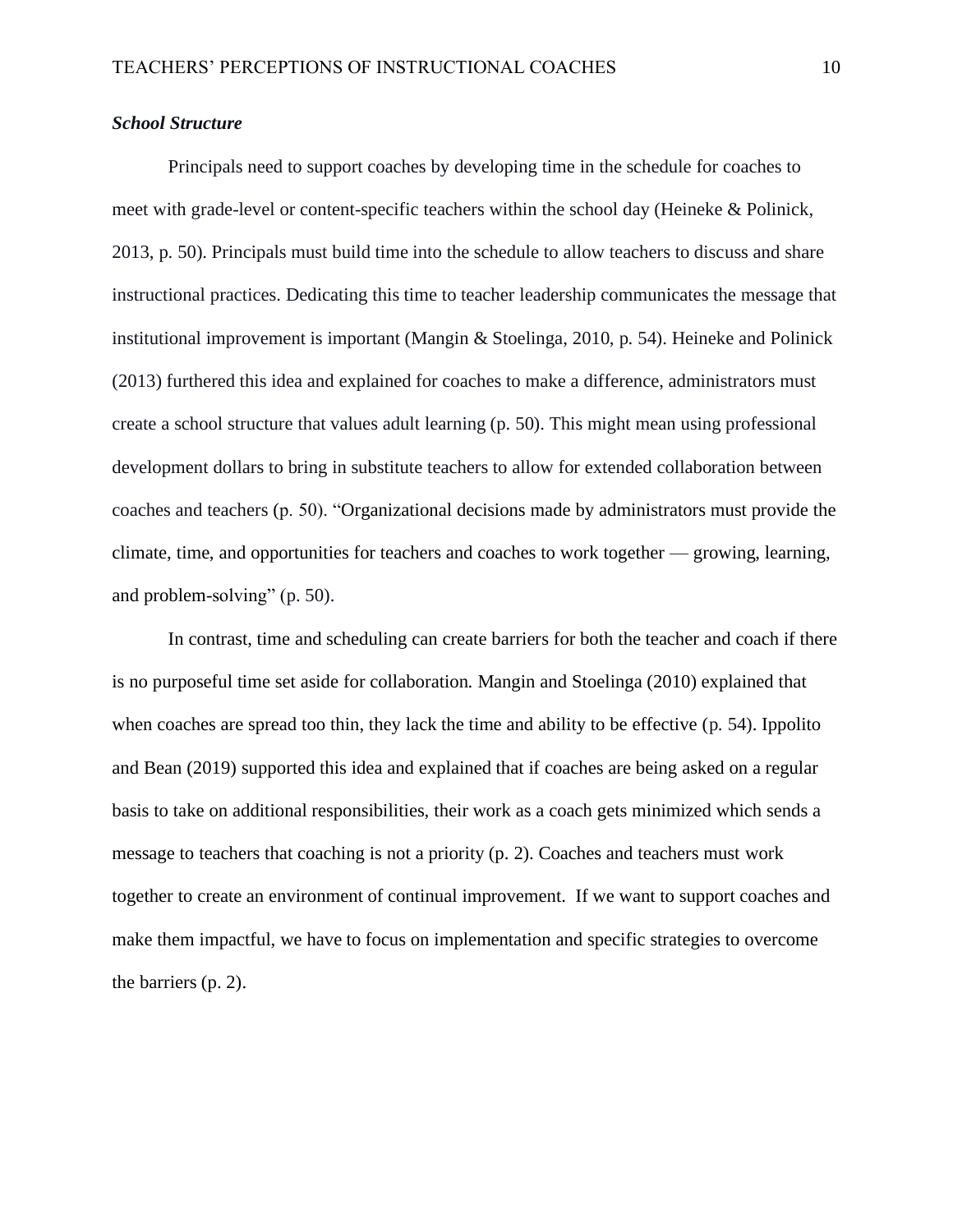## **Strategies**

Many strategies can inhibit effective instructional coaching; however, the most effective strategies found in the research were focused on having a partnership approach, using effective communication, developing an instructional playbook, and developing a coaching process.

#### *Partnership Approach*

The Partnership Approach is based on the principles of equality, choice, voice, dialogue, reflection, praxis, and reciprocity (Knight, 2007a, p. 37). In the Partnership Approach, instructional coaches and teachers are equal partners. Knight (2007a) explained that teachers' opinions must be counted in if they are to be seen as an equal party. Equality means that both parties' opinions are important and worth hearing (p. 41).

The Partnership Approach connects to the characteristic of a successful coach outlined by Anderson & Wallin (2018) indicating that the coach and the teacher should have a shared partnership where both parties are comfortable sharing ideas and working through decisions together (p. 55) Knight (2007a) explained that one reason traditional professional development fails is we take the teacher's choice of learning away which makes them less likely to teach with fidelity and to implement learning strategies and teaching routines (p. 42). Learning should empower and respect the teacher, "Dialogue brings people together as equals so they can share ideas, create new knowledge, and learn" (p. 42). Along with authentic dialogue comes the idea of reflection. When teachers have the freedom to choose what they are learning and implementing in their classroom they are more likely to explore the concept further and actually apply it in their classroom (Knight, 2007a, p. 49). Lastly, Knight believed when coaches expect to get as much as they give, there is mutual respect. Both coaches and teachers should be invested in learning from each other. All of these principles are necessary for an effective partnership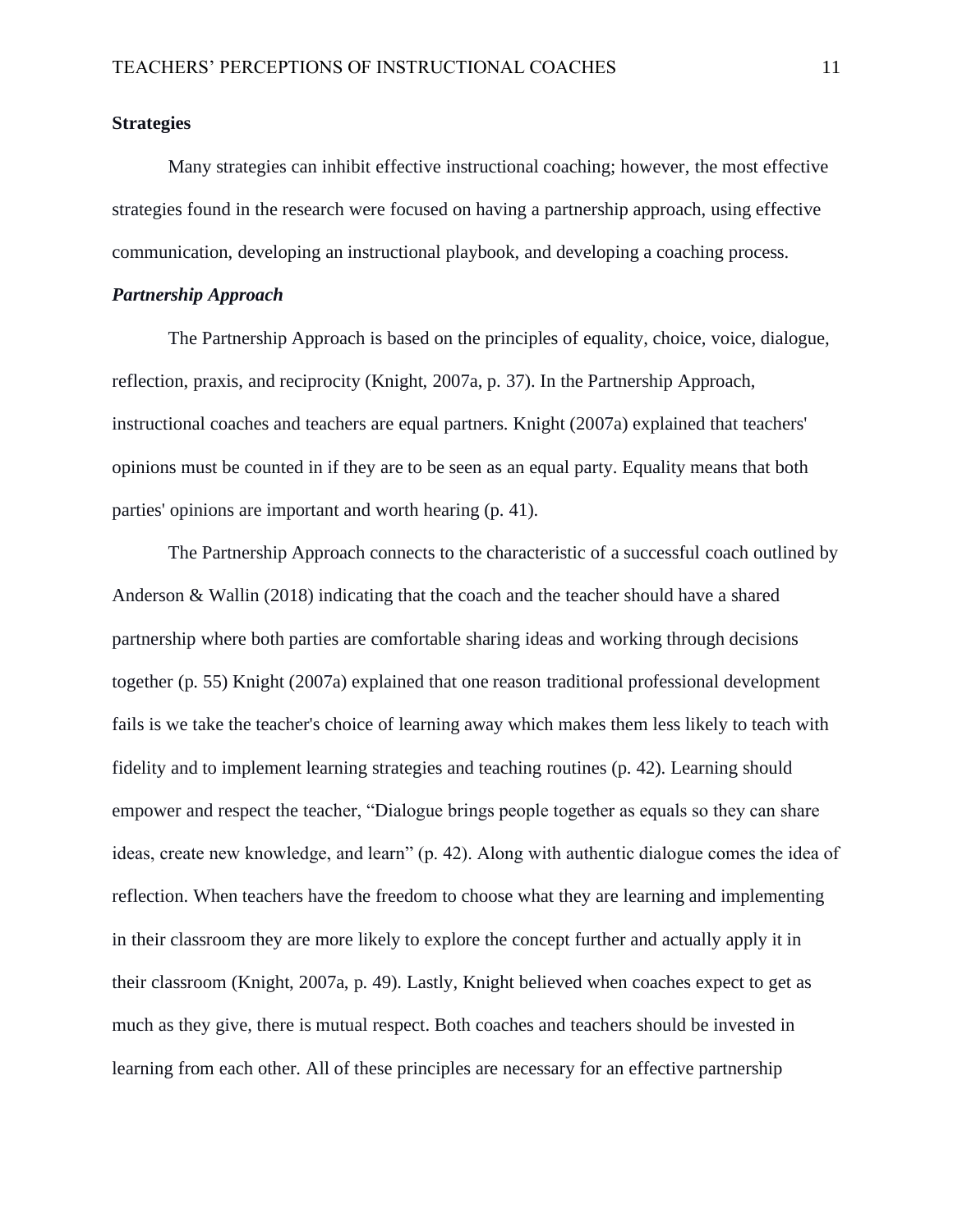approach and if one is missing or violated, it can greatly impact the coaching relationship (Knight, 2007a, p. 40).

#### *Effective Communication*

Effective communication is key to breaking down the barriers of instructional coaching. One of the most valued characteristics of a coach was the ability to have effective communication in a coaching relationship because it allowed them to have hard conversations about the classroom experience (p. 10). Wall and Palmer (2015) offered strategies through Paulo Freire's (1993) conditions for dialogue as a tool for creating powerful collaborations between the coach and the teacher. Having open conversations and reflections allowed the teacher and coach to talk about the role of the coach and how language impacts the coaching process (Wall & Palmer 2015, p. 628). "How could we structure our language in a way that allows us to balance time requirements while also inviting teachers to begin to trust their own beliefs about how children learn?" (Wall & Palmer, 2015, p. 628). Freire (1993) outlined five conditions that must be in place for effective dialogue to occur. Those five conditions are love, humility, faith in humankind, hope, and critical thinking. Freire explained that these elements offer a relationship of mutual trust between dialoguers (Freire, 1993, as cited in Wall & Palmer, 2015, p. 629). To further support the idea of communication, Wall and Palmer (2015) conducted a study where they videotaped the interactions with teachers to study language. Both parties came together twice a month to review the interactions and dialogue used (p. 628). "By capturing our coaching interactions on tape and then viewing and discussing them with each other, we created a space for honest reflection and self-examination that had not previously existed" (p. 628).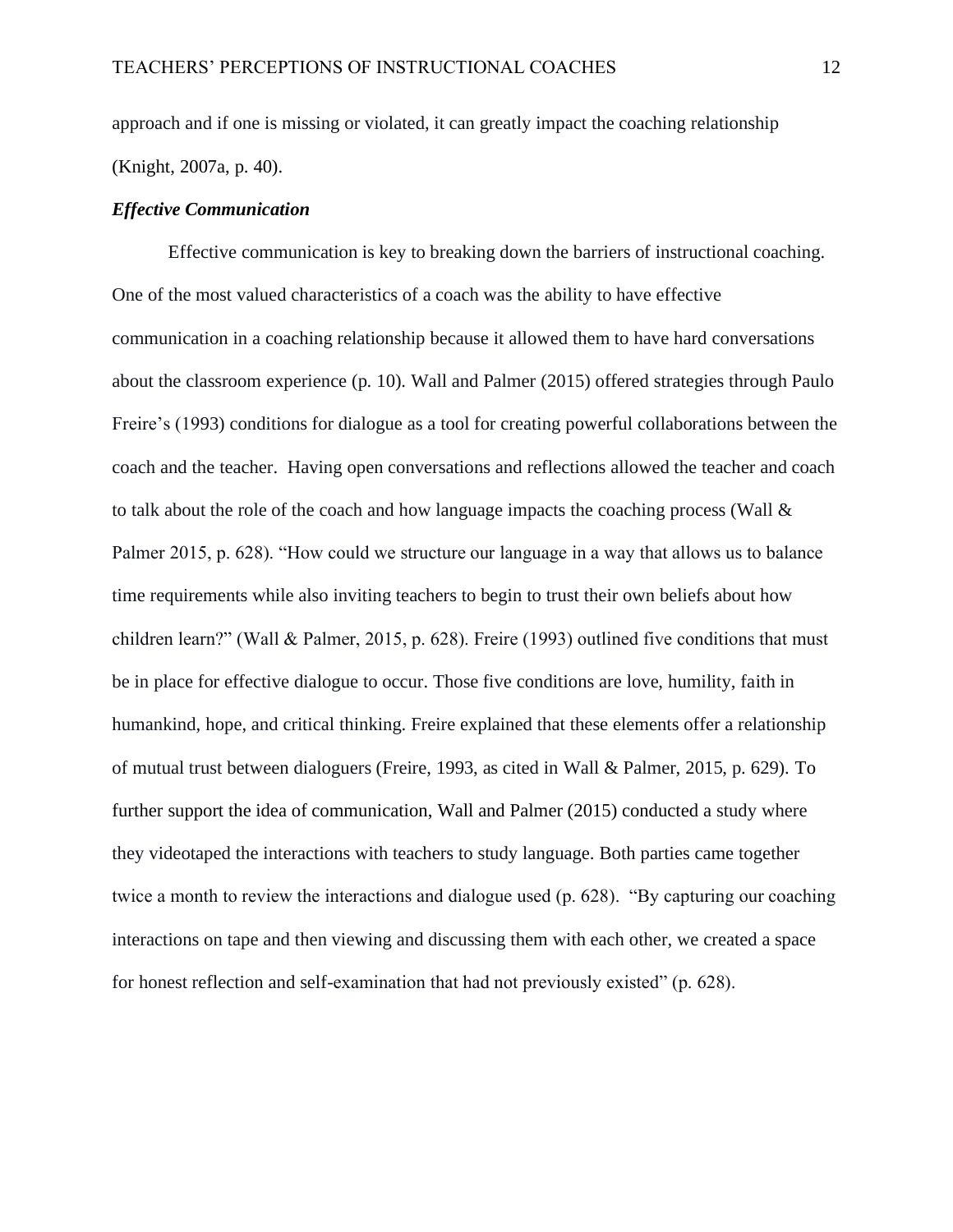## *Instructional Playbook*

Creating an instructional playbook to help communicate instructional priorities to the district prepares coaches to discuss instructional strategies with teachers as a part of the collaboration process (Knight et al., 2020, p. 5). Playbooks are a way to help coaches focus on high-impact teaching strategies so they can then explain those strategies to teachers so the teachers and their students can meet powerful, student-focused goals (p. 5). There are many different strategies available for coaches, but the playbook allows coaches to organize and implement the strategies that have the highest impact (p. 5). Research from Knight (2007b) further explained that instructional playbooks also lead to a deepening in knowledge (p. 6). Teachers are expected to implement so many new strategies but often teachers need additional support to implement the strategy correctly (p.6). Instructional playbooks enable both the teacher and the coach to acquire a new, deeper understanding of the strategy (p. 6). Along with a deeper understanding of the strategy comes new vocabulary. Knight (2007b) explained that many coaches do not realize that there is a learning curve when it comes to key educational terms. The idea of creating a shared language helps clear the way for better conversations (p. 6). Lastly, instructional playbooks foster hope. Knight (2007b) explained that when teachers have hope, they have a goal, they know where they want to go and they know how to get there (p. 7). The idea of a playbook closely aligns Knight's coaching process known as the Impact Cycle.

### *Coaching Process*

The Impact Cycle is a clear, step-by-step process that guides coaches through three stages -- identify, learn improve – to help teachers experience deep learning that they can employ on their own (Knight, 2018b, p. 19). Each step of the process is organized to help coaches and teachers work together to create goals, gather data, and monitor progress (p. 19).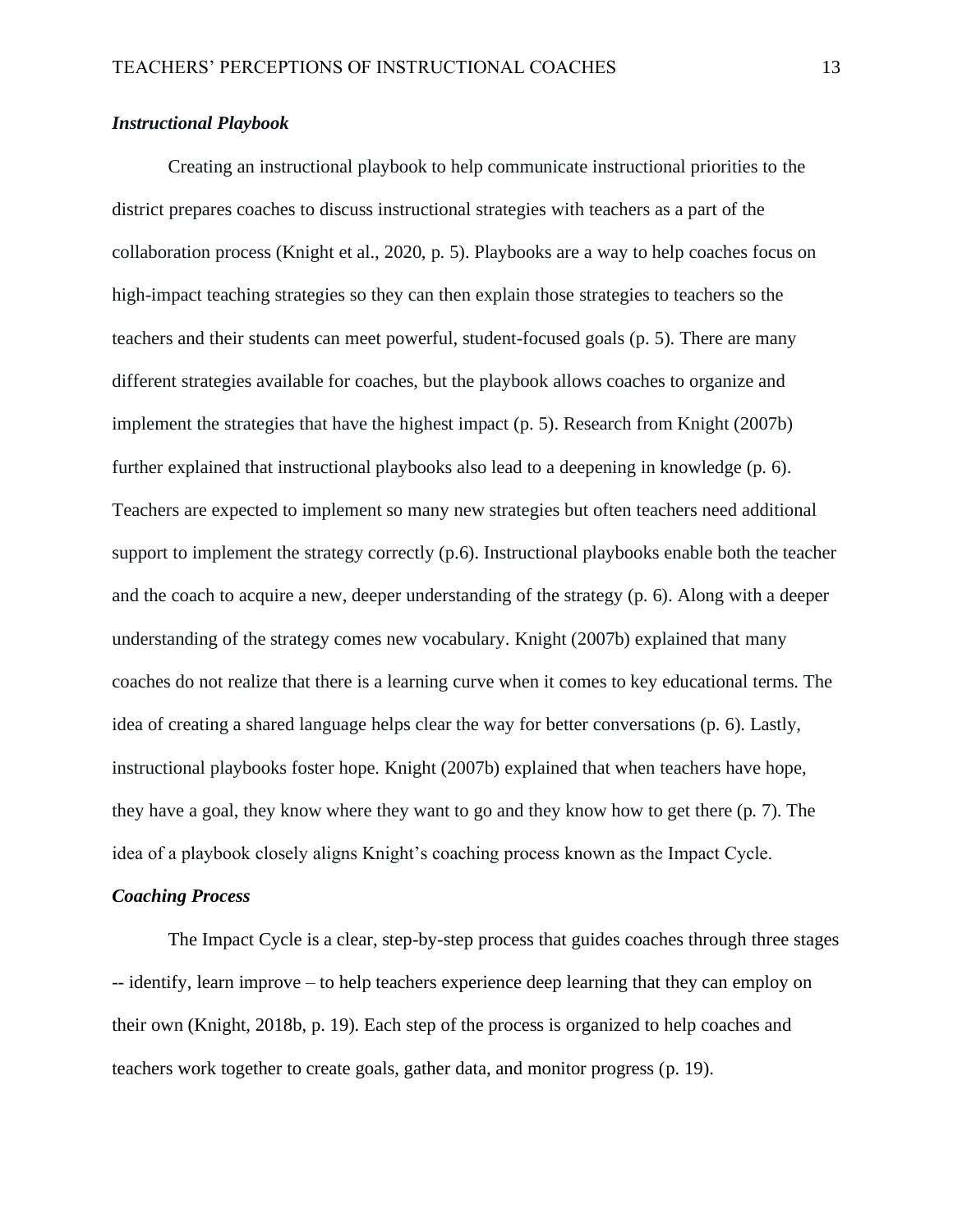**Identify.** In the first stage: "identify," coaches identify the current reality of the room, identify a student-focused goal to work through the problem, and identify a teaching strategy that the teacher can use to try to solve the goal (Kelly & Knight, 2019, para. 4). In the identity stage, coaches and teachers work together to set goals and discuss strategies to use (Kelly & Knight, 2019, para. 4). The idea of goal setting connected back to research from Walkowiak (2016) that indicated effective coaches help teachers set narrow and focused goals which allowed for better communication and common ground for the coach and the teacher (p. 2).

**Learn.** During the second stage: "learn," coaches explain and model the strategy to ensure that the teacher has a good understanding of the strategy and the way to differentiate the instruction to meet the needs of all students (Kelly & Knight, 2019, para. 5). During this stage, the coach and the teacher work together to determine how to implement the new strategy (Kelly & Knight, 2019, para. 5). The instructional playbook is helpful during this stage because it allows team members to collaborate to determine the most impactful strategies for the classroom (Knight et al., 2020, p. 36). The playbook offers many approaches and strategies, acknowledging that every student is different and what works for one might not work for the another (Knight et al., 2020, p. 43). Coaches can complete this step by sharing videos, modeling the practices, or having teachers observe the strategy in other classrooms (Kelly & Knight, 2019, para. 5).

**Improve.** During the last stage, "improve," the coach works with the teacher to adjust or make changes which may even include changing the teaching strategy (Kelly & Knight, 2019, para.5) The playbook should remain a living document that should change as teachers and coaches collaborate and learn new strategies from each other (p. 47).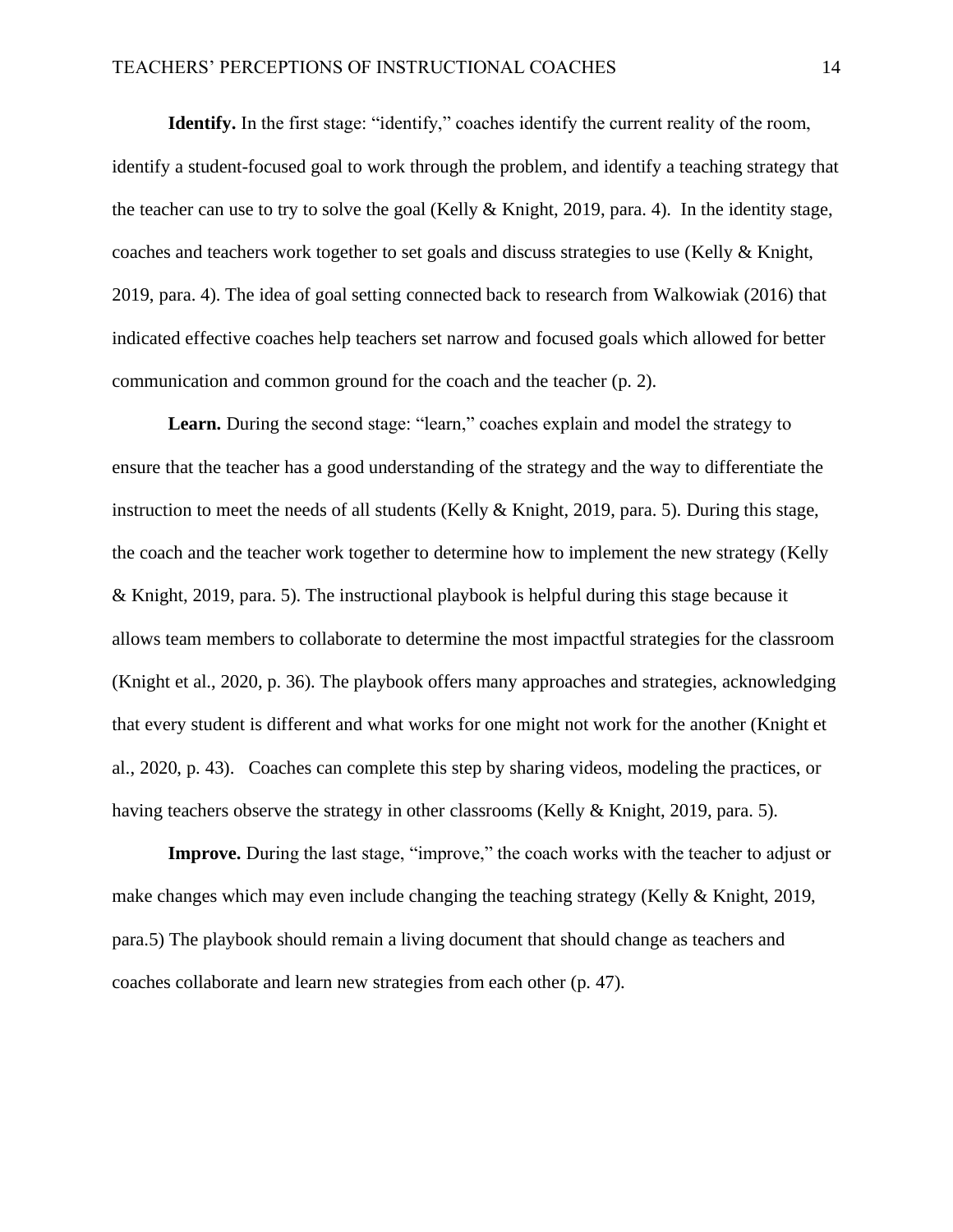### **Conclusion**

Instructional coaches are an increasingly important asset in today's education system. Research has proven that when coaches are trained and utilized correctly, they can help teachers improve instructional practices in the classroom (Anderson & Wallin, 2018, p. 53). Addressing potential barriers that stand in the way of teachers utilizing instructional coaches can help improve the relationships with teachers and increase teacher implementation of this proven practice.

#### **Methods**

This was a mixed-method research design (descriptive quantitative-qualitative) study of the general education, K-12 teachers in a small, rural school district in the Midwest. The data was collected in two stages to determine its results: a survey and a series of interviews. In the first stage, teachers were surveyed and then their responses were analyzed to discover coaching experiences, coaching barriers, and strategies to overcome barriers. The survey consisted of two demographic questions, one yes/no, one Likert scale, and four matrix rating scale questions (See Appendix A). The second part of the study was conducted through interviews (See Appendix B). The interviewees were selected based on a good demographic cross-section and the willingness of the participant. The concept of doing an interview following a survey was to better understand specific experiences and responses from teachers (Mulder, 2016, p. 7).

This study was piloted to ensure its intent and to check for feasibility as well validity and reliability. The study was piloted at a local rural district, approximately 20 miles northeast of the study's participant school district. This district was picked because it served a similar population of students and had the same coaching structure as the district participating in this study. Feedback from the pilot group suggested provisions be altered in the first three questions of the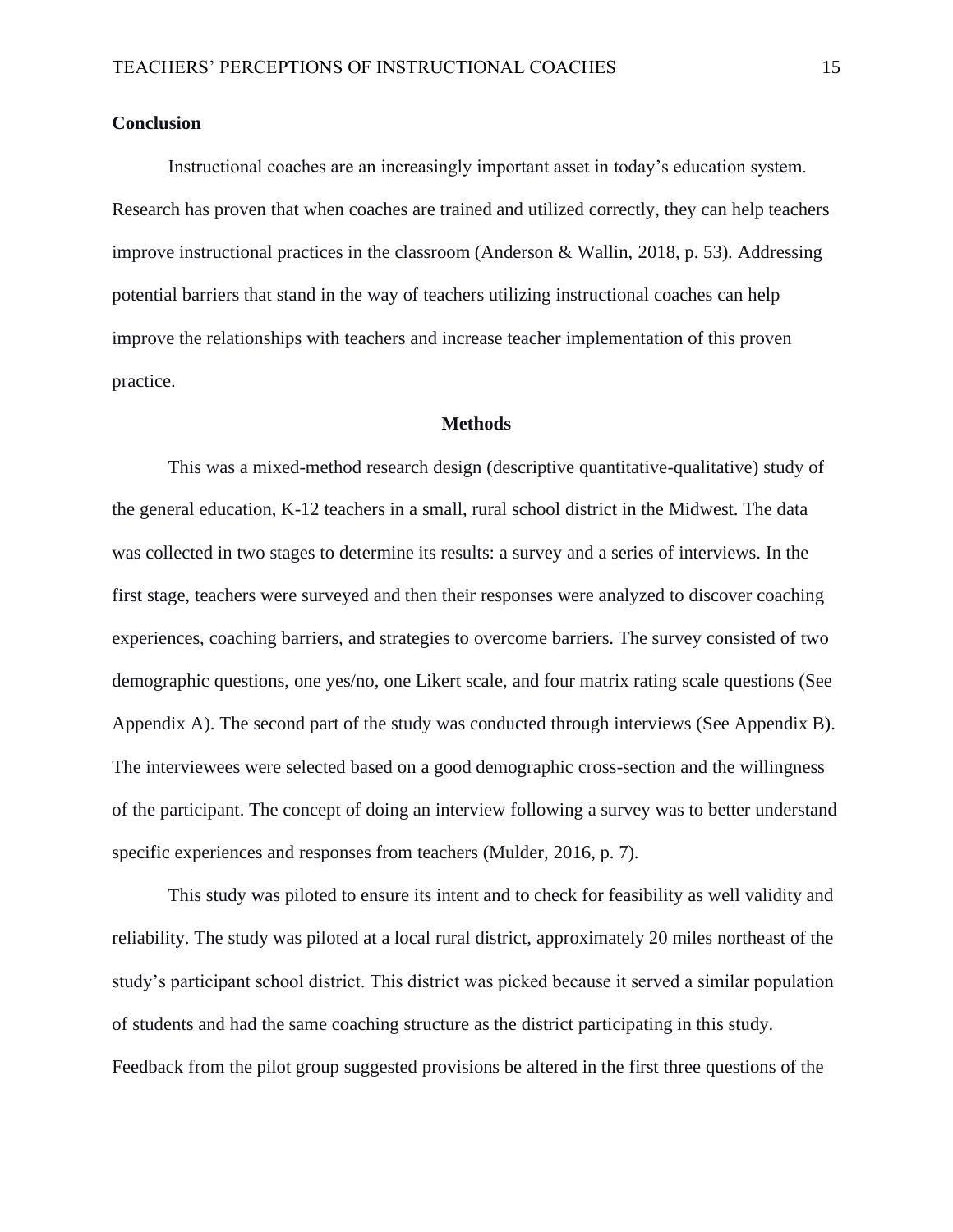survey to ensure only one option was available. The feedback also suggested that a specific time frame be given to complete the survey.

### **Participants**

The participants for this study came from a public, rural school district in the Midwest. The school serves all grade levels, with approximately 500 students K–12, in one building. All 44 teachers at the district were invited to participate in the survey. Of the 44 teachers, four were instructional coaches and were excluded from the research. Thirty teachers took part in a survey in the first stage of the research and a purposeful sample of six teachers participated in a second phase of the research, a semi-structured interview.

## **Procedures**

The research study began with the researcher being granted permission to conduct the survey by the principal of the elementary/middle school and the principal of the high school. The survey used in the study was created through Google Forms. An explanation of the survey and a timeline were emailed, and a printed copy was placed in the mailbox of each teacher. The timeline for completing the survey was set at one week to ensure that teachers had time to complete the survey and a reminder was sent out via email, mid-week.

After the survey results were collected, the researcher used information from the surveys to gather quantitative data on the four major areas of interest: characteristics of an effective coach, benefits of a coach, barriers to utilizing a coach, and strategies to enabling instructional coaches to gain preliminary analysis of any possible trends.

The researcher then selected interviewees based on a good demographic cross-section and the willingness of the participant. To prevent additional stress to the participants, the teachers were given a copy of the interview questions and a consent form two days before the interview took place (See Appendix B & C). In each interview, the participants were asked the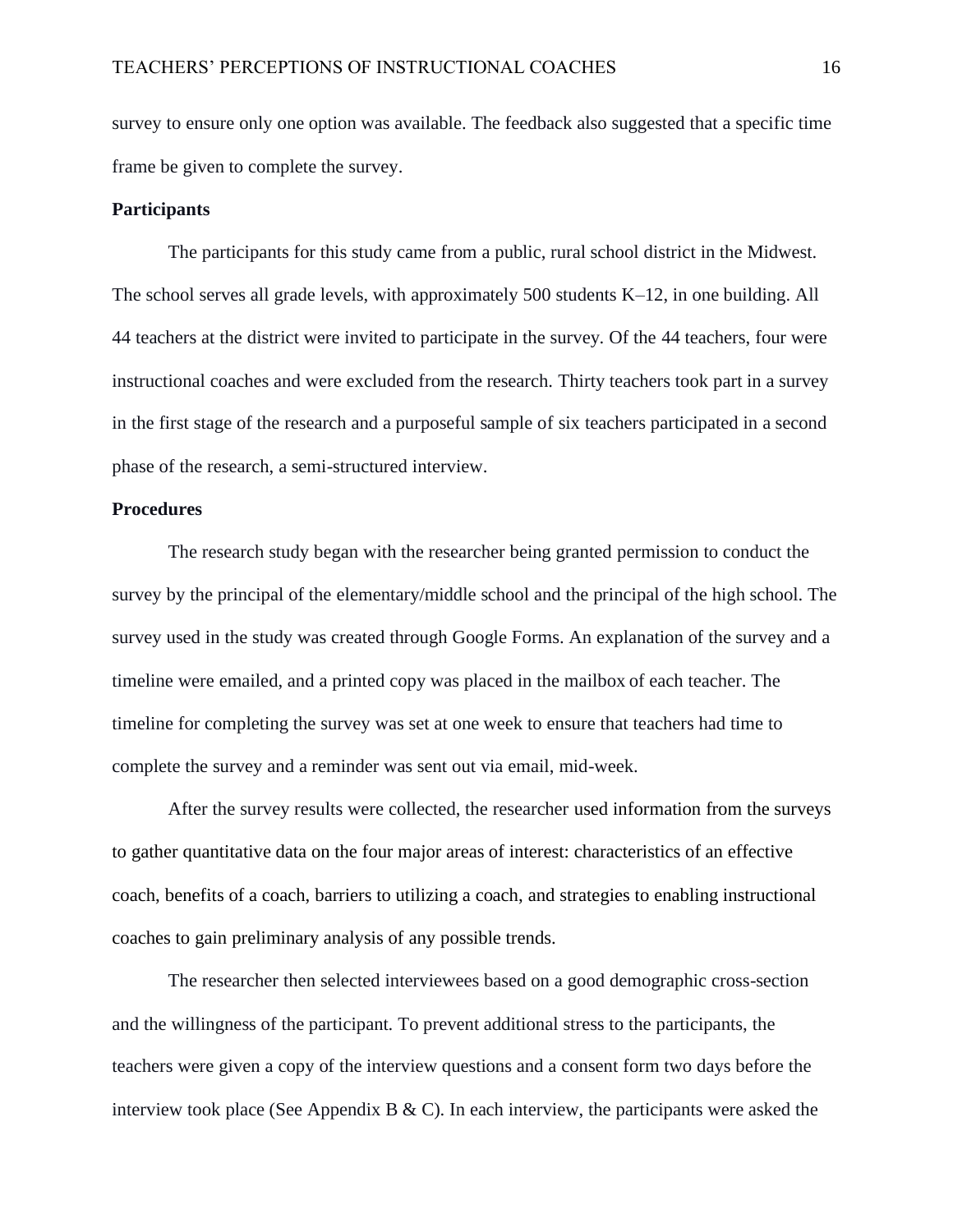same set of questions. Each interview was recorded and transcribed. The researcher engaged in a mixed coding process using descriptive, conceptual, and In Vivo (direct quotations) on each transcript to better identify shared experiences and themes.

## **Results**

The purpose of this study was to gather information about teachers' perceptions of instructional coaches at all levels, grades K-12, and to determine the perceived barriers that prevent teachers from utilizing instructional coaching. These two research questions framed the study:

1. What do teachers at this school district perceive as important characteristics of effective instructional coaches?

2. What are teachers; perceptions of the benefits of instructional coaching at this school district? 3. What barriers do teachers at this school district perceive as standing in their way of utilizing instructional coaches?

4. What strategies do teachers at this district perceive as important to enabling instructional coaches?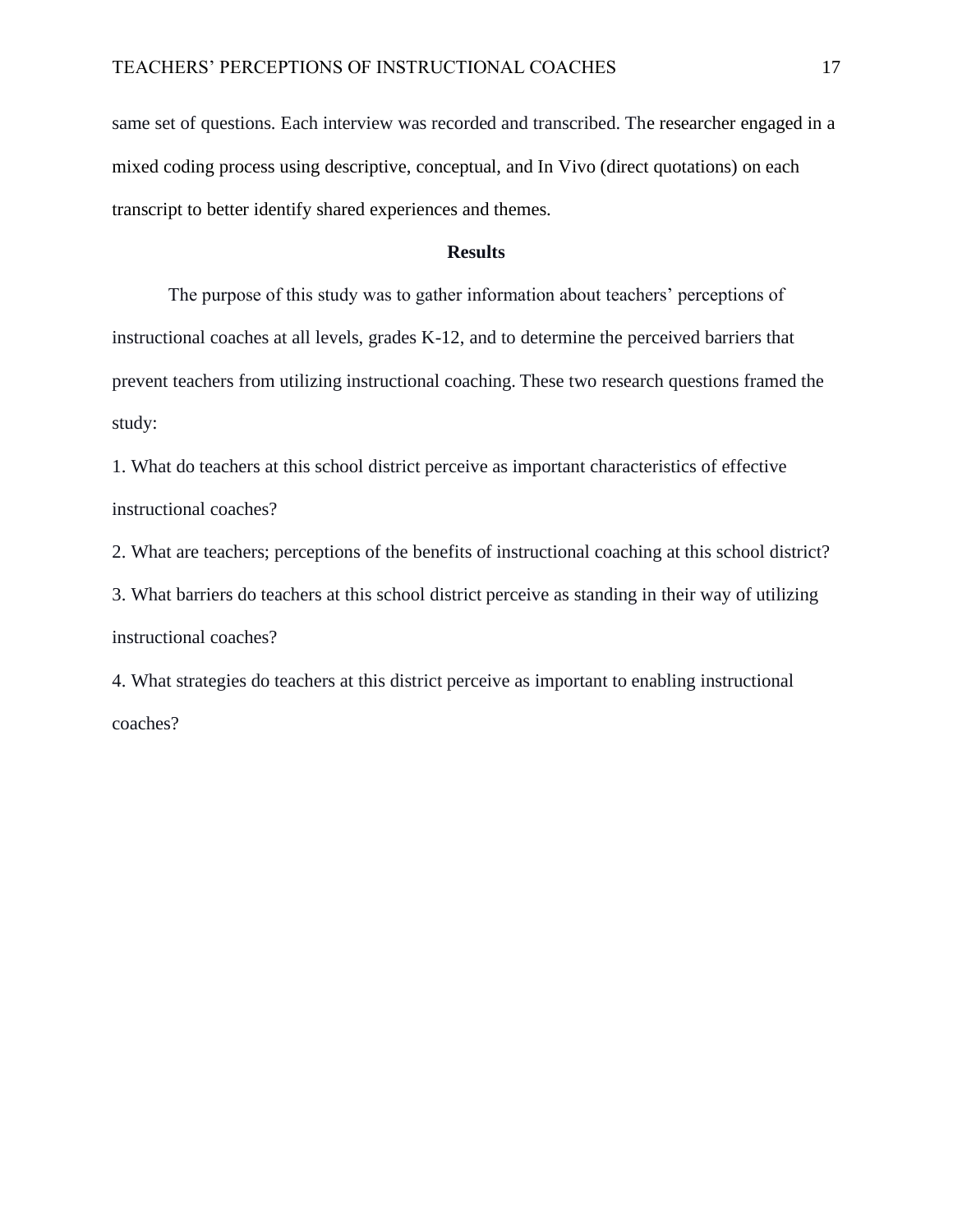## **Figure 1**

## *Teaching Experience*



Which best describes your teaching position? 30 responses

The survey had a response rate of 75% (30 out of 40 teachers). Of the teachers that completed the survey, 60% taught in K-5th grade, 16.7% taught in 6th -8th, and 23.3% taught in grades 9th  $-12<sup>th</sup>$  (see Figure 1).

The first question of the survey asked if teachers had worked with a coach in the past. Of the 30 teachers that completed the survey, 93% had worked with a coach in the past.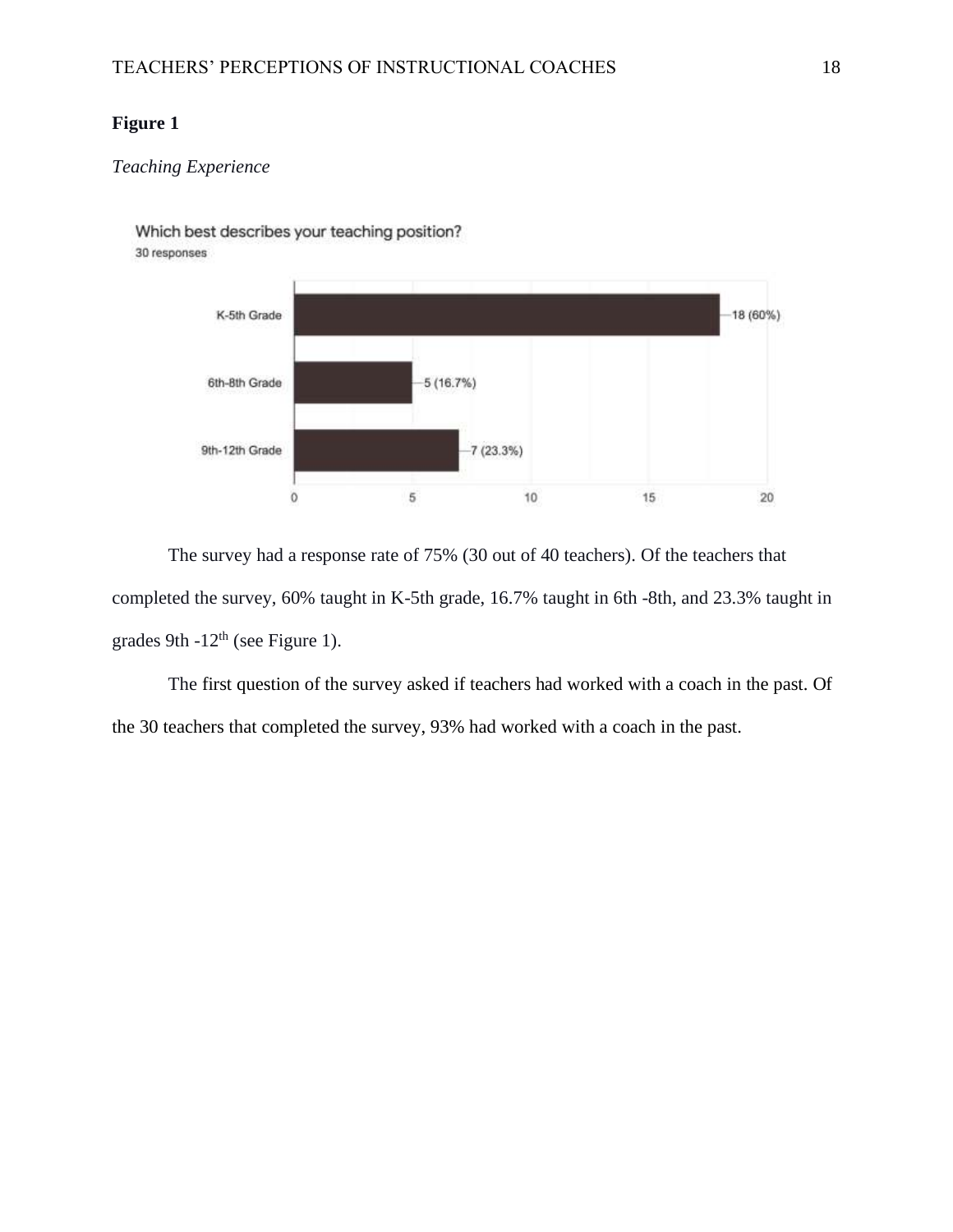## **Figure 2**

## *Support of an Instructional Coach*

Do you support the use/need of instructional coaches in the building? 30 responses



Figure 2 provides information on the general support of instructional coaches in the building. Twenty-three of the 30 teachers said they fully supported/supported the use/need of an instructional coach in the building. Four of the 30 teachers slightly supported the need/use of an instructional coach in the building and three of the 30 teachers had no opinion when asked if they supported the use/need of an instructional coach in the building.

To calculate the results, the surveys were scored, analyzed, and compared with interview answers. Since the survey was made up of four categories including characteristics of a coach, benefits of a coach, barriers to teachers utilizing a coach, and ways to improve the coaching cycle, each section required individual attention and ratings given for each component.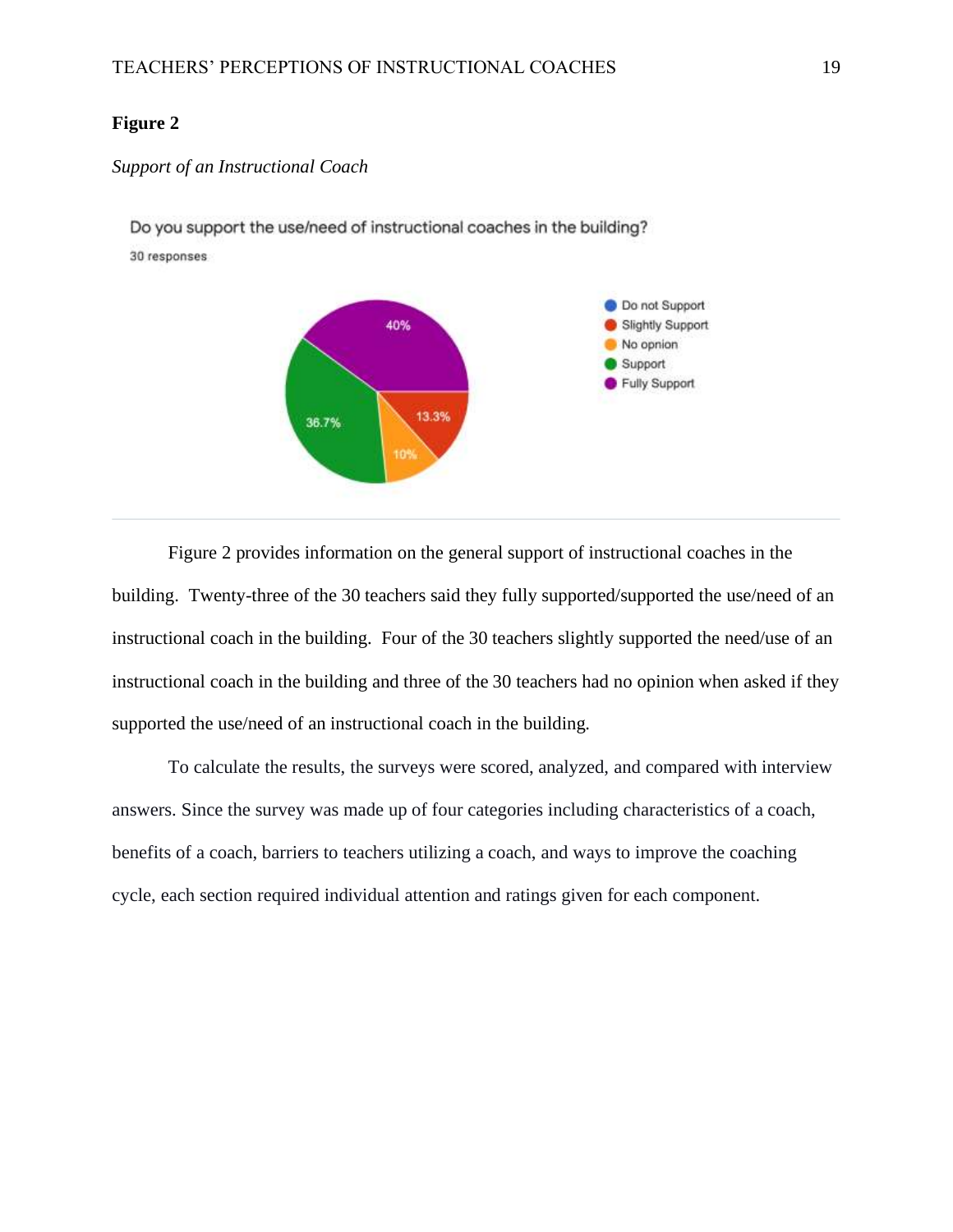## **Research Question One: What are the Characteristics of an Effective Coach?**

## **Table 1**

| Mean Response per Likert-Scale Questions for Characteristics of an Effective Coach |  |
|------------------------------------------------------------------------------------|--|
|                                                                                    |  |

| Characteristics of an effective coach<br>Likert Scale from $(1 =$ strongly disagree) to $(5 =$ Strongly agree) | Mean | <b>SD</b> |
|----------------------------------------------------------------------------------------------------------------|------|-----------|
| <b>Excellent communicators</b>                                                                                 | 4.66 | 0.47      |
| Provides honest feedback                                                                                       | 4.60 | 0.67      |
| Possess knowledge of the coaching process                                                                      | 4.43 | 0.56      |
| Flexible                                                                                                       | 4.46 | 0.50      |
| Trustworthy                                                                                                    | 4.83 | 0.37      |
| Pedagogical experts                                                                                            | 3.93 | 0.63      |
| Respects the opinions/ideas of all teachers                                                                    | 4.50 | 0.68      |
| Content experts                                                                                                | 3.66 | 0.99      |
| Establishes meaningful working relationships                                                                   | 4.80 | 0.40      |
| Establishes narrow and focused goals/data-driven                                                               | 4.16 | 0.64      |

Table 1 shows that teachers reported the most significant characteristic of an effective coach as "trustworthy" by a slight margin 4.83 out of 5 compared with the next highest-ranked characteristic of a coach as "establishes meaningful working relationships" (4.80). The standard deviations for both these characteristics, "trustworthy" (0.37) and "establishes meaningful working relationships" (0.40) were low, meaning that all teachers who took the survey agreed that being trustworthy and establishing meaningful relationships were effective characteristics of a coach.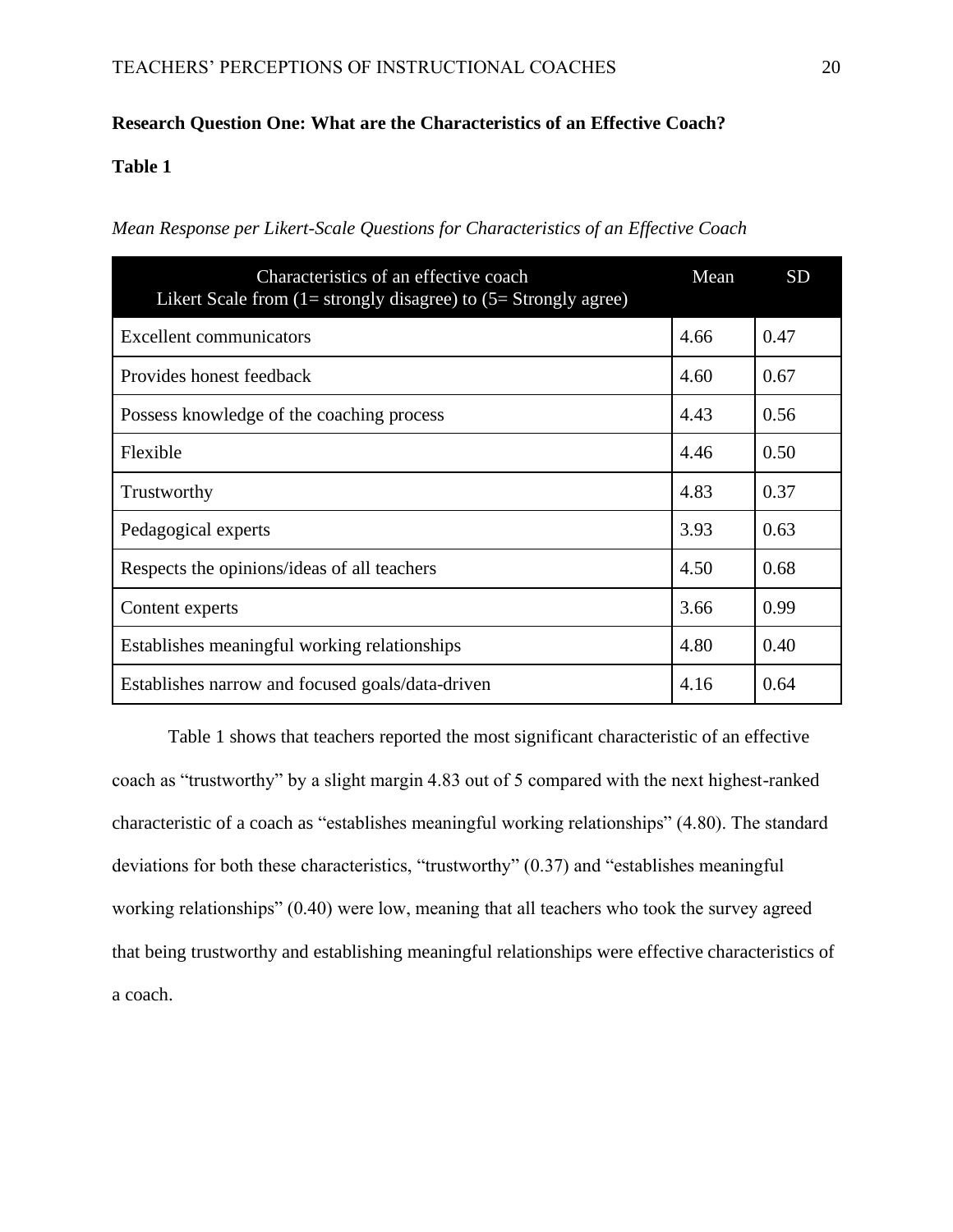## **Figure 3**



*Bar Graph Response per Likert-Scale Questions for Characteristics of an Effective Coach*

Figure 3 shows the survey responses in the form of percentages to give a better idea of each educator's response. Teachers reported that in four out of the ten characteristics (establishes a meaningful relationship, trustworthy, flexible, and excellent communication), 100% strongly agreed/agreed that those characteristics were ones of an effective instructional coach. In three out of the ten characteristics (respects the opinions/idea of all teachers, pedagogical experts, and provides honest feedback), a very small number (1%) disagreed that these characteristics were those of an effective instructional coach. The characteristic that reported the highest number of disagreements (10%) was "content experts."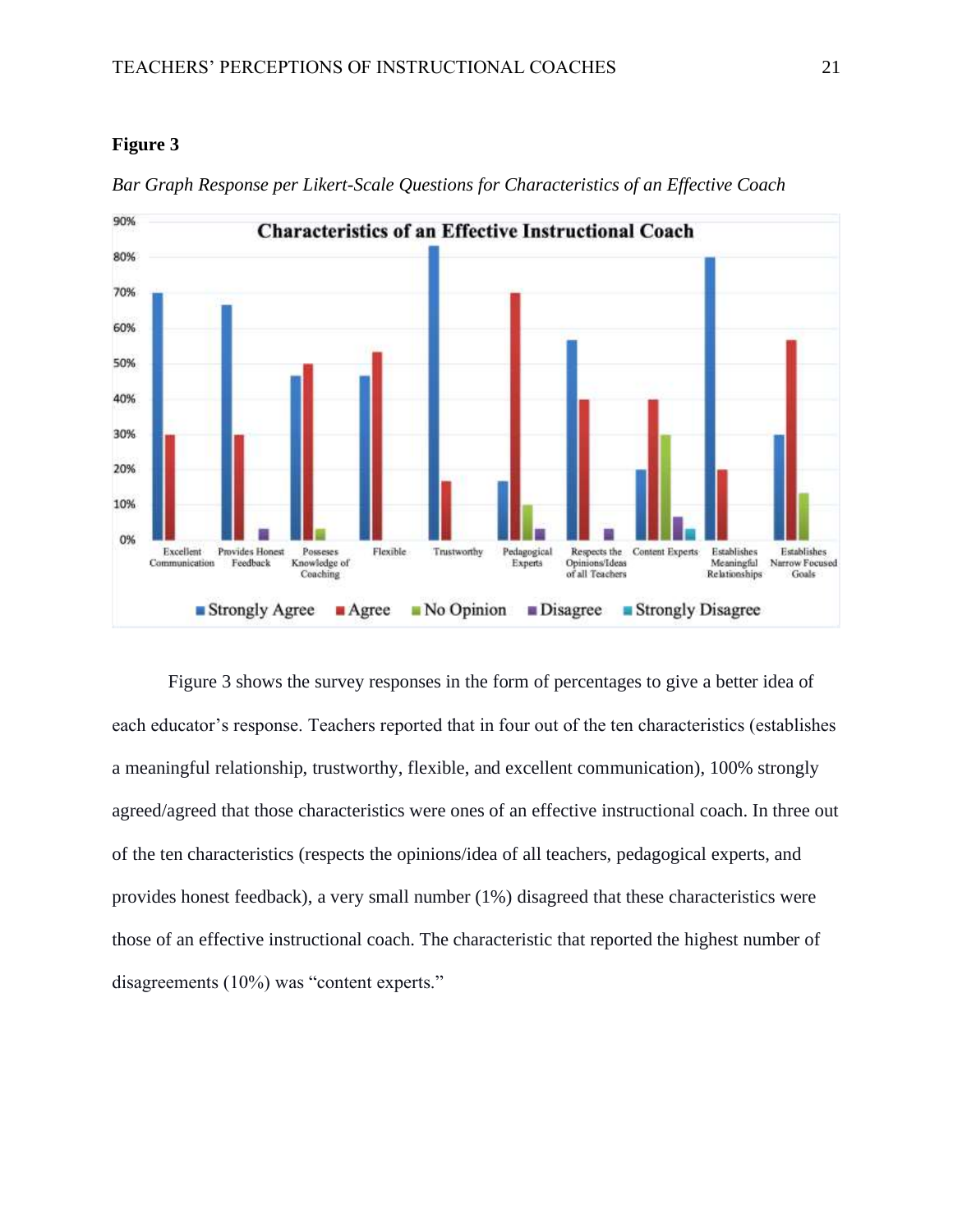## **Research Question Two: What are the Benefits of Being Coached?**

### **Table 2**

| Mean Response per Likert-Scale Questions for the Benefits of Being Coached |  |
|----------------------------------------------------------------------------|--|
|----------------------------------------------------------------------------|--|

| The benefits of being coached<br>Likert Scale from $(1 =$ strongly disagree) to $(5 =$ Strongly agree) | Mean | <b>SD</b> |
|--------------------------------------------------------------------------------------------------------|------|-----------|
| Exposure to new learning experiences                                                                   | 4.30 | 0.59      |
| Availability of new resources from coach                                                               | 4.26 | 0.58      |
| Getting immediate feedback                                                                             | 4.36 | 0.61      |
| Coach's modeling of lessons in classroom                                                               | 4.00 | 0.69      |
| Availability of help when needed                                                                       | 4.30 | 0.70      |
| Feeling of collegiality                                                                                | 4.20 | 0.80      |
| Continuous learning opportunities                                                                      | 4.43 | 0.50      |
| One-on-one help                                                                                        | 4.40 | 0.62      |
| Ability to have open conversations about classroom experiences                                         | 4.66 | 0.54      |

Table 2 shows that teachers reported the "ability to have open conversations about classroom experiences" as the most significant benefit to being coached at 4.66 out of 5 with the second lowest standard deviation (0.54) for this question. The next highest ranked benefit of being coached was "continuous learning opportunities" at (4.43) with the lowest standard deviation (0.50). These low standard deviations show that the majority of teachers agreed that these two benefits were among the most important benefits of being coached. A slight margin lower, "one-on-one help" was reported (4.40) with "getting immediate feedback" (4.36) reported as the next highest benefit. The lowest ranked benefit of being coached was "coach's modeling of lessons in classroom" (4.0) with the third highest standard deviation meaning the teachers were somewhat split on their responses to this question.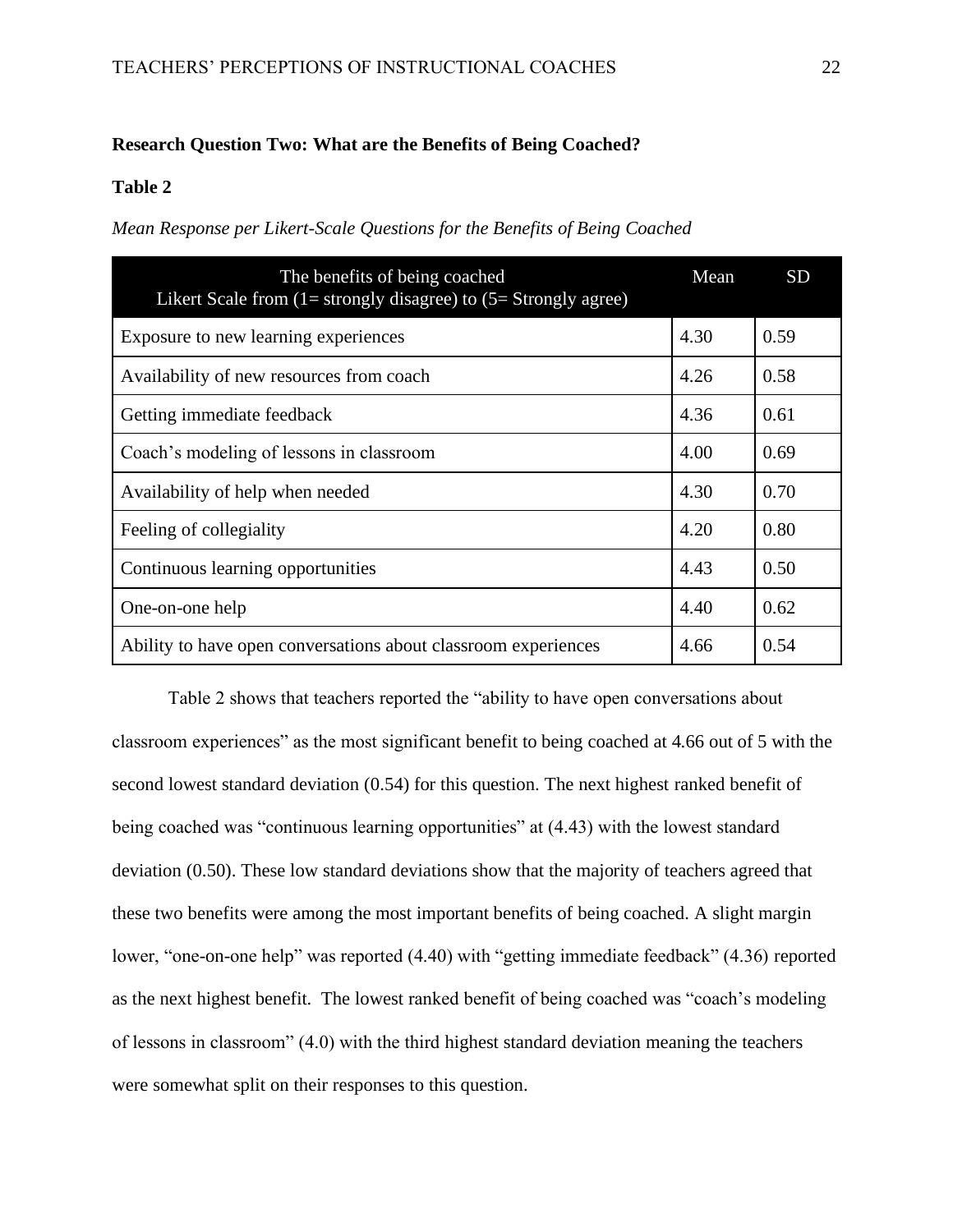## **Figure 4**



*Bar Graph Response per Likert-Scale Questions for the Benefits of Being Coached*

Figure 4 shows that four of the benefits (one-on-one help, immediate feedback, availability of new resources from the coach, and exposure to new learning) had a very similar breakdown in that 93% of teachers reported that they strongly agreed/agreed with the benefit while 3 % disagreed. In contrast, teachers reported the same percentage of strongly agree (23%) to "modeling of a lesson" as they did to disagree (23%) showing the split in educators' opinions on this benefit. This benefit had the lowest percentages of overall disagreements. In addition, only one educator out of the 30 responded that they strongly disagreed with any of the benefits of being coached "feeling of collegiality."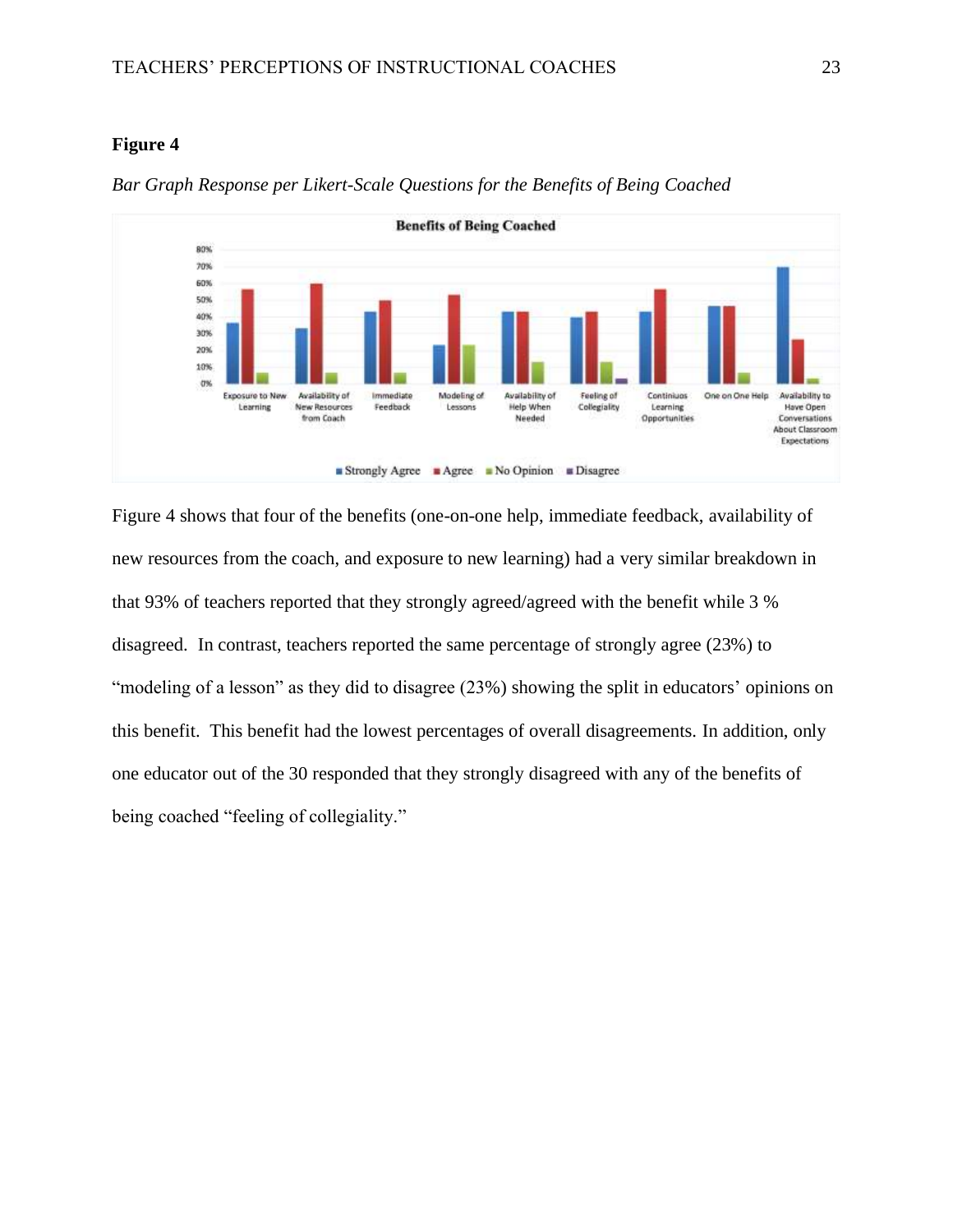## **Research Question Three: What are the Barriers that Stand in the Way of Teachers**

## **Utilizing Coaches?**

## **Table 3**

*Mean Response per Likert-Scale Questions for Barriers that Stand in the Way of Teachers Utilizing Coaches*

| Barriers that stand in the way of teachers utilizing coaches<br>Likert Scale from $(1 =$ strongly disagree) to $(5 =$ Strongly agree) | Mean | <b>SD</b> |
|---------------------------------------------------------------------------------------------------------------------------------------|------|-----------|
| Misunderstanding of the role                                                                                                          | 3.63 | 0.92      |
| Lack of trust                                                                                                                         | 3.03 | 1.03      |
| Coaching process not seen as a partnership                                                                                            | 3.43 | 1.00      |
| Coach not viewed as credible source                                                                                                   | 2.90 | 0.95      |
| Coach viewed as an evaluator                                                                                                          | 3.66 | 1.09      |
| Coach not properly trained or qualified                                                                                               | 2.63 | 0.99      |
| School structure doesn't support the coaching process                                                                                 | 3.70 | 1.11      |
| School norms don't support instructional coaches                                                                                      | 3.53 | 1.04      |

Table 3 shows that one of the most significant barriers that many of the teachers recognized was "school structure doesn't support the coaching process" with a mean response of (3.7). Teachers were somewhat split on this question as it had a high standard deviation of (1.11). In fact, teachers were split on nearly all of the barriers as the standard deviations of each response were around 1.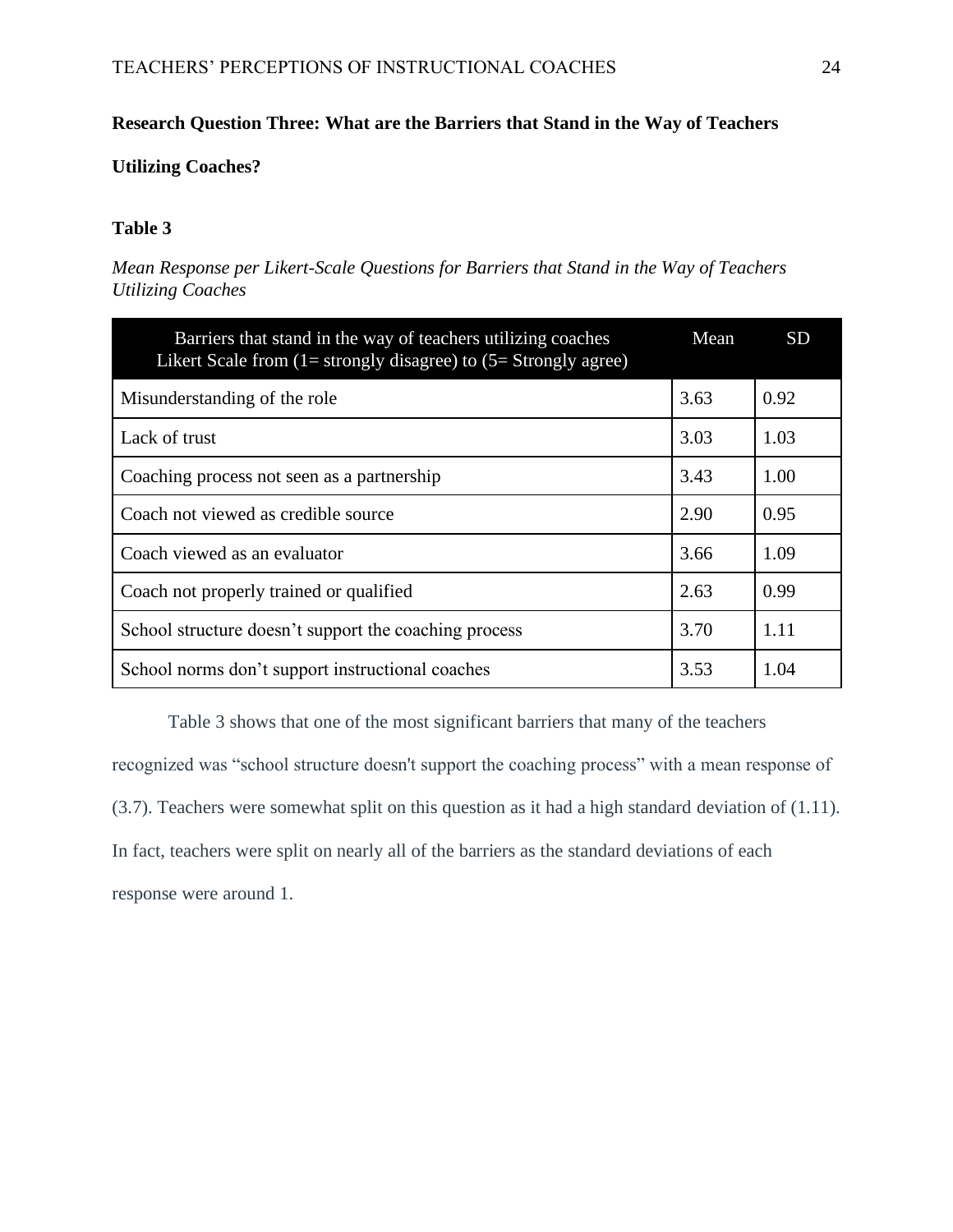## **Figure 5**





Figure 5 shows that 73% of teachers reported a "misunderstanding of the role." The next highest reported barrier "process not seen as a partnership" was reported at 67%. The third highest barrier reported at 60% was a "school structure that does not support the coaching process" but 20 % had no opinion and another 20 % disagreed. This data is not consistent with question #4 on the survey where teachers were asked about "ways to improve the coaching process" in which 93% of teachers reported the most significant way to improve the coaching process was to "establish a school structure that supports the coaching process." Overall, there were a high number of "no opinions" reported by teachers which could be related to the misunderstanding of the role of a coach. In contrast, 57% of teachers reported that a "coach not properly trained /qualified" was not a barrier that concerned them.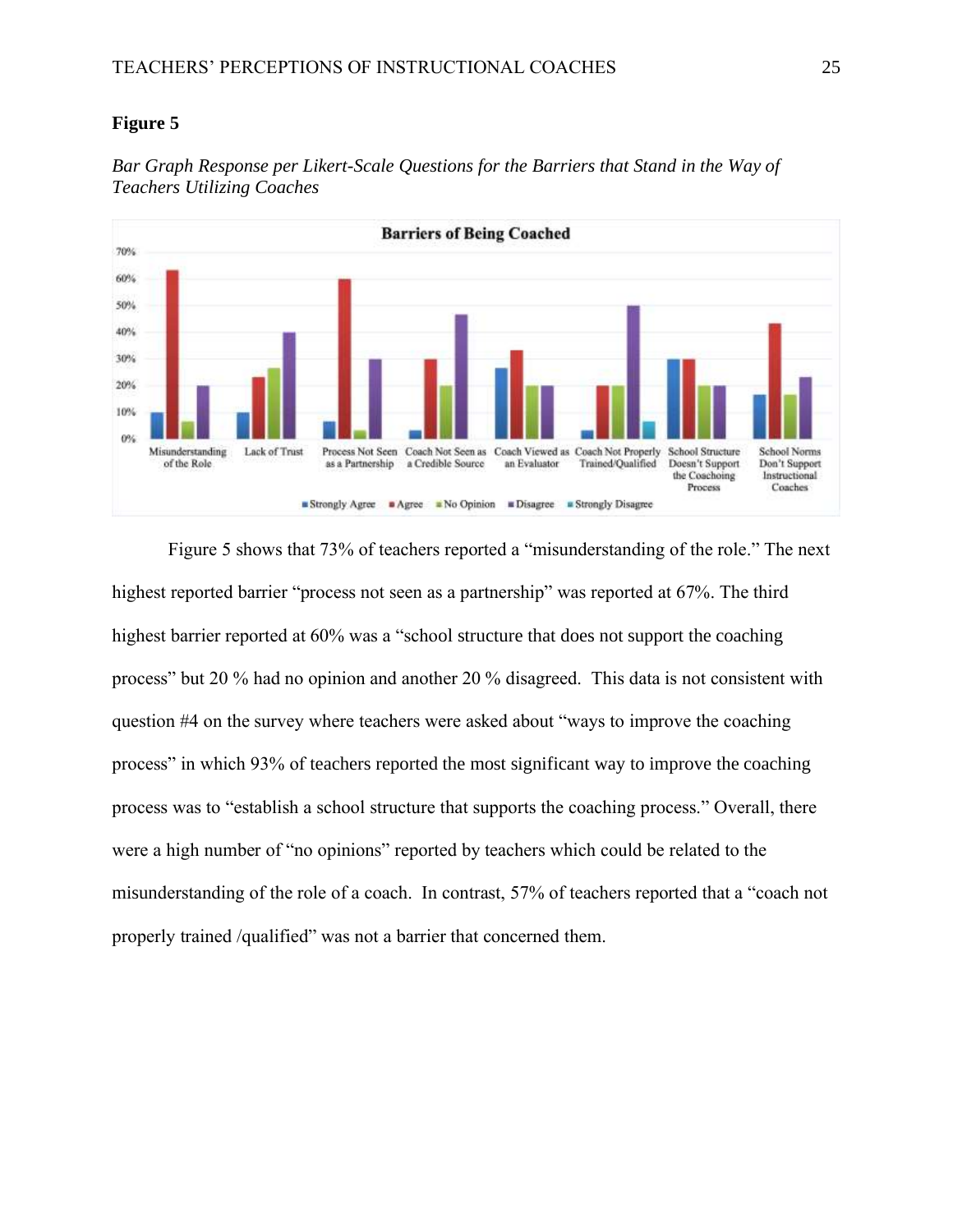## **Research Question Four: What are the Ways to Improve the Coaching Process?**

## **Table 4**

*Mean Response per Likert-Scale Questions for Ways to Improve the Coaching Process*

| Ways to improve the coaching process<br>Likert Scale from $(1 =$ strongly disagree) to $(5 =$ Strongly agree) | Mean | <b>SD</b> |
|---------------------------------------------------------------------------------------------------------------|------|-----------|
| Training/Education requirements for coaches                                                                   | 3.70 | 0.79      |
| Establishing school norms that support the coaching process                                                   | 4.03 | 0.49      |
| Establishing a better understanding of the role of the coach                                                  | 4.03 | 0.71      |
| Improving communication                                                                                       | 3.70 | 0.91      |
| Creating a partnership approach with the teacher                                                              | 4.20 | 0.80      |
| Developing a coaching process                                                                                 | 3.80 | 0.88      |
| Developing an instructional playbook                                                                          | 3.56 | 0.89      |
| Establish a school structure that supports the coaching process                                               | 4.40 | 0.62      |

Table 4 demonstrates that teachers indicated that the most significant way to improve the coaching process was "establish a school structure that supports the coaching process" with a 4.40 out of 5. This strategy had one of the lowest standard deviations (0.62) meaning teachers agreed that this strategy could improve the coaching process. The next most significant way to improve the coaching process was "creating a partnership approach with the teacher" (4.20) but this is strategy reported a significantly higher standard deviation (0.80) showing that teachers were split on their response to this question. In contrast, "developing an instructional playbook" was reported as the least significant way to improve the coaching process  $(3.56)$ .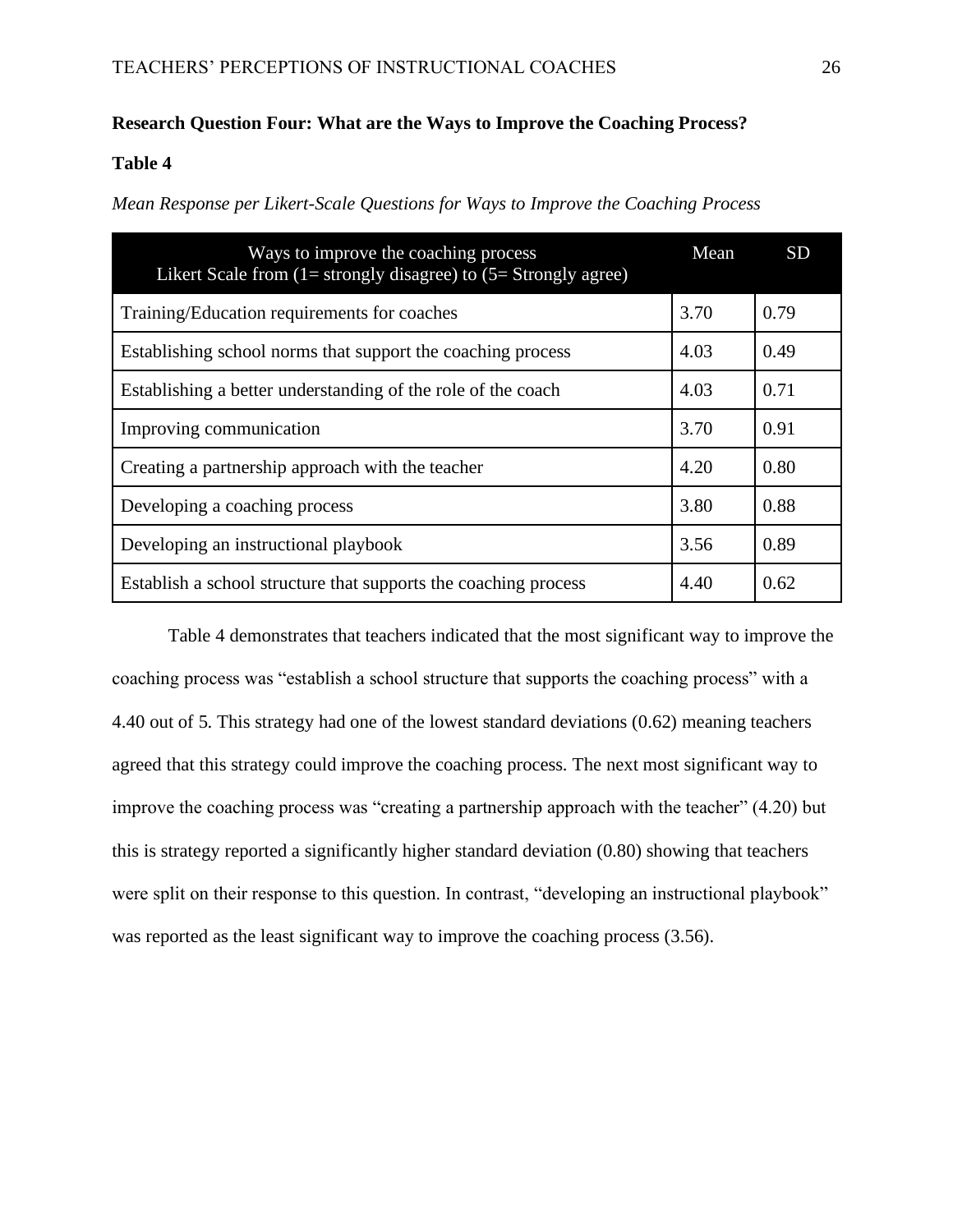## **Figure 6**





Figure 6 shows that 94 % of teachers reported "establishing a school structure that supports the coaching process" as the best way to improve the coaching experience. Figure 6 also shows that 90 % of teachers reported "establishing school norms that support the coaching process" as the second-best way to improve the coaching process. Although 10% of teachers had no opinion on this, no teachers disagreed with this improvement. School structure, school norms, and the role of the coach appear to be closely related as Figure 6 shows that 90% of teachers also felt that "establishing a better understanding of the role of the coach" was important.

### **Qualitative Results**

Six teachers were chosen, two from each building  $(K-5<sup>th</sup>, 6<sup>th</sup>-8<sup>th</sup>, 9<sup>th</sup>-12)$  to represent a good cross section of study participants. The interviews took place during the week following the survey. The interviews provided the researcher with the opportunity to gain a deeper understanding of teachers' experiences working with an instructional coach. Teachers were also able to elaborate on their survey responses.

The researcher engaged in a mixed coding process using descriptive, conceptual, and direct quotations on each transcript to better identify shared experiences and themes. The three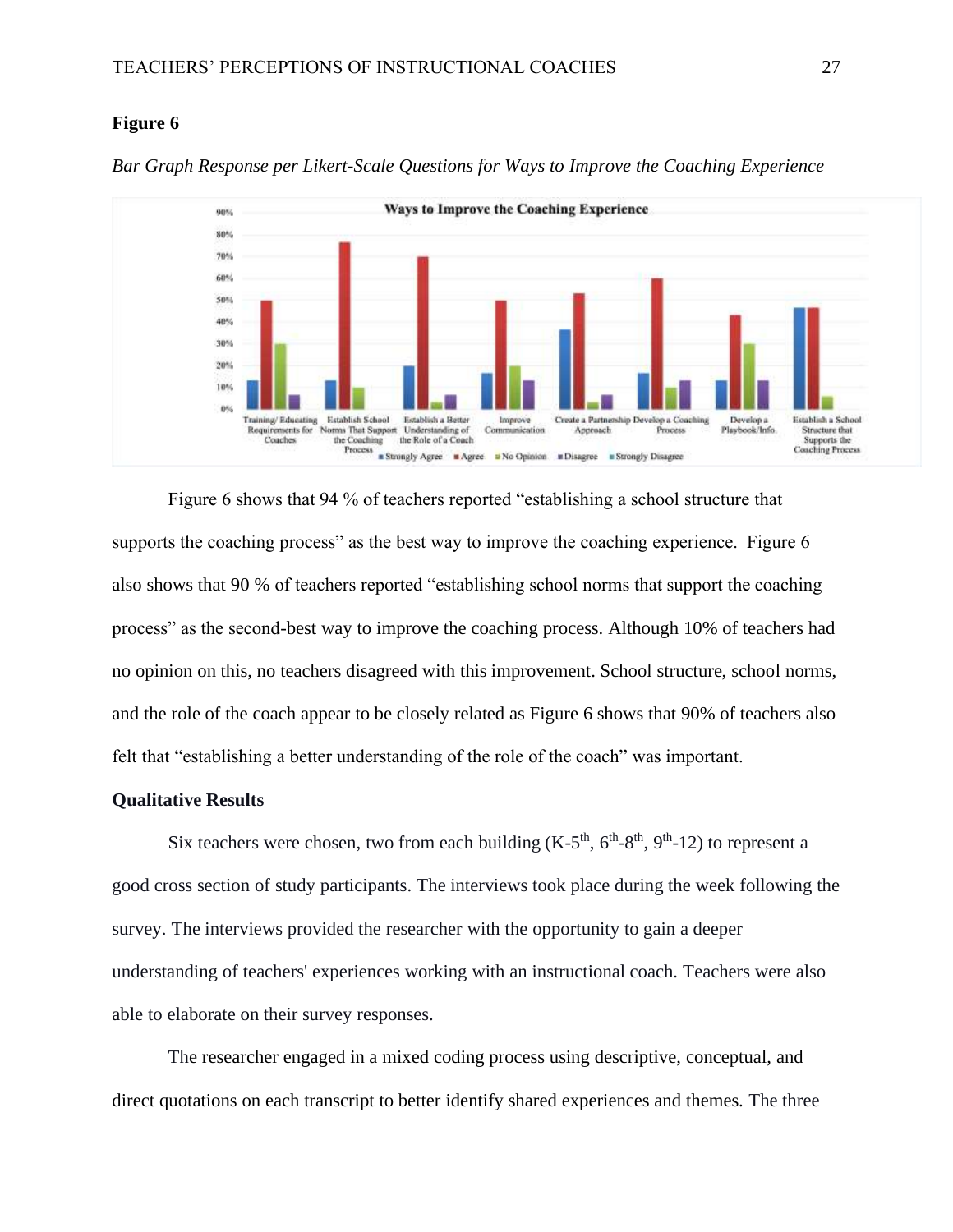overarching themes that emerged were that the role of the instructional coach is not clear, the current structure does not support the coaching process, and that trusting relationships and communication are key to an effective coach.

### *The Role of the Instructional Coach is not Clear*

While all six teachers had different definitions of the role of the instructional coach, all noted that the role of an instructional coach often feels evaluative because most teachers at the school were unaware of the actual job description of the coach. One teacher said, "when you have someone come into your class, but you are not sure if they are there to support you or evaluate you, it instantly causes a panic" (Participant #3, personal communication, January 22, 2021).

Teachers noted that they thought of the role of the coach as being someone who leads professional development. Some of the teachers believed that coaches were in charge of researching and planning professional development, while three of the six teachers believed that the role of the coach was evaluative and included checking to see if teachers were adhering to what was taught in professional development. One educator stated, "I'm not sure if coaches are coming in to see if I'm following the newest teaching strategies presented in professional development or if they are coming in to actually support me as a teacher" (Participant #4, personal communication, January 22, 2022). By contrast, three out of the six teachers thought that having coaches lead professional development was beneficial because in this school district, coaches were teachers as well and, therefore, understood what strategies work in the classroom and how to help teachers implement new strategies in their own classrooms.

Four out of the six teachers also reported that a coach should be a mentor to other teachers and help them grow in their practice. In addition, three of the six teachers explained the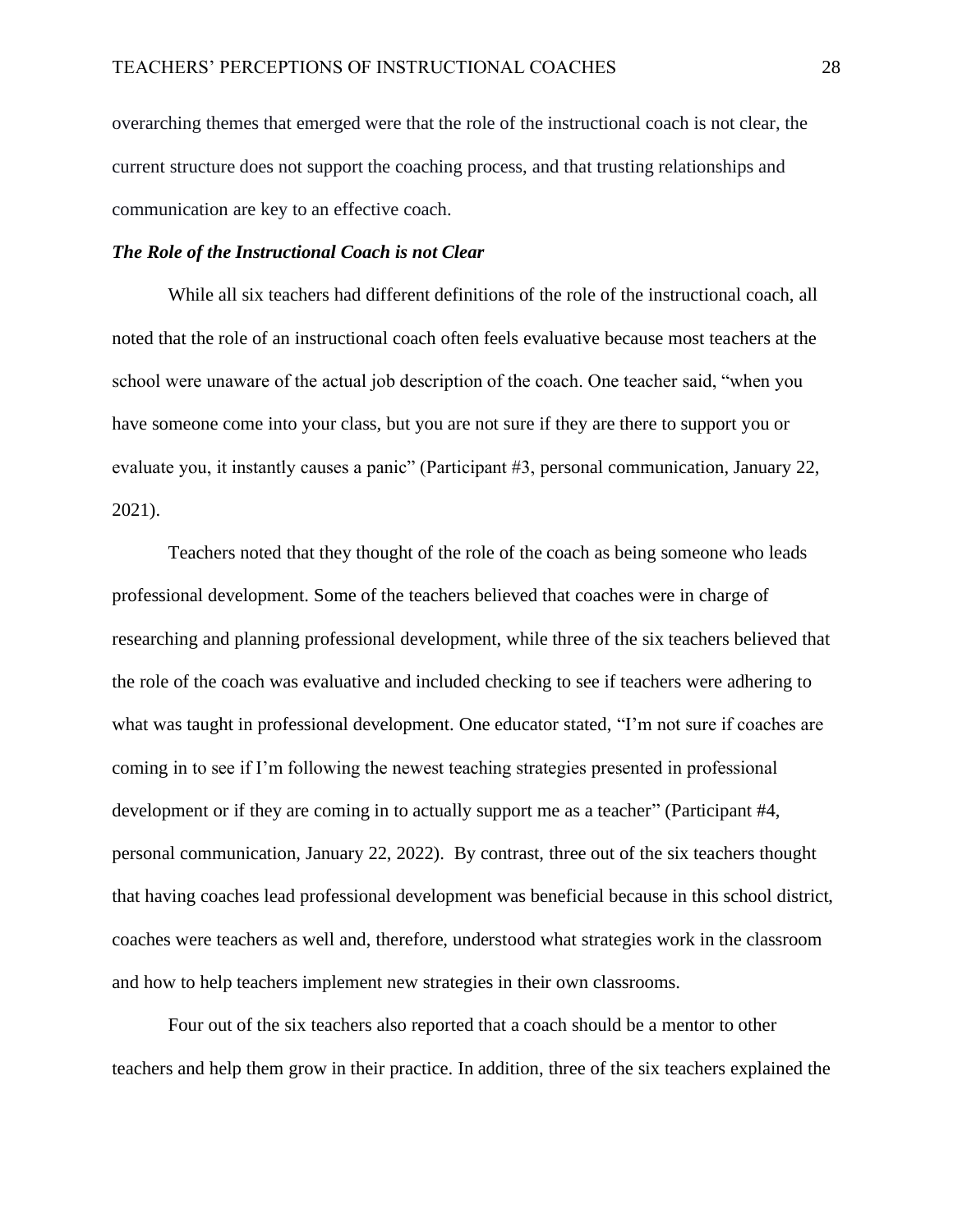role of the coach as an educator who could model lessons in the class or teach new learning strategies. Two of the six teachers noted that a coach should be able to help find the strengths and weaknesses of the educator and be able to help them grow. For example, one educator mentioned, "a coach should be able to meet teachers where they are and help them be better teachers by continuously supporting what they are doing well and improving their weaknesses" (Participant #6, personal communication, January 22, 2022).

By contrast, all six teachers remarked that they did not expect a coach to be a content expert but did think that the coach also serves as a researcher or someone who is able to find the right resources to be helpful. One educator mentioned,

> When I worked with a coach from my previous school, I knew I could go to her anytime for help or resources. If she did not have the resources then she had connections to help me get the resources I needed. It is different here because I cannot just walk to the coach's office anytime because there is not an office and they are not free when I'm free. (Participant #3, personal communication, January 22, 2022)

One educator also remarked that even though she does not expect a coach to be a subject matter expert in her field, it would be helpful if a coach sat in on data day meetings. She added, "having a coach at our data day meetings would make them aware of where my students need help." This educator went on to explain, "coaches do not need to have all the answers right away, but the data could give them a place to start looking for resources" (Participant #2, personal communication, January 22, 2022).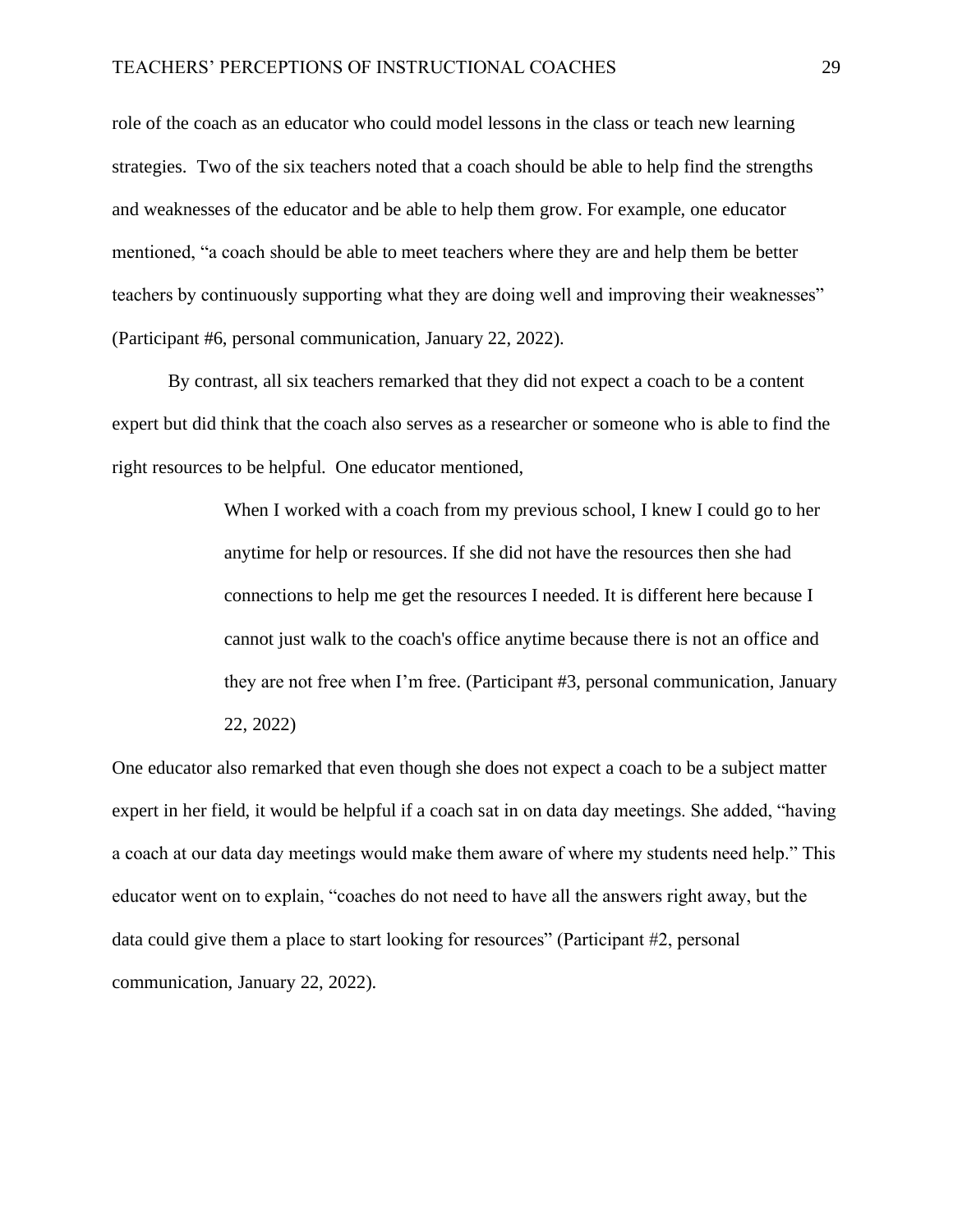### *Current School Structure Does Not Support the Coaching Process*

Having a culture that does not support instructional coaches was a theme embedded in all six interviews. The current coaching structure at this school district includes six part-time coaches, who are out of their room 10% of the time (once every other week). One of the biggest barriers noted by all teachers interviewed was the role of the coach is not being clearly defined, which in turn, causes a misunderstanding of the work of a coach. All teachers interviewed mentioned that the school's leaders need to create an environment that values working with a coach and allows time for it.

Two out of the six teachers reported that the current school structure did not mandate coaching. Both of these teachers preferred the coaching cycle be mandatory at some level as they believed some teachers would never take advantage of a coach even if a coach is needed. One educator mentioned,

> It's not ideal the way it is set up right now. Coaches need to be in rooms to be effective. If a teacher is not going to allow a coach in then the administration needs to make coaching mandatory at some level. All teachers should want to grow. (Participant #2, personal communication, January 22, 2022)

By contrast, three of the six teachers noted that they wanted coaches to be utilized more often but thought making the coaching cycle mandatory could create even more tension between the role of the coach and the educator because the coaching role would be is viewed as evaluative. All teachers agreed that they would like more one-on-one time with a coach but the current schedule they have just does not allow for it. For example, one educator stated, "I would like to have more one-on-one time with a coach. When I am free, they are not, and vice versa. I would like to have someone I can go to during the day with quick questions" (Participant #3,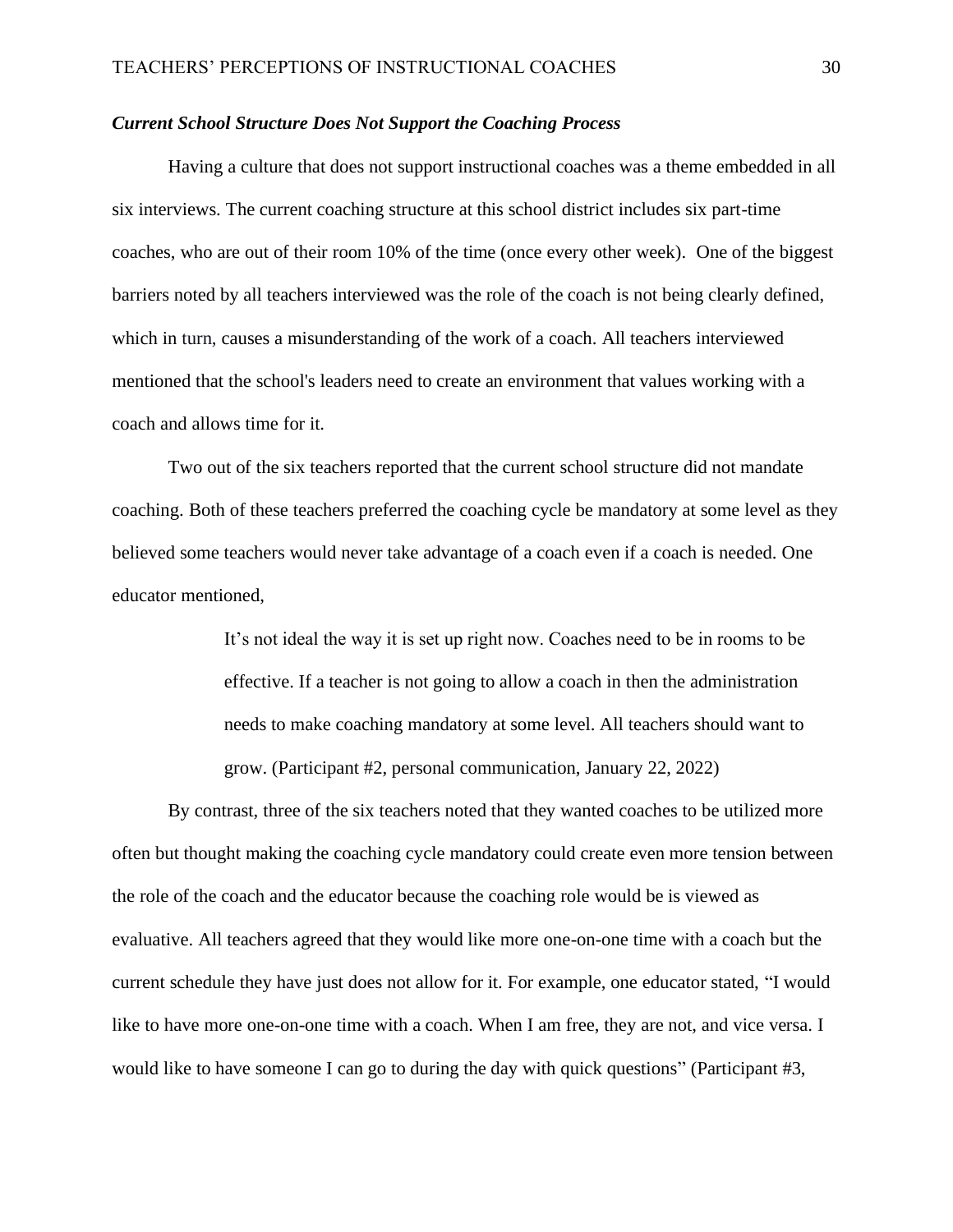personal communication, January 22nd, 2022). Three of the six teachers agreed having fewer coaches that were available a higher percentage of the time might improve the consistency of availability.

### *Trusting Relationships and Communication are Key to an Effective Coach*

Every educator interviewed noted the importance of trust and the impact of supportive relationships with coaches. For example, one educator stated,

> If you have a trusting, working relationship with an instructional coach a lot can be accomplished. I appreciate collaborating and being able to share/expand on ideas. Teaching can be isolating and frustrating so having someone on your side, someone who truly knows you and appreciates you is great. (Participant #1, personal communication, January 22nd, 2022)

Two teachers reported the need for mutual respect and the time to get to know the coach. This can be problematic as coaches can change each year, making it hard to get to know and trust one. One teacher stated,

> A teacher has to know that the coach supports them and has their best intentions. If you have that then you can let personal differences go and just know that you are working together and doing what's best for the students. (Participant #4, personal communication, January 22nd, 2022)

In addition, all teachers reported not expecting the coach to be a subject matter expert, instead a partner to collaborate and with whom to make decisions.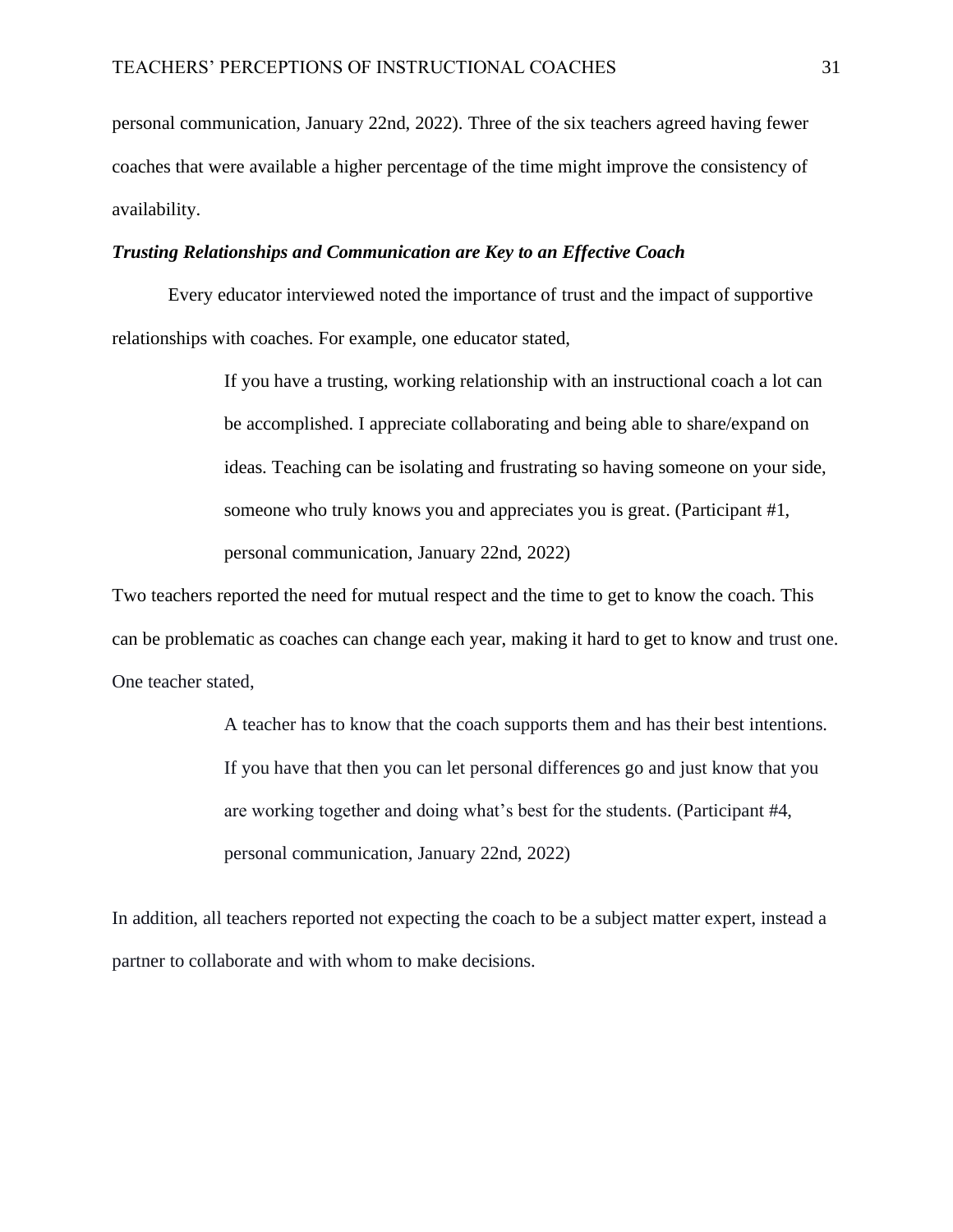#### **Analysis**

#### **Research Question One: What are the Characteristics of an Effective Coach?**

The quantitative data showed that all teachers strongly agreed/agreed that the most significant characteristics of an effective coach were, "trustworthy," "establishes a meaningful relationship," and "excellent communicators." The qualitative data supported this as all six teachers interviewed mentioned a trusting relationship as one of the most significant things in making the coaching cycle effective. In addition, five out of the six teachers interviewed mentioned that having a coach who listened and who was available is key. For example, one educator stated,

> Communication and having a coach who knows you and understands you is one of the most important aspects to developing trust. When I see that my coach is in the trenches with me, it builds a kind of trust and relationship that says, we are in this together. (Personal communication, January 22, 2022)

All teachers interviewed noted that having coaches that are also full-time teachers creates the barrier of time, but it also adds an element of trust in knowing the coaches are also teachers who are dealing with the same classroom issues.

The two characteristics that teachers reported as least significant were "content experts" and "pedagogical experts" (See Table #1). To further support this idea, all teachers who were interviewed mentioned that they were not looking for content experts but support to run ideas by. For example, one educator stated, "I know my content so I don't expect coaches to come into my classroom and be content experts. What I need is another set of eyes, another view on why my students might be struggling with a concept" (Participant #4, personal communication, January 22nd, 2021).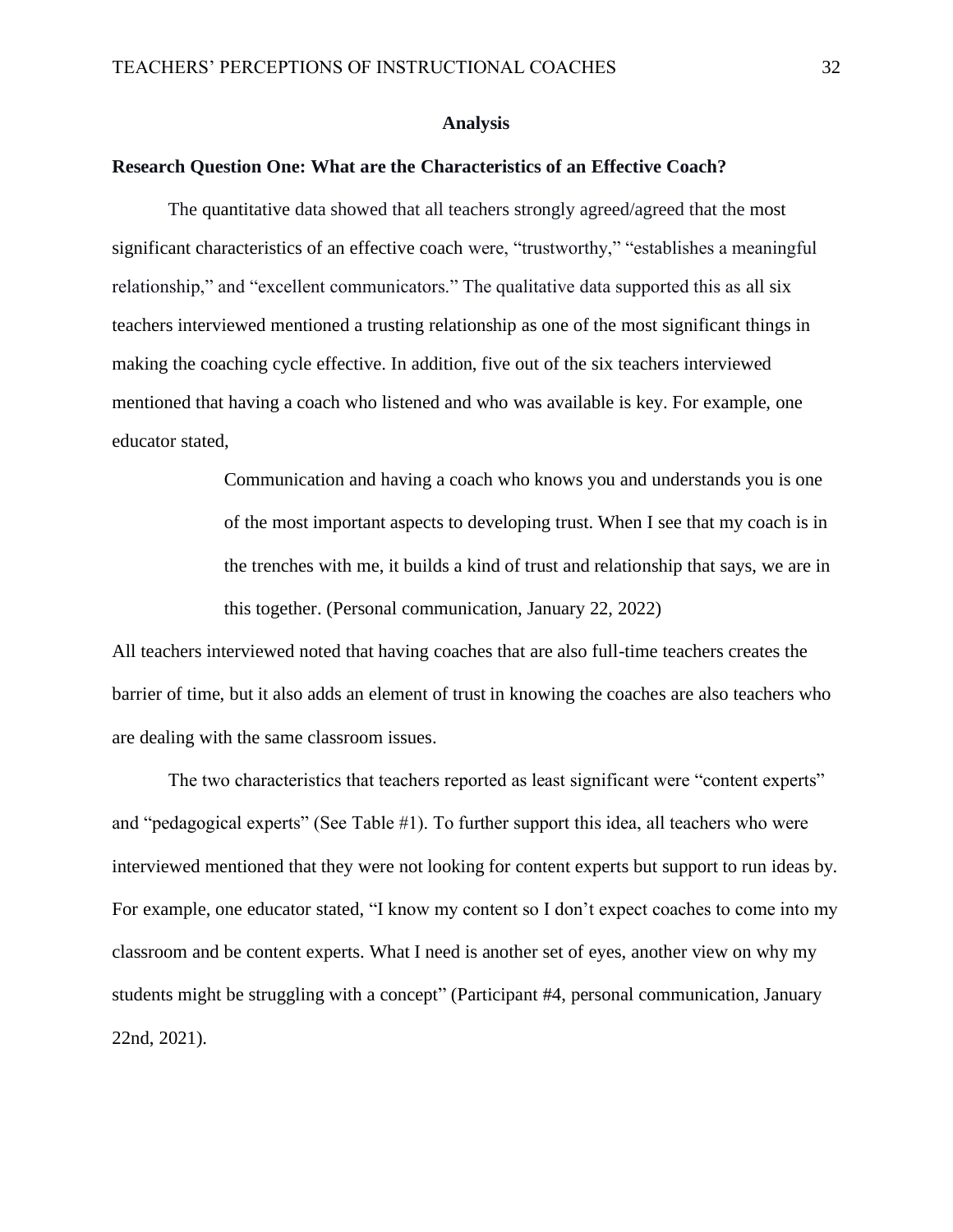#### **Research Question Two: What are the Benefits of Being Coached?**

The quantitative data showed that the majority of teachers reported that "continuous learning opportunities" and "the ability to have open conversation about classroom experiences" were among the top two benefits of being coached (See Table #2).This data was somewhat consistent with the interviews as even though none of the teachers mentioned specific learning opportunities as a benefit of being coached, five out of the six mentioned the importance of communication and having conversations about classroom experiences. One teacher mentioned, "having additional eyes on during any lesson opens the door to conversations about new teaching strategies and approaches that I might not have thought about" (Participant #3, personal communication, January 22nd, 2021).

In contrast, survey results showed that "modeling of a lesson" scored the lowest overall benefit to being coached (See Table #2). This was consistent with the interviews as "modeling a lesson" was not mentioned by any of the six teachers interviewed.

#### **Research Question Three: What Barriers Stand in the Way of Teachers Utilizing Coaches?**

The quantitative data showed that the top three barriers in the way of teachers utilizing a coach were "school structure doesn't support the coaching process," "coach viewed as an evaluator," and "misunderstanding of the role" (See Table #3). "School structure that doesn't support the coaching process" had the highest mean  $(3.70)$  reported in terms of barriers that prevent teachers utilizing coaches yet showed mixed responses overall as 60% agreed that this was a barrier but 20 % had no opinion and another 20 % disagreed. This could be due to confusion about the term "school structure." All six interviewed teachers stated different aspects of the school structure as barriers preventing teachers from utilizing coaches. For example, one educator stated, "[We] currently have full-time teachers who are also trying to be coaches part of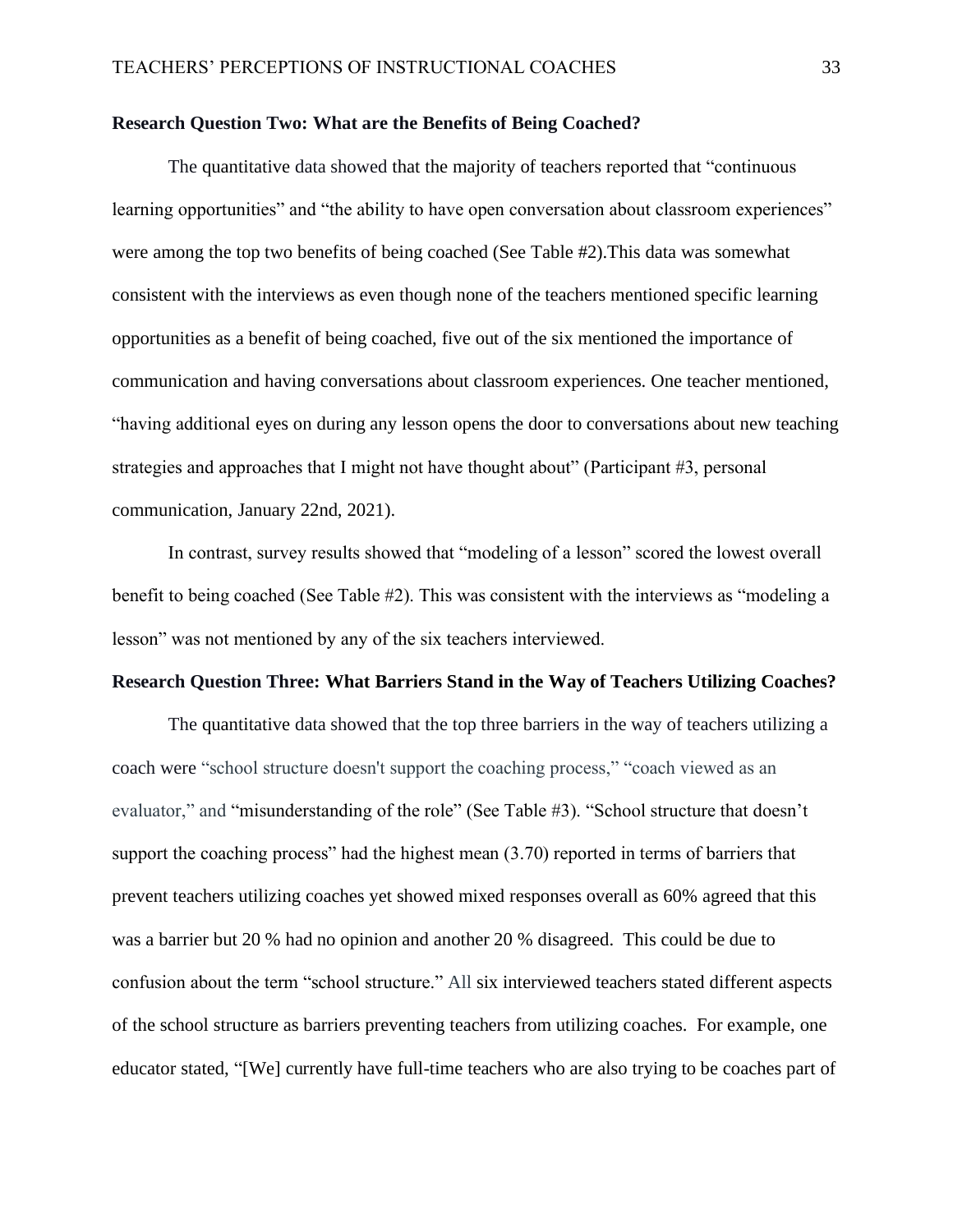the time and this isn't working. I need a coach/coaches available when I need help, not two weeks later when I've already moved on to a new concept or unit" (Participant #1, personal communication, January 22nd). Teachers reported that the current coaching structure has four part-time couches who are full-time teachers but serve as coaches for 10% of their load. All teachers agreed this was a barrier and more one-on-one time with a coach would benefit the coaching cycle immensely.

The next highest ranked barriers preventing teachers from utilizing coaches were "coach viewed as an evaluator" and "misunderstanding of the role of the coach." There seems to be a correlation between these two barriers as teachers reported that because there is not a clear role outlined for the coach, they tend to be seen in an evaluative light. This idea was supported through all six interviews that mentioned that teachers are hesitant to have coaches in their classroom because the role of the coach is not clear. For example, one educator mentioned,

> No one wants to feel evaluated but that's the immediate feeling I have when a coach walks in the room. It takes a certain amount of vulnerability to let a coach in. Teaching is already hard and when you take hits in a lot of areas, the idea of taking another hit somewhere else just isn't something you want to sign up for (Participant #1, personal communication, January 22nd, 2022).

All six teachers interviewed mentioned the fact that even though they have been told the instructional coach is not an evaluator, they are still apprehensive when a coach comes into their classroom.

By contrast, on the survey, "coach not properly trained or qualified" was scored as the least significant barrier impacting teachers. This idea was supported by all six interviews where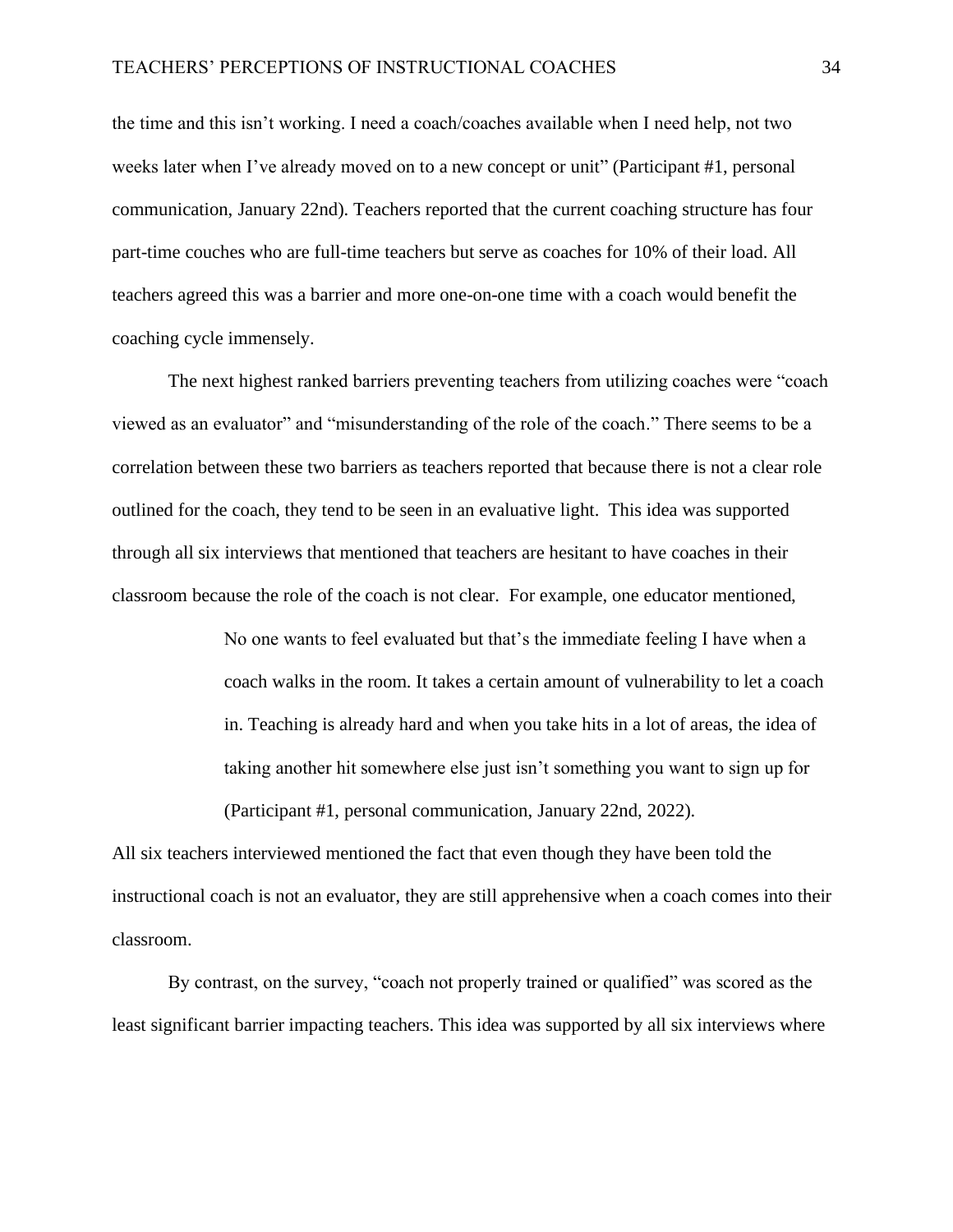teachers stressed the idea that they were looking for a support in terms of someone to share ideas with but did not expect the coach to be a subject matter expert. For example, one educator stated, "I know my content so I don't expect coaches to come into my classroom and be content experts. What I need is another set of eyes, another view on why my students might be struggling with a concept" (Participant #4, personal communication, January 22nd, 2021).

#### **Research Question Four: Ways to Improve the Coaching Cycle?**

The quantitative data showed that the most significant way to improve the coaching process was "establish a school structure that supports the coaching process (See Table #4). This was a consistent theme also found in the six teachers interviewed. All six teachers mentioned making instructional coaching cycles more meaningful by allowing more time for teachers to work with coaches. In addition, all six teachers also mentioned that they wanted access to a coach on their time when they needed a coach instead of just when the coach was available.

"Establishing school norms that support the coaching process" and "establishing a better understanding of the role of the coach" was the second best way to improve the coaching process (See Table #4). This data is also supported through all six interviews as all teachers mentioned that the role of the coach in their building was not clear. Three out of the six teachers mentioned that the role of the coach is to lead professional development, while four out of the six teachers felt that the coach is to function as a model teacher. An overall theme was that the role is not clear which causes many teachers to look at it as an evaluative position. One educator mentioned, "I often feel like I'm being critiqued when a coach comes into my room. Maybe it's because I'm not sure what their purpose is. I've been told they aren't there to evaluate me but it feels like" (Participant #2, personal communication, January 22).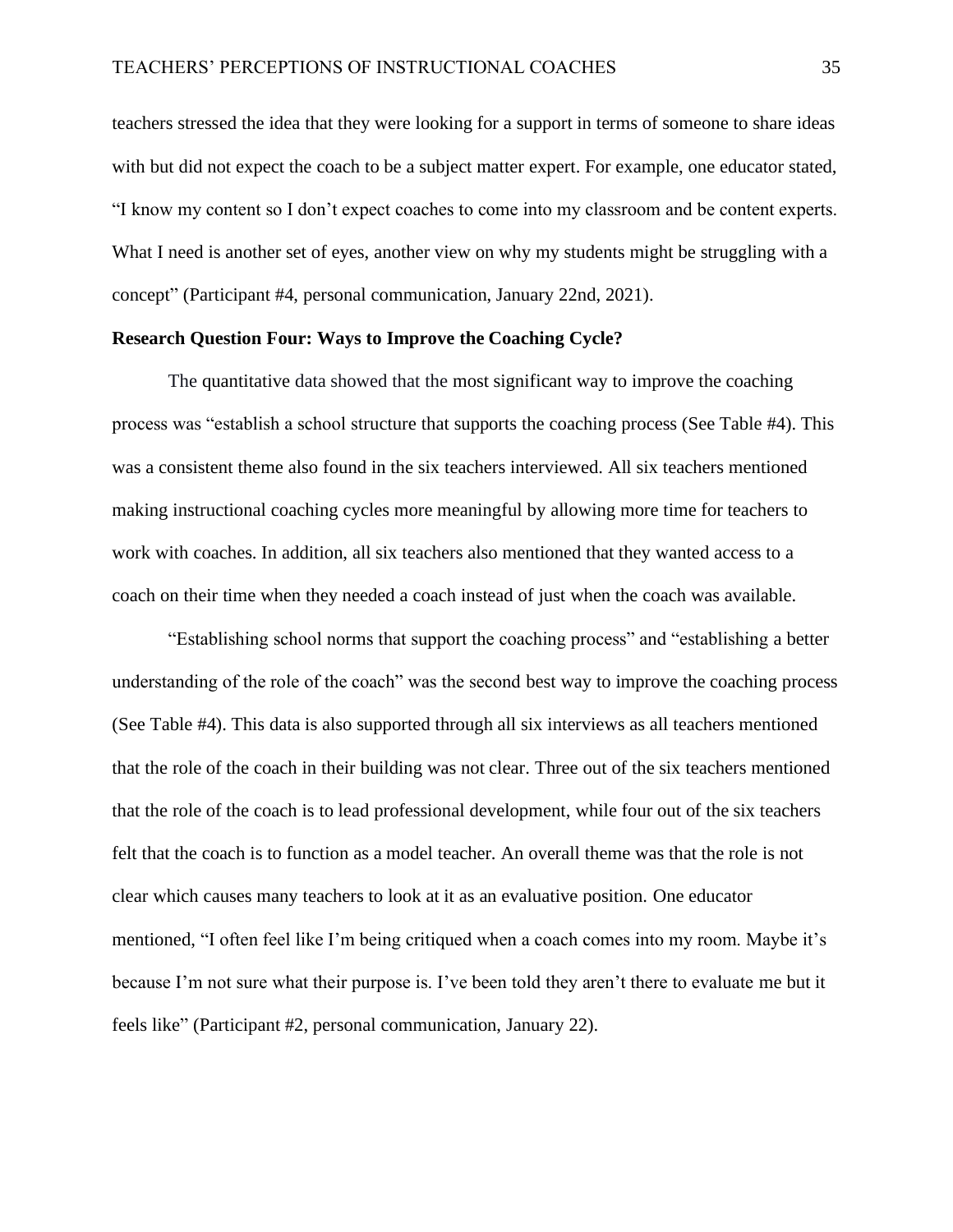#### **Discussion**

### **Overview of the Study**

The purpose of this study was to evaluate teachers' perceptions of instructional coaching at a small, public, rural school district in the Midwest. A review of relevant literature revealed the key factors in making the coaching cycle more effective were the characteristics of a coach, the benefits of being coached, the barriers that stand in the way of teachers utilizing coaches, and the strategies that could be implemented to improve the coaching process. To answer the research questions, the researcher conducted a mixed-methods study where teachers completed a closedresponse survey and six teachers participated in semi-structured interviews. Teachers were asked about their perceptions of instructional coaches at all levels, grades K-12, to determine the barriers that stand in the way of teachers utilizing them.

## **Connections to Other Research on Instructional Coaching**

 The data collected through surveys and interviews revealed that 93% of teachers had used a coach in the past and teachers generally supported the use/need of an instructional coach in the building.

## *Characteristics of an Effective Coach*

 The first research question examined the characteristics of an effective coach. According to Anderson and Wallin (2018), communication practices were listed as one of the most important elements of coaching as the coach and teacher should have a mutual relationship where both voices are being shared and heard (p. 55) Zwart, et al. (2009) supported this idea through the digital diaries of teachers who had worked with coaches. These studies suggest that communication and trust are significantly related. The survey and interview results of this research study supported previous research quite well as 100% of teachers strongly agreed/agreed that being trustworthy and having excellent communication were characteristics of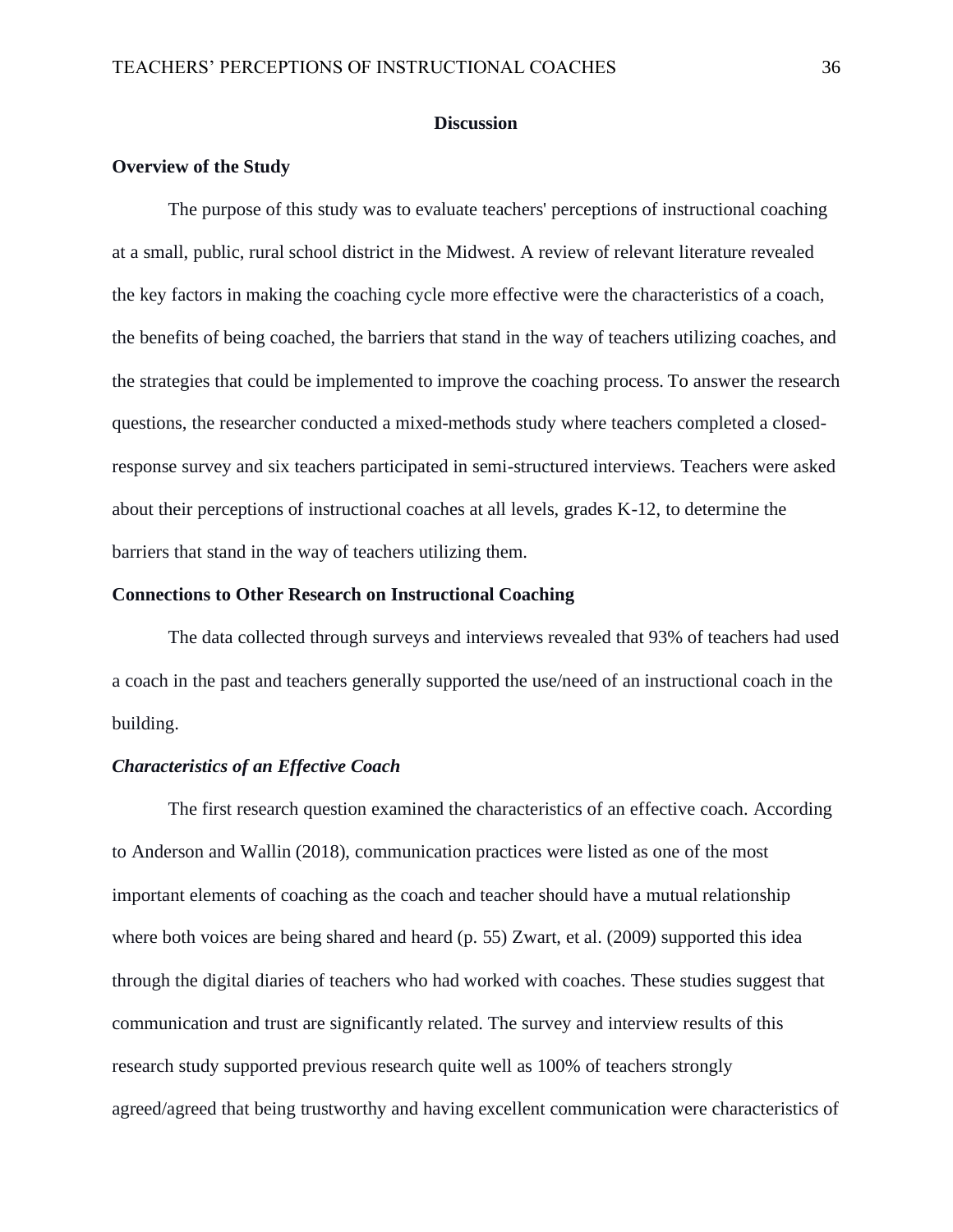an effective coach. This data was further supported through the interviews conducted where all six teachers reported that having a trusted relationship made them comfortable engaging in conversations where they shared their ideas.

In contrast, previous research mentioned the importance of coaches being content experts. These previous studies suggested that coaches who are content experts and have a thorough understanding of the subject are more likely to develop narrow and focused goals (Anderson & Wallin, 2018, p. 54). Results from this study varied from previous research in that the two characteristics that teachers reported as least significant were "content experts" (3.66) and "pedagogical experts" (3.93) (See Table 1). In these same survey results, teachers also reported the highest number of disagreements in the category of "content experts" (10%) (See Figure 2). To expand on these results, teachers elaborated on their content and workload and noted that they do not need another educator to be a subject matter expert in their content. Instead, they are looking for another set of eyes, a trusted outside opinion to run things by.

## *Benefits of Utilizing a Coach*

 The second research question explored the benefits of being coached. Previous research found communication and a dyad partnership at the top of the benefits (Anderson & Wallin, 2018, p. 55). Further, a previous study explained that coaching should benefit the teacher and coach as they should be going through the process together, learning from each other, and sharing their ideas (Zwart et al., 2009, p. 14). The survey results of this study supported previous research quite well as "the ability to have an open conversation about classroom experiences" was reported as the most significant benefit to being coached with a mean of  $(4.66)$  (See Table 2). This data was further supported through interviews where all teachers commented on the idea that having as many eyes on a lesson as possible allows for additional continuous growth and learning. This idea was supported through the survey which reported the next highest-ranked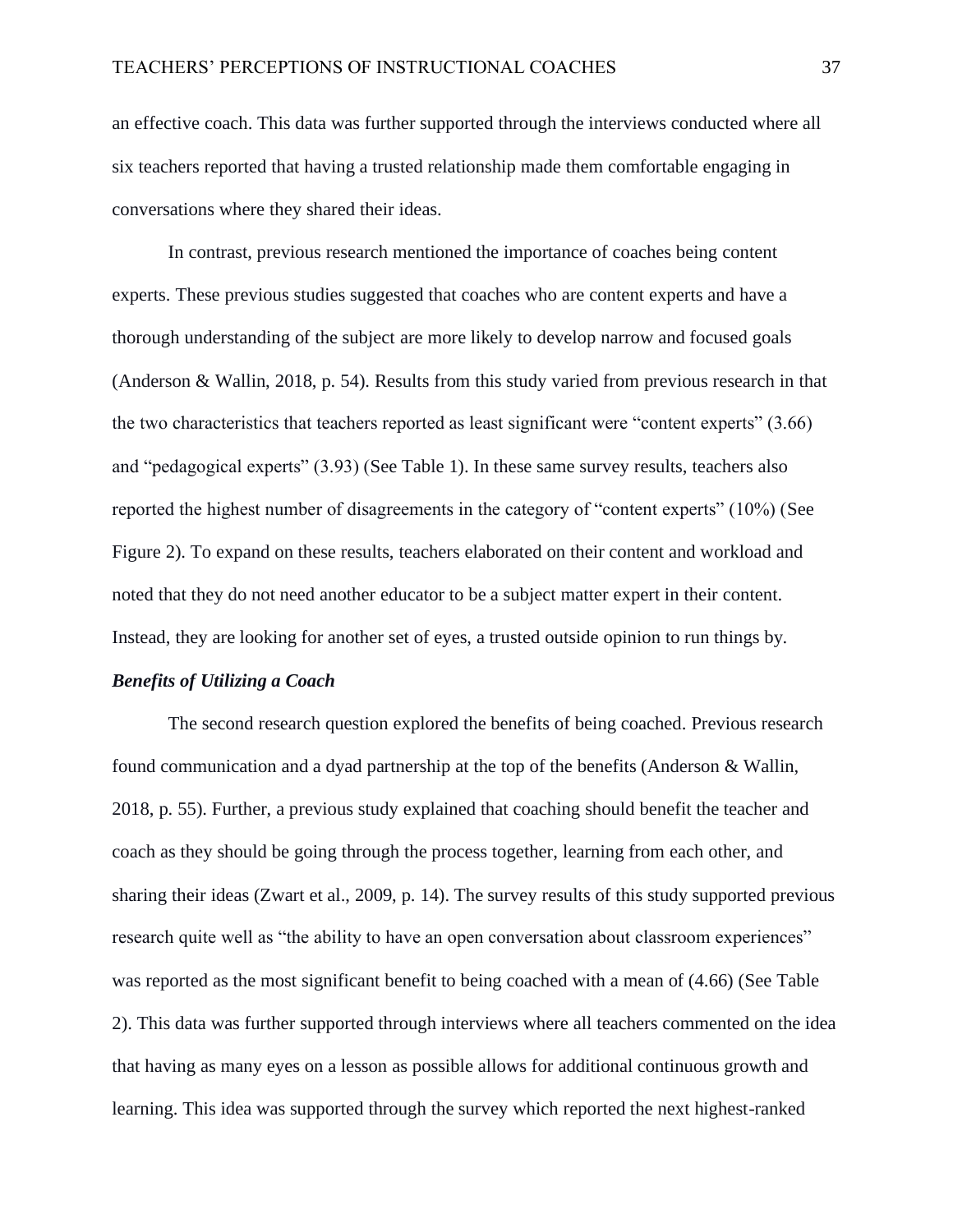benefit of being coached as "continuous learning opportunities" at (4.43) with the lowest standard deviation (0.50) (See Table 2).

Another benefit noted through previous research was using a coach to help develop narrow, focused, content-specific goals (Walkowiak, 2016, p. 2). Previous research found that when coaches have a good understanding of the content then they can model effective teaching strategies to help the teacher (Anderson & Wallin, 2018, p. 55). This benefit was not supported by the survey results where "coach's modeling of lessons in the classroom" was reported as the lowest benefit of being coached with a mean of (4.0) (See Table 2).This benefit was also not supported by teachers who reported in a previous question (What are the characteristics of an effective coach), the two least significant characteristics as "content experts" (3.66) and "pedagogical experts" (3.93). Further, all teachers who were interviewed mentioned that they were not looking for content experts but support to run ideas by.

## *Barriers that Stand in the Way of Teachers Utilizing Coaches*

The third research question explored the barriers that stood in the way of teachers utilizing coaches. Previous research showed that school structure greatly impacts the success of an instructional coach and lack of support from an administrator can greatly impact the effectiveness of a coach (Heinke and Polnick, 2013, p. 54) Previous research also showed that if principals do not develop time and schedules that allow teachers and coaches to meet, then they communicate the message that institutional improvement is not important (Heinke and Polnick, 2013, p.54). Survey results in this study supported previous data and reported the most significant barrier that many of the teachers recognized was "school structure doesn't support the coaching process" (3.7) (See Table 3). All six teachers that were interviewed also supported this data and mentioned that since their district had four part-time coaches who are out of their room only 10% of the time, it makes it hard to find time to meet everyone's schedule.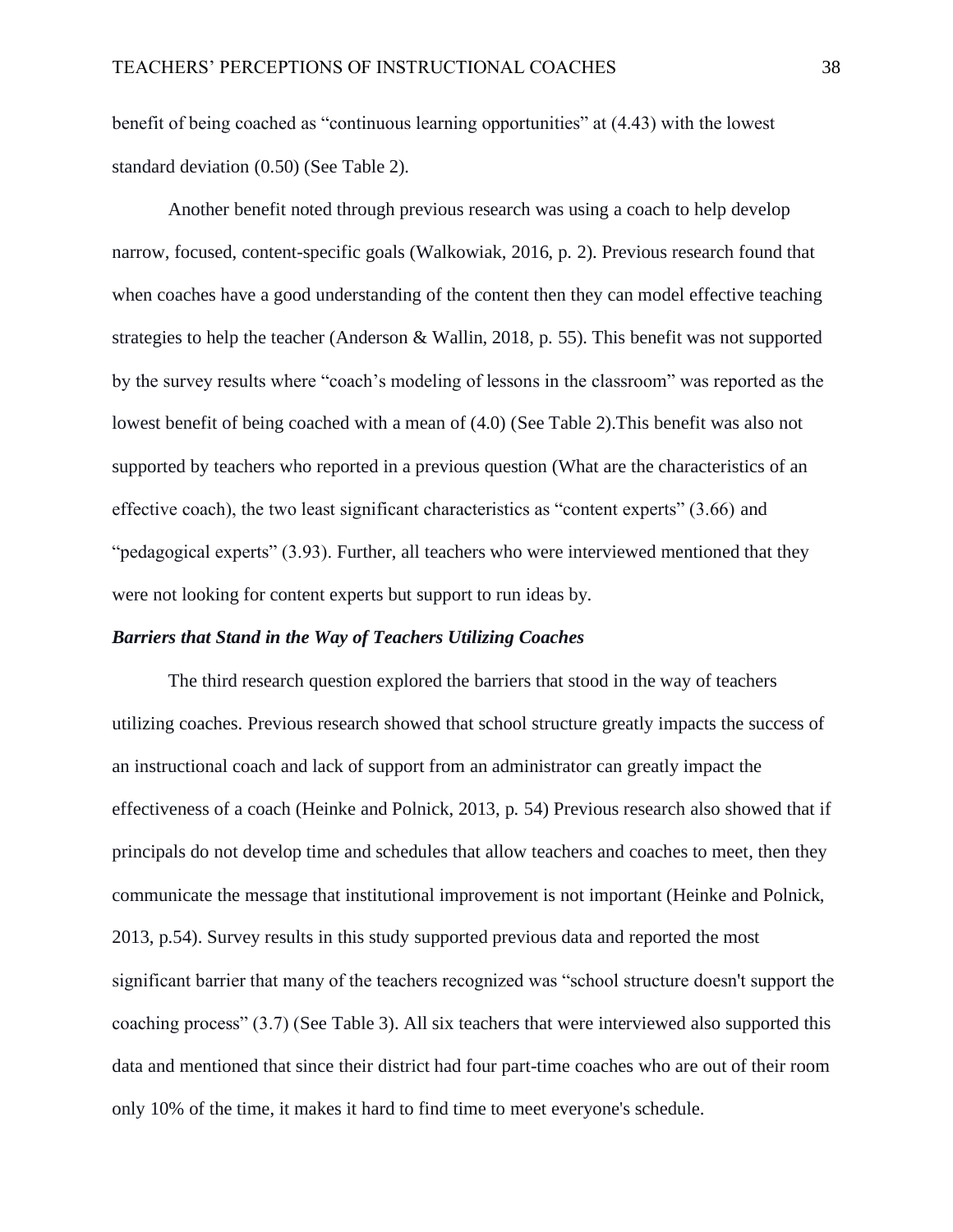Previous research also showed that a misunderstanding of the role of a coach can become a huge barrier if the principal and the coach have not worked together to clearly define the role. This research further explained that if norms and trust are not established between the coach and teacher, then teachers are going to be less likely to want to share with a coach (Mangin & Stoelinga, 2010, p. 54). The survey results of this study supported this idea and reported the second highest-ranked barrier that stood in the way of teachers utilizing coaches as "coach viewed as an evaluator" (3.66). This barrier was supported through all six interviewees that mentioned their hesitancy to have a coach in their room when the role of the coach is not defined by the administrator.

 By contrast, previous research reported teachers had no interest in working with a coach if they didn't think the coach was properly trained (Mason, 2007, p.76). This idea was not supported by survey results of this study as teachers reported that a "coach not properly trained or qualified" at (2.63) was not seen as a barrier that stood in the way of teachers utilizing coaches (See Table 3).

#### *Ways to Improve the Coaching Process*

The last research question explored ways to improve the coaching process. Previous research showed that some of the most effective strategies were having a partnership approach, using effective communication, developing an instructional playbook, and developing a coaching process (Walkowiak, 2016, p. 1) In this study, survey results supported previous data as 90% of teachers reported "creating a partnership approach" as one of the most effective ways to improve the coaching process (See Figure 5).

Previous research reported that creating an instructional playbook could help to communicate instructional priorities and better prepare coaches to have a conversation centered around instructional strategies (Knight et al., 2020, p.5). Interestingly, survey results in this study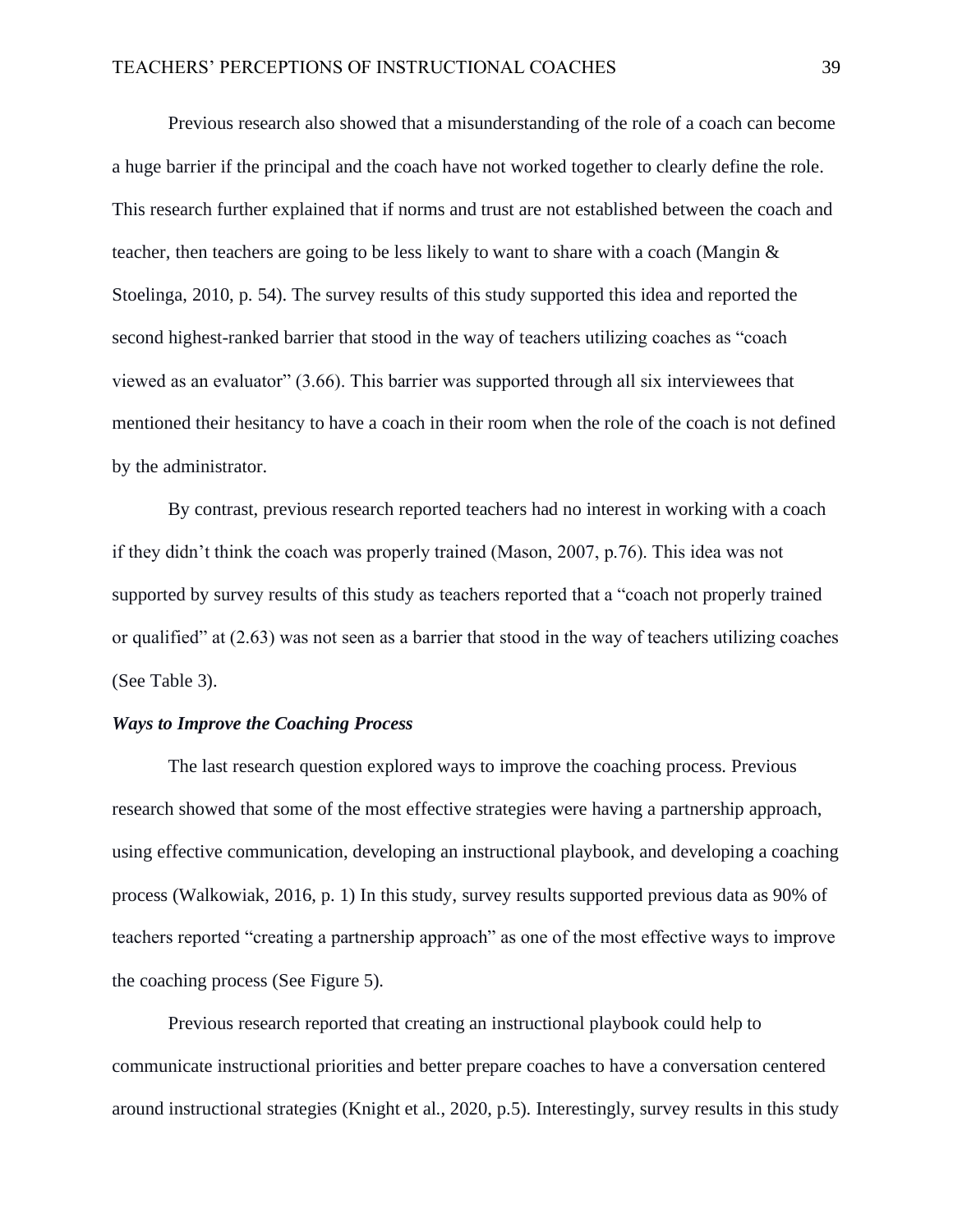did not support this approach as only 56% of teachers supported this idea (See Figure 5). This strategy was reported as the least significant way to improve the coaching process, with the lowest overall mean of (3.56) and a standard deviation of (0.89) (See Table 4). Similarly, in this study, "developing a coaching process" did not score at the top of the list in terms of effective ways to improve the process either. Only 76% of teachers reported "developing a coaching process" as an effective way to improve the coaching process (See Figure 5). Additionally, "developing a coaching process" fell close to the middle with an overall mean of 3.80 and a standard deviation of 0.88, meaning teachers were split on this strategy (See Table 4).

Previous research reported that instructional coaches can make a difference in instructional practices if they have support and guidance from school leadership. Two major contexts that impacted this success were school norms and school structure. (Mangin & Stoelinga, 2010, p. 52). In this study, survey results supported this idea as 93% of teachers reported the most significant way to improve the coaching process as "establish a school structure that supports the coaching process" with a mean of (4.40). This strategy also had one of the lowest standard deviations (0.62) meaning teachers agreed that this strategy could improve the coaching process (See Table 4). This theme was also supported through all six interviews where coaches reported that their current school structure is not supportive of the coaching cycle for many different reasons to include the limited and specific time the coaches are available and a misunderstanding of the role and capabilities of a coach.

Previous research also reported that administrators needed to work with the coach to clearly define the role and work to publicize the role of the coach in the school (Mangin & Stoelings, 2010, p.53). This idea was closely supported by the 90 % of teachers in this study who reported that "creating norms" and "establishing a better understanding of the role of the coach" were effective ways to improve the coaching process (See Figure 5). This idea is further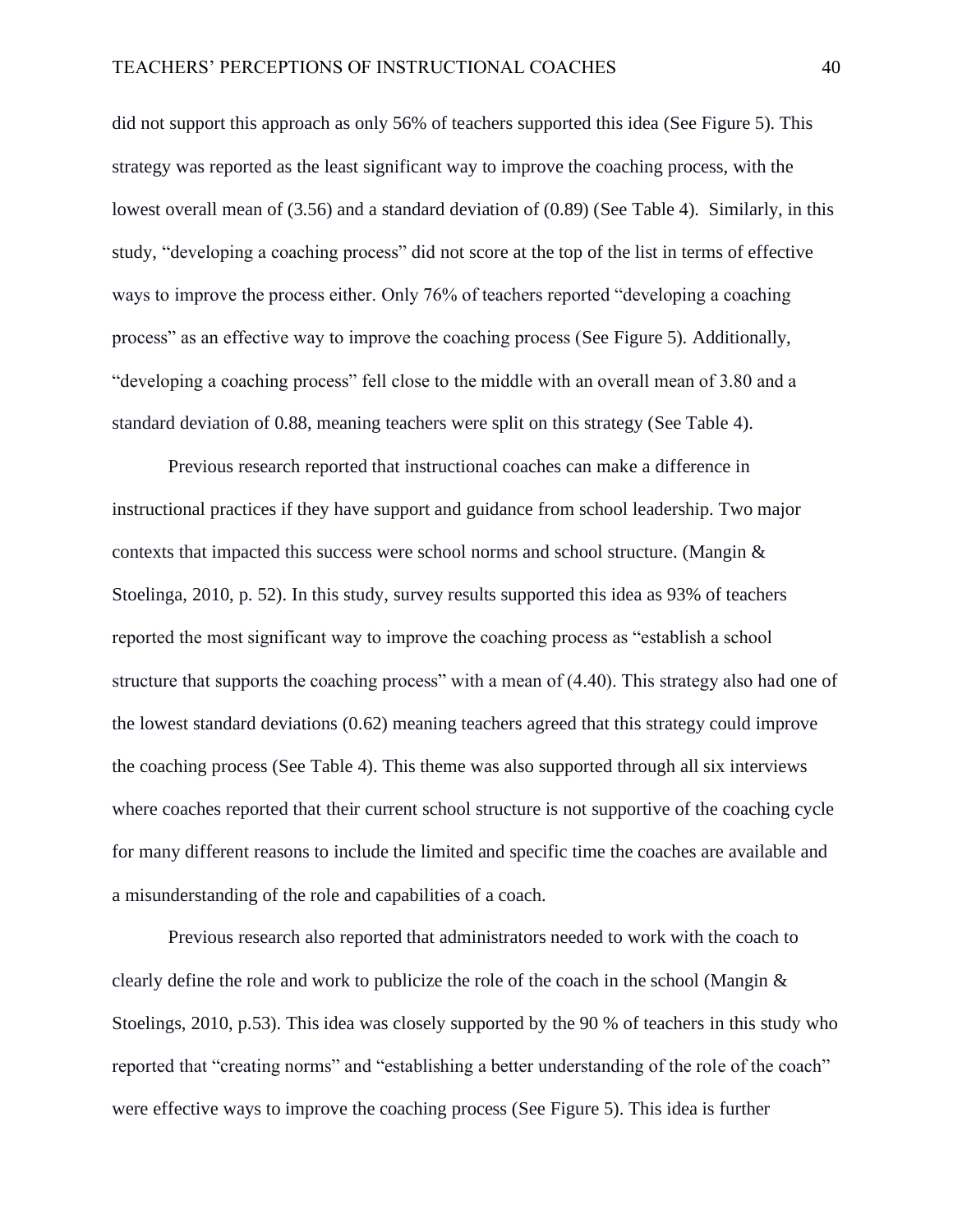supported through the survey results where "coach viewed as an evaluator" with a mean of (3.66) was the highest ranked barrier that stood in the way of teachers utilizing coaches (See Table 3). In addition, all six teachers interviewed mentioned the role of the coach was not clearly defined which caused teachers to be hesitant to welcome coaches in.

## **Recommendations**

The study results suggest that school faculty would benefit from clarifying the coaching vision and articulating clear roles and responsibilities of coaches. District leaders should educate teachers on the many ways coaching enables teacher growth. This could be done in the form of professional development with the support of the Area Education Agency (AEA). Educating teachers about the many capabilities of coaches would enable all teachers to hold a common understanding of the role of a coach (Woulfin & Rigby, 2017, p. 5).

 School faculty would also benefit from building time into the schedules of teachers and coaches so they could meet regularly. Making the time for teachers and coaches to have one-onone interactions is what brings about change (Anderson & Wallin, 2018, p. 57). Allowing time in the schedule for teachers to meet with a coach will help teachers understand how to make decisions about assessments and different teaching strategies (p. 57). "Helping teachers to make data-driven decisions is one of the best uses of an instructional coach's time (Anderson  $\&$ Wallin, 2018, p. 58)

 With the allotted time for coaches and teachers to meet, the school faculty would benefit from adopting a coaching cycle to guide the coaching process. Implementing a coaching cycle could improve the quality of instruction as well as build confidence in teachers and coaches (Woulfin & Rigby 2017, p. 5). Knight's (2018) Impact Cycle would be an excellent coaching cycle to implement as it offers specific guidelines and resources for both the teacher and the coach. One of the major findings in Knight's (2018) research was that coaches will not succeed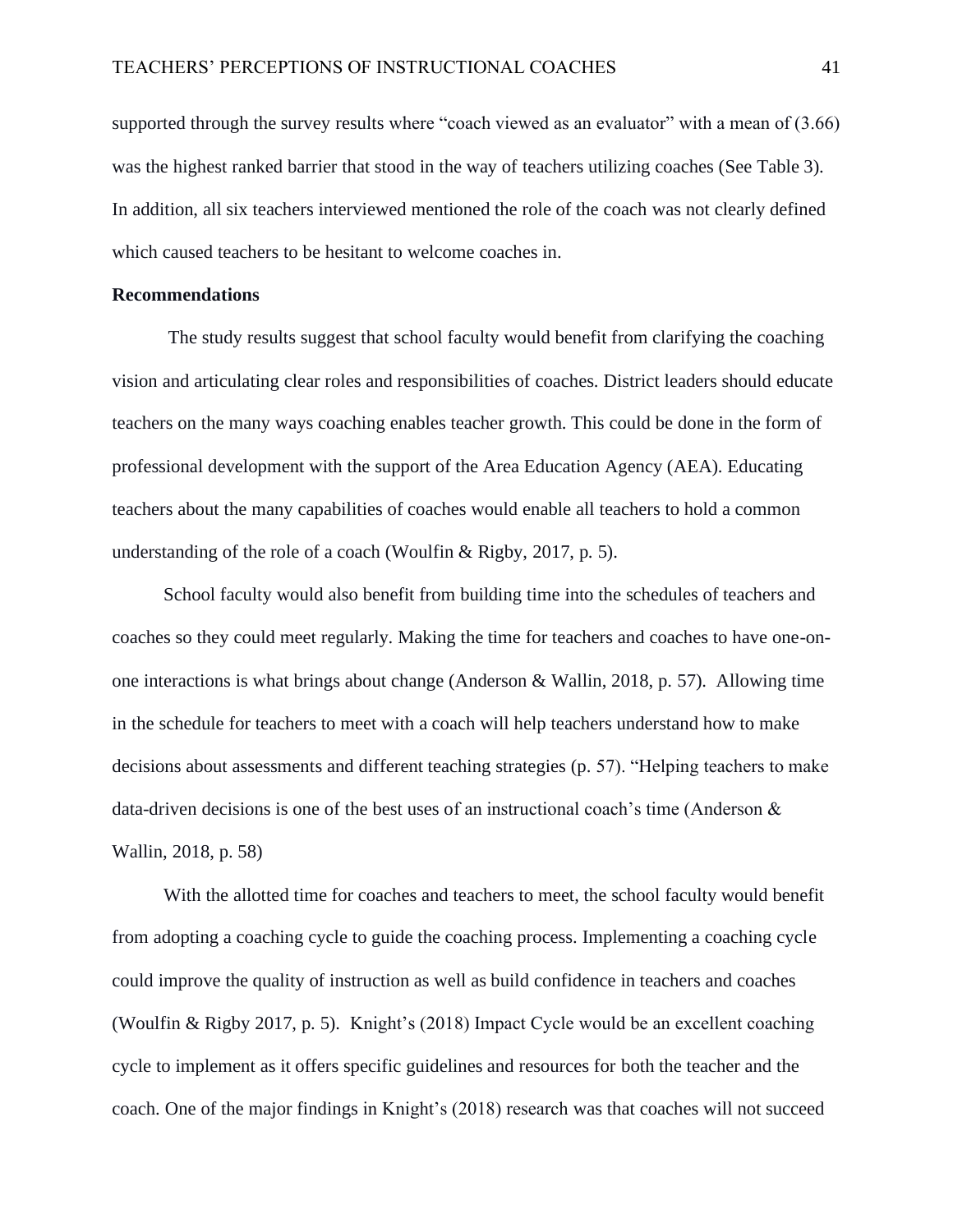unless teachers and coaches both clearly see what is happening in the classroom (p. 27). Allowing time for teachers to plan with coaches regularly will help both the teacher and the coach to gather a clear picture of the reality which would establish a baseline for growth. (Knight, 2018, p. 27).

## **Limitations**

Results of this study are limited by the size and diversity of the participating school district. The size of the single school district was relatively small compared to neighboring districts which may have impacted the teachers' experiences working with a coach. In addition, instructional coaching models tend to vary from district to district and site to site. Lastly, the researcher of this study worked as a coach in the same building as the participants, which may have impacted their responses.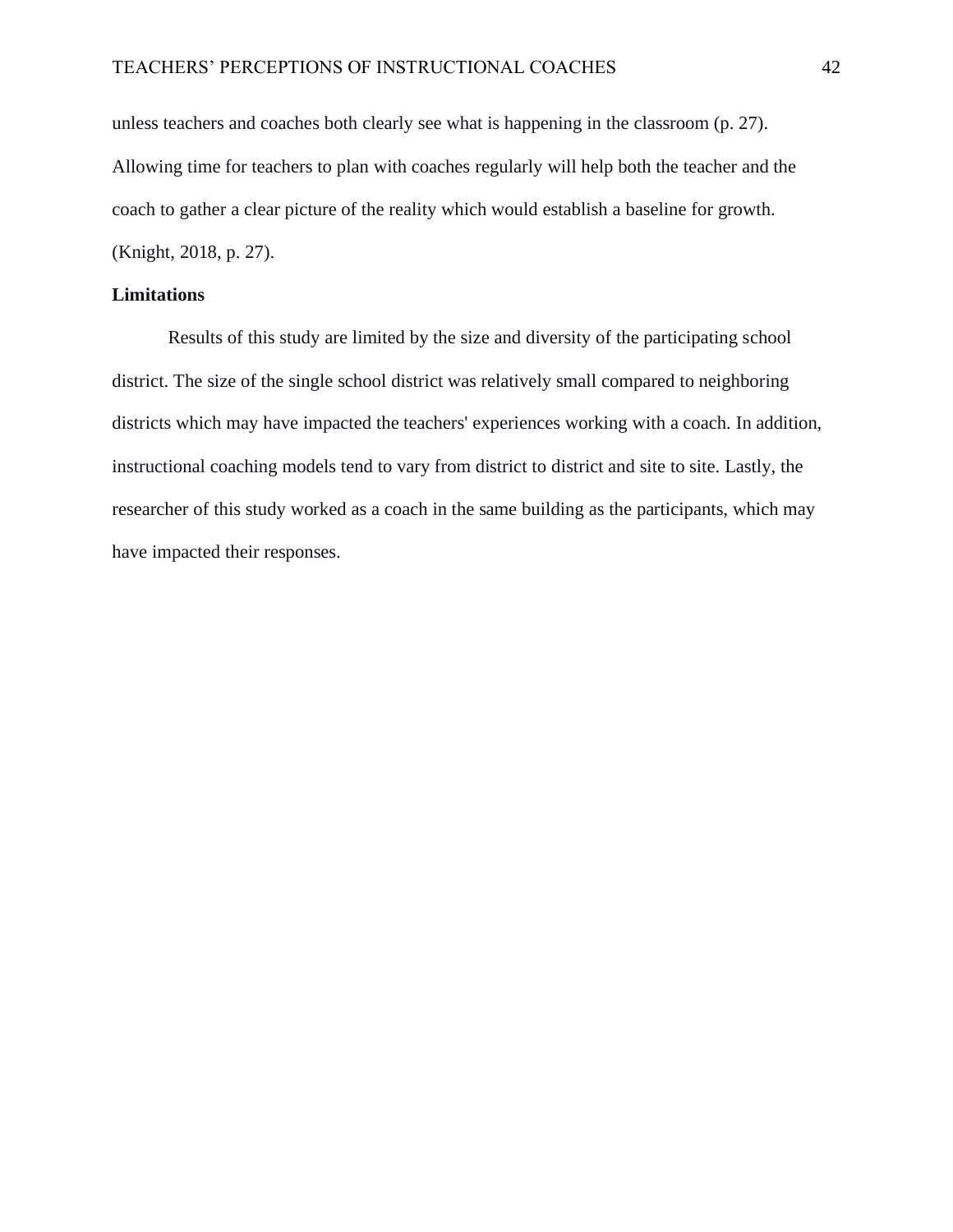#### **References**

- Aguilar, E. (2013, March 25). *How coaching can impact teachers, principals, and students*. Edutopia. Retrieved November 29, 2021, from https://www.edutopia.org/blog/coachingimpact-teachers-principals-students-elena-aguilar.
- Anderson, V., & Wallin, P. (2018). Instructional coaching: Enhancing instructional leadership in schools. *National Teacher Education Journal*, *11*, 53–60.
- DeWitt, P. (2020, December 8). *Six obstacles facing instructional coaches (opinion)*. Education Week. Retrieved October 21, 2021, fro[m](https://www.edweek.org/education/opinion-6-obstacles-facing-instructional-coaches/2020/01) [https://www.edweek.org/education/opinion-6](https://www.edweek.org/education/opinion-6-obstacles-facing-instructional-coaches/2020/01) [obstacles-facing-instructional-coaches/2020/01](https://www.edweek.org/education/opinion-6-obstacles-facing-instructional-coaches/2020/01)
- Heineke, S., & Polnick, B. (2013, June). *Pave the way for coaches*. Learning Forward. Retrieved October 21, 2021, from [https://learningforward.org/journal/june-2013-vol-34-no-3/pave](https://learningforward.org/journal/june-2013-vol-34-no-3/pave-way-coaches/)[way-coaches/.](https://learningforward.org/journal/june-2013-vol-34-no-3/pave-way-coaches/)
- Ippolito, J., & Bean, R. (2019). A principal's guide to supporting instructional coaches. *A Culture of Coaching*, *77*(3), 1–6. Retrieved April 9, 2022, from [https://www.neisd.net/cms/lib/TX02215002/Centricity/Domain/7376/A%20Principals%20](https://www.neisd.net/cms/lib/TX02215002/Centricity/Domain/7376/A%20Principals%20Guide%20to%20Supporting%20Instructional%20Coaching%20Educational%20Leadership.pdf) [Guide%20to%20Supporting%20Instructional%20Coaching%20Educational%20Leadershi](https://www.neisd.net/cms/lib/TX02215002/Centricity/Domain/7376/A%20Principals%20Guide%20to%20Supporting%20Instructional%20Coaching%20Educational%20Leadership.pdf) [p.pdf](https://www.neisd.net/cms/lib/TX02215002/Centricity/Domain/7376/A%20Principals%20Guide%20to%20Supporting%20Instructional%20Coaching%20Educational%20Leadership.pdf)
- Kelly, M., & Knight, J. (2019, December 5). *Seven success factors for great instructional coaching*. Instructional Coaching Group. Retrieved October 21, 2021, from https://www.instructionalcoaching.com/seven-success-factors-for-great-instructionalcoaching/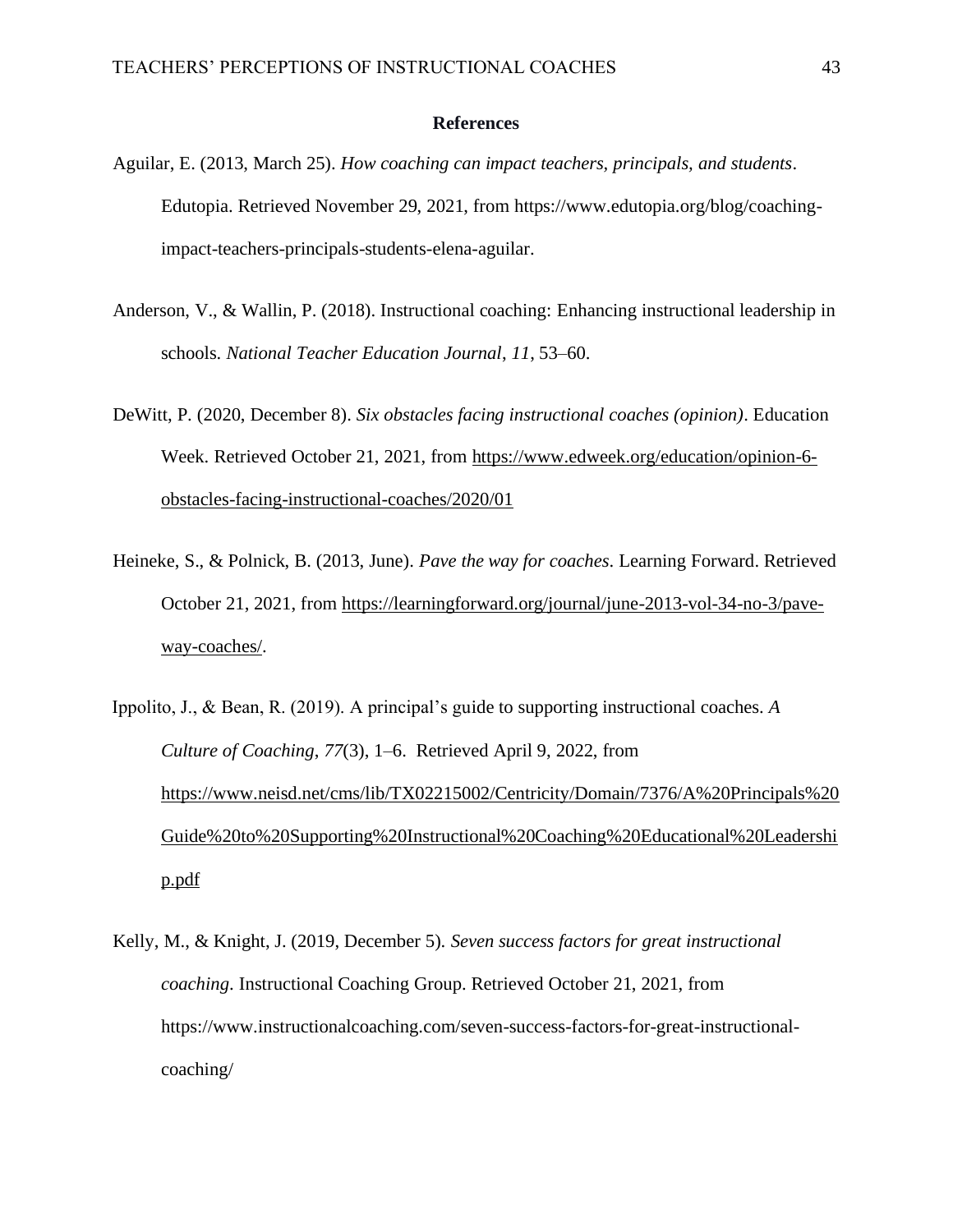- Knight, J. (2019). *AASA/American Association of School Administrators.* The School Superintendents Association. Retrieved October 21, 2021, fro[m](https://www.aasa.org/schooladministratorarticle.aspx?id=9584) <https://www.aasa.org/schooladministratorarticle.aspx?id=9584>
- Knight, J. (2018). *The impact cycle: What instructional coaches should do to foster powerful improvements in teaching*. Corwin, A Sage Company.
- Knight, J. (2009). What can we do about teacher resistance? *Phi Delta Kappan*, *90*(7), 508–513[.](https://doi.org/10.1177/003172170909000711) <https://doi.org/10.1177/003172170909000711>
- Knight, J. (2007a). What is partnership philosophy? In *Instructional coaching: A partnership approach to improving instruction* 37-55. Corwin Press.
- Knight, J. (2007b). Why Coaching? In *Instructional coaching: A partnership approach to improving instruction* 1-17. Corwin Press.
- Knight, J., Hoffman, A., Harris, M., & Thomas, S. (2020). The life-changing magic of the instructional playbook. In *The instructional playbook: The missing link for translating research into practice* (pp. 1–15). ASCD.
- Knight, J., Knight, J. R., & Carlson, C. (2016). *The Reflection Guide to better conversations: Coaching ourselves and each other to be more credible, caring, and connected*. Corwin.
- Mangin, M. M., & Stoelinga, S. R. (2010). The future of instructional teacher leader roles. *The Educational Forum*, *74*(1), 49–62. https://doi.org/10.1080/00131720903389208
- Mason, L. (2007). Teachers' Perceptions about instructional coaches. *The Corinthian, 8*(6), 73- 86*.*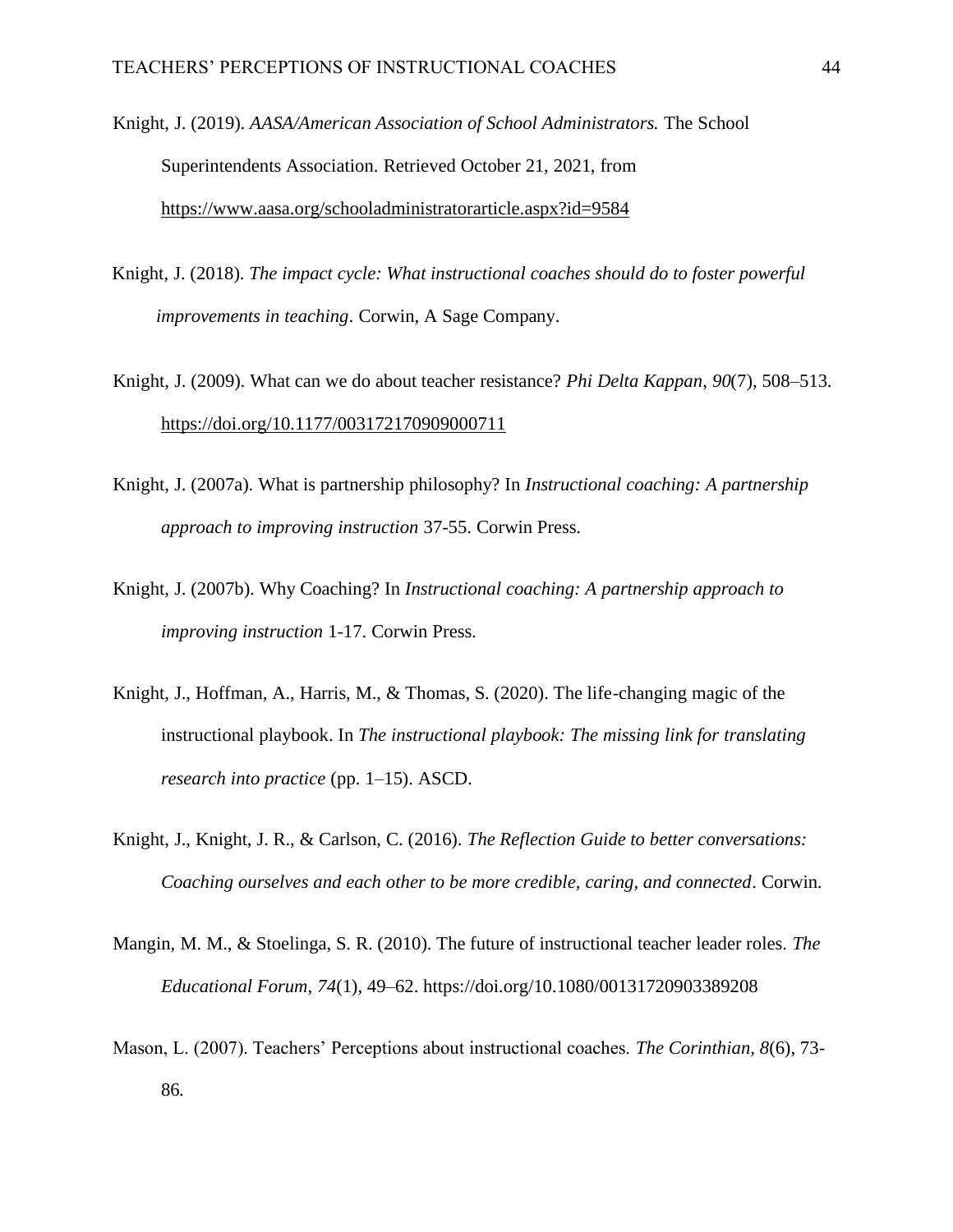- Mulder, C. (2016). *Teacher retention at a tribal school*. Master of Education Program Theses. 96. Retrieved April 9, 2022, from https://digitalcollections.dordt.edu/med\_theses/96
- Walkowiak, T. A. (2016). Five essential practices for communication: The work of instructional coaches. *The Clearing House: A Journal of Educational Strategies, Issues and Ideas*, *89*(1), 14–17[.](https://doi.org/10.1080/00098655.2015.1121121) <https://doi.org/10.1080/00098655.2015.1121121>

Wall, H., & Palmer, M. (2015). Courage to love. *The Reading Teacher*, *68*(8), 627–635[.](https://doi.org/10.1002/trtr.1353) <https://doi.org/10.1002/trtr.1353>

- Woulfin, S. L., & Rigby, J. G. (2017). Coaching for coherence: How instructional coaches lead change in the evaluation era. *Educational Researcher*, *46*(6), 323–328[.](https://doi.org/10.3102/0013189x17725525) <https://doi.org/10.3102/0013189x17725525>
- Zwart, R. C., Wubbels, T., Bergen, T., & Bolhuis, S. (2009). Which characteristics of a reciprocal peer coaching context affect teacher learning as perceived by teachers and their students? *Journal of Teacher Education*, *60*(3), 243–257[.](https://doi.org/10.1177/0022487109336968) [https://doi.org/10.1177/0022487109336968.](https://doi.org/10.1177/0022487109336968)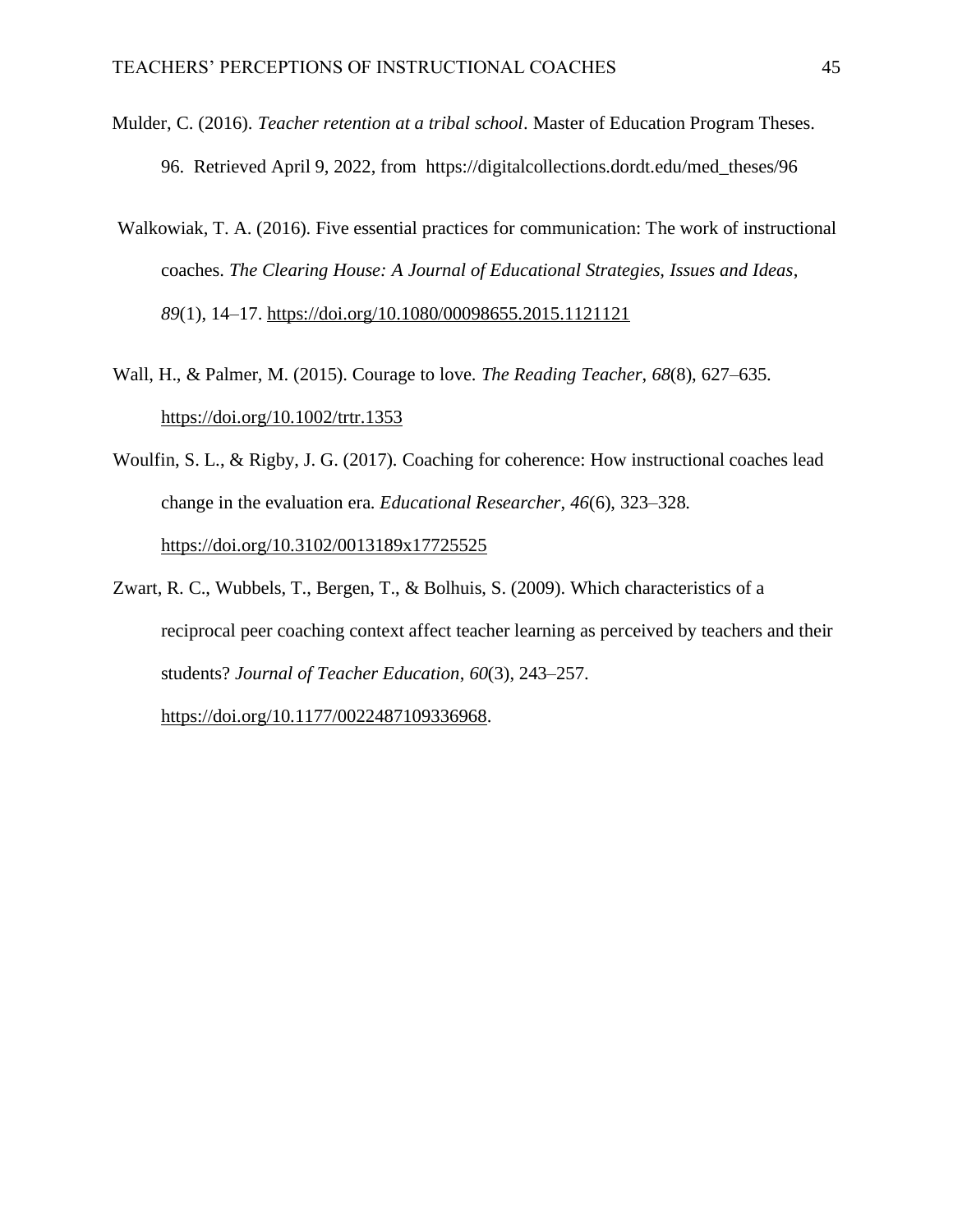## **Appendix A**

## **Survey**

The purpose of this survey is to gain a better understanding of what potential barriers stand in the way of teachers utilizing instructional coaches as well as what strategies might be available to break down coaching barriers to improve the relationships with teachers and increase teacher implementation of this proven practice. Please read the questions carefully and select the option that most accurately describes your experience.

- 1. **Which best describes your teaching position:**
- 1. K-5th
- 2. 6th-8th
- 3. 9th-12th

## **2. Which best describes your teaching experiences?**

- 1. 1-5 years
- 2. 6 -10 or more
- 3. 10 plus years

## **3. In your teaching career, have you worked directly with an instructional coach**

- 1. Yes
- 2. No

## **4. Do you support the use/need of instructional coaches in the building?**

- 1. Do not support
- 2. Slightly support
- 3. Support
- 4. Fully support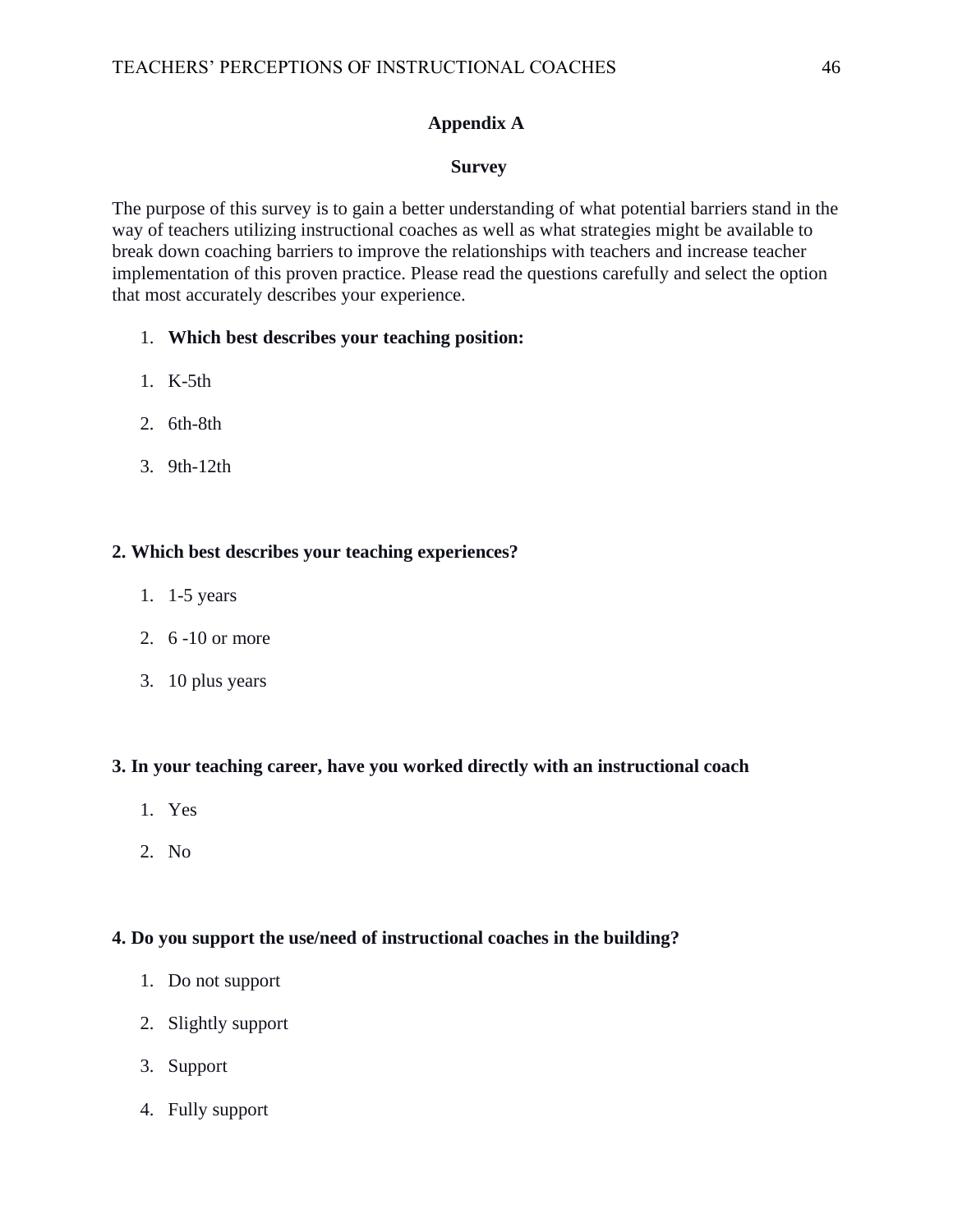| <b>Reason</b>                                                             | <b>Strongly</b><br>Agree $(5)$ | Agree (4) | <b>No Opinion</b><br>(3) | Disagree (2) | <b>Strongly</b><br>Disagree (1) |
|---------------------------------------------------------------------------|--------------------------------|-----------|--------------------------|--------------|---------------------------------|
| Needed help<br>with a strategy                                            |                                |           |                          |              |                                 |
| My principal<br>recommended it                                            |                                |           |                          |              |                                 |
| The<br>instructional<br>coach was<br>teaching<br>something<br>interesting |                                |           |                          |              |                                 |
| Struggling with<br>student<br>engagement                                  |                                |           |                          |              |                                 |
| Needed help<br>reaching a<br>personal goal<br>for the<br>classroom        |                                |           |                          |              |                                 |

## 5. **Reasons someone might take advantage of an instructional coach are**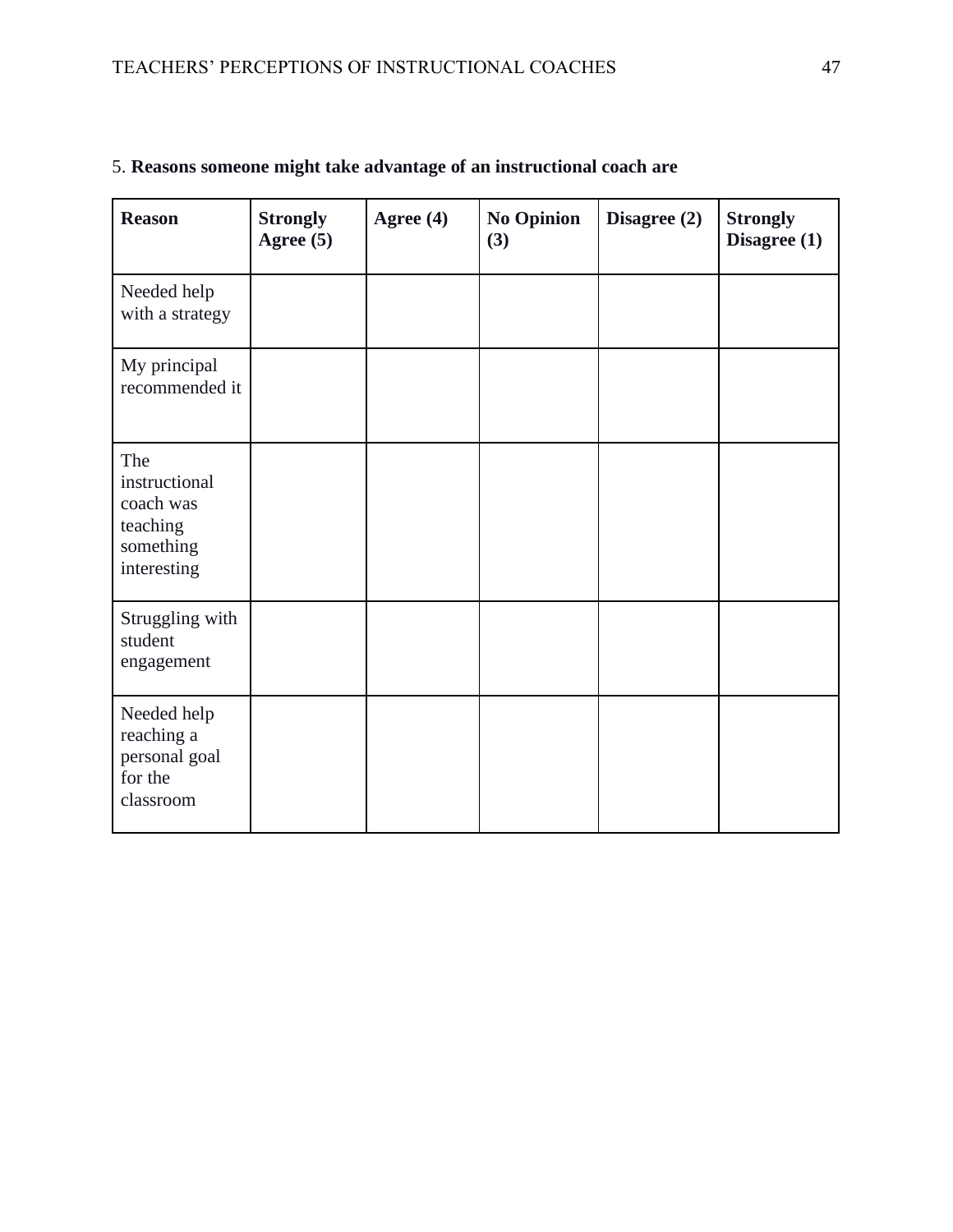## **6. The benefits of being coached are**

| <b>Benefits</b>                                   | <b>Strongly</b><br>Agree $(5)$ | Agree (4) | No opinion<br>(3) | Disagree (2) | <b>Strongly</b><br>Disagree $(1)$ |
|---------------------------------------------------|--------------------------------|-----------|-------------------|--------------|-----------------------------------|
| Learning a<br>new strategy                        |                                |           |                   |              |                                   |
| Availability of<br>resources from<br>coach        |                                |           |                   |              |                                   |
| Getting<br>Immediate<br>feedback                  |                                |           |                   |              |                                   |
| Coach's<br>modeling of<br>lessons in<br>classroom |                                |           |                   |              |                                   |
| Availability of<br>help when<br>needed            |                                |           |                   |              |                                   |
| Feeling of<br>collegiality                        |                                |           |                   |              |                                   |
| Continuous<br>learning<br>opportunities           |                                |           |                   |              |                                   |
| One-on-one<br>help                                |                                |           |                   |              |                                   |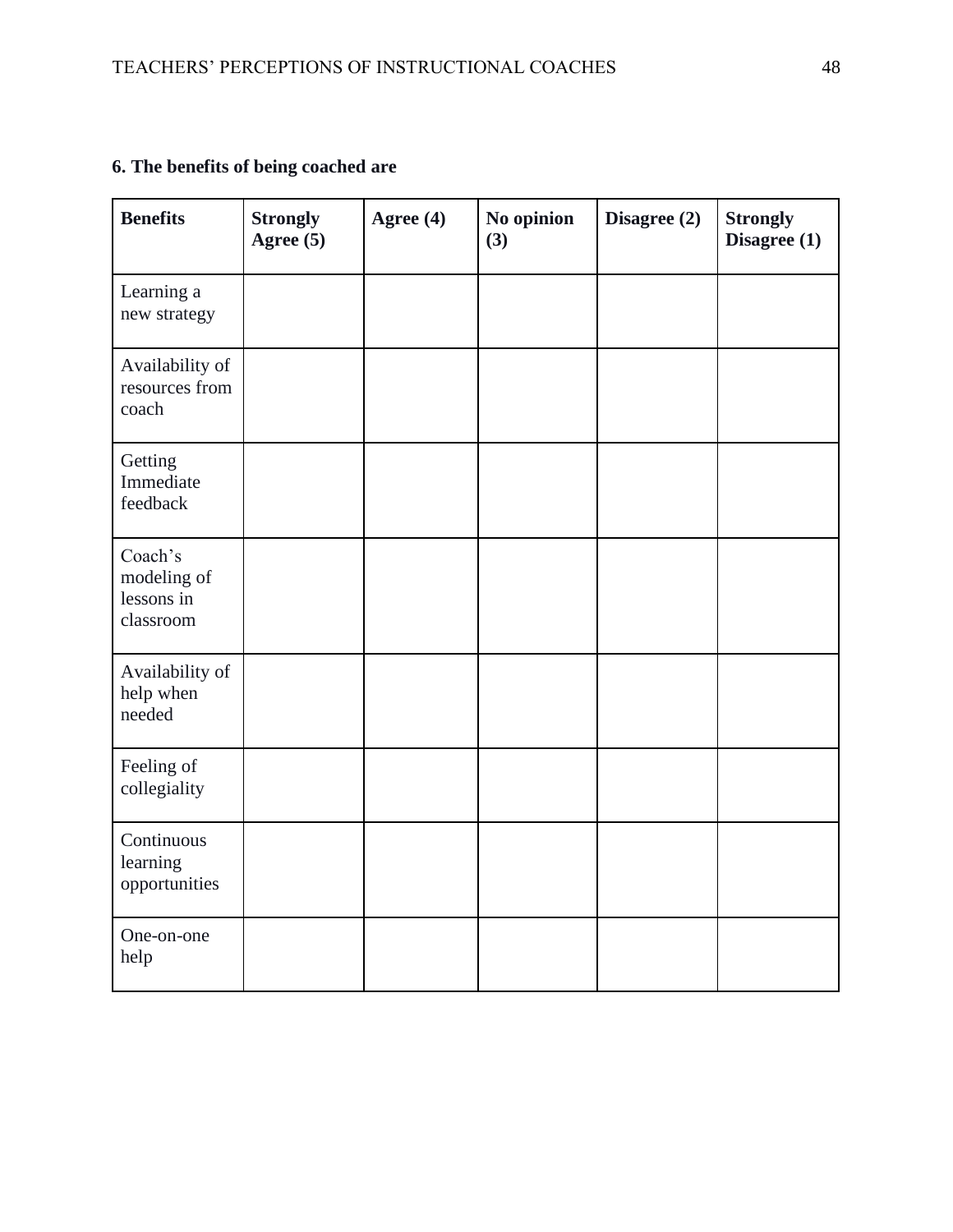| <b>Reason</b>                           | <b>Strongly</b><br>Agree (5) | Agree (4) | <b>No Opinion</b><br>(3) | Disagree $(2)$ | <b>Strongly</b><br>Disagree (1) |
|-----------------------------------------|------------------------------|-----------|--------------------------|----------------|---------------------------------|
| Misunderstanding<br>of the role         |                              |           |                          |                |                                 |
| Lack of trust                           |                              |           |                          |                |                                 |
| Not seen as a dyad<br>partnership       |                              |           |                          |                |                                 |
| Coach not a<br>credible Source          |                              |           |                          |                |                                 |
| Coach viewed as an<br>evaluator         |                              |           |                          |                |                                 |
| Coach not properly<br>trained/qualified |                              |           |                          |                |                                 |

## **7. Barriers that stand in the way of teachers utilizing coaches are**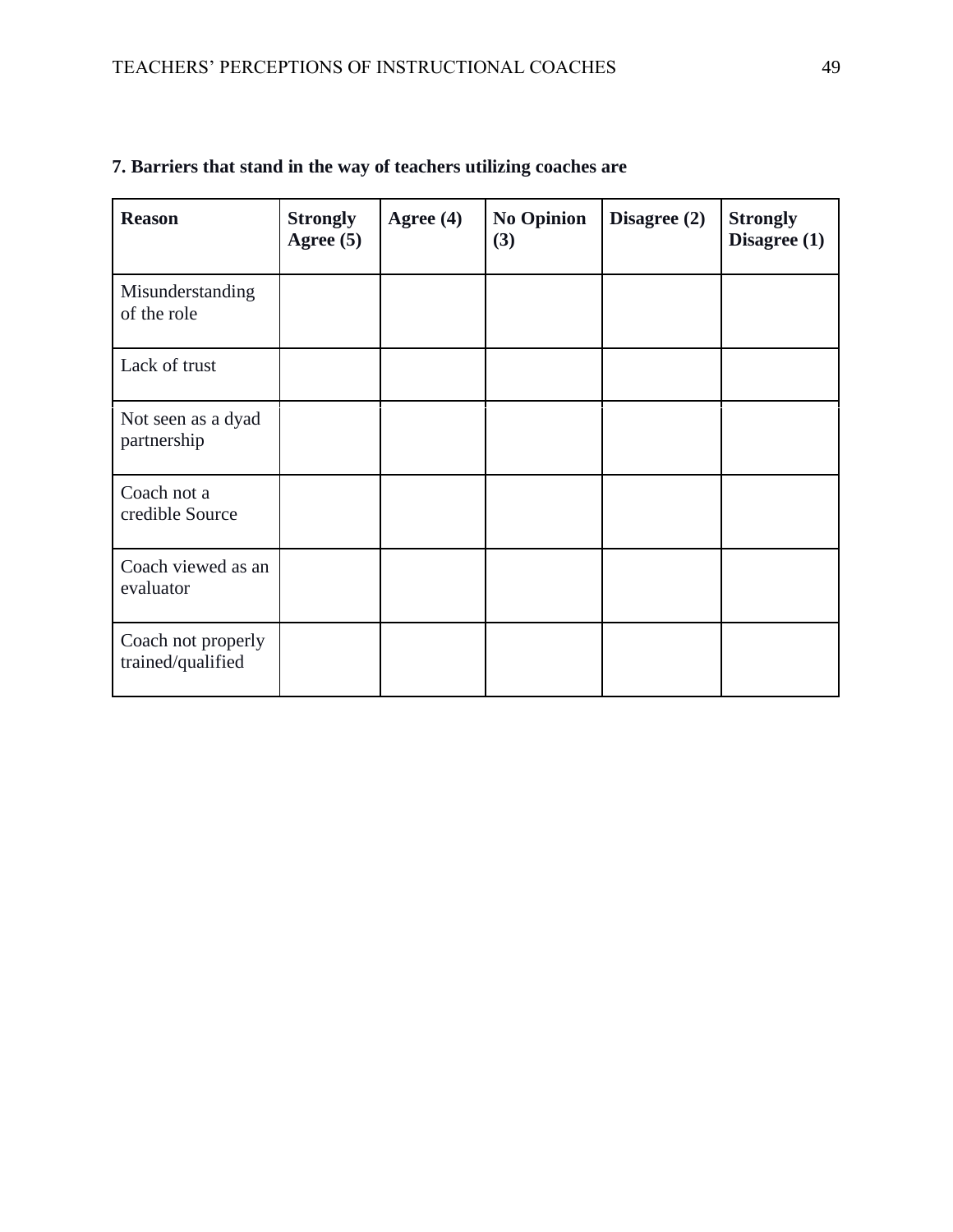| <b>Reason</b>                                                                           | <b>Strongly</b><br>Agree (5) | Agree (4) | <b>No Opinion</b><br>(3) | Disagree (2) | <b>Strongly</b><br>Disagree (1) |
|-----------------------------------------------------------------------------------------|------------------------------|-----------|--------------------------|--------------|---------------------------------|
| Training for<br>coaches                                                                 |                              |           |                          |              |                                 |
| Outlining the<br>role of the coach                                                      |                              |           |                          |              |                                 |
| Improving<br>communication                                                              |                              |           |                          |              |                                 |
| Creating a<br>partnership<br>approach with<br>the teacher                               |                              |           |                          |              |                                 |
| Developing a<br>coaching process                                                        |                              |           |                          |              |                                 |
| Creating an<br>instructional<br>playbook                                                |                              |           |                          |              |                                 |
| <b>Building more</b><br>time in the<br>schedule for<br>teachers to work<br>with a coach |                              |           |                          |              |                                 |

## **8. Ways to improve the coaching experience?**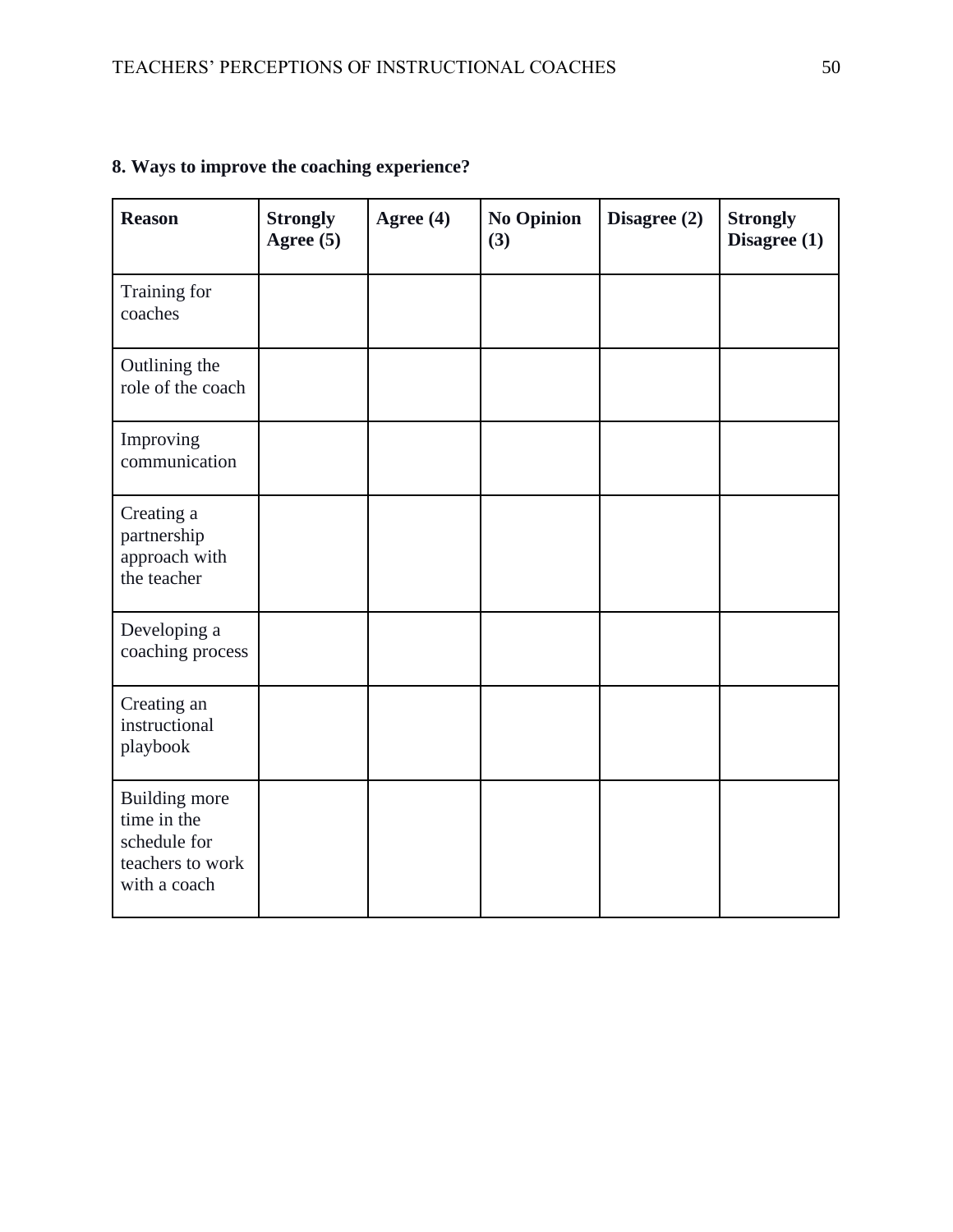## **Appendix B**

## **Interview Questions**

- 1. Tell me about your teaching background.
	- How many years have you been teaching?
	- How many years have you been teaching in your current district?
	- What grade levels have you taught?
	- What grade level are you currently teaching?
	- What motivated you to become a teacher?
- 2. What do you see as the role or job responsibilities of the instructional coach?
- 3. What are the benefits of having an instructional coach in your school?
- 4. Describe your experience working with an instructional coach, has working with a coach impacted your practice? (If yes, in what ways?)
- 5. Why do you think that some teachers may feel hesitant or feel anxious when it comes to working with a coach?
- 6. How do you think the coaching program could be improved?
- 7. Is there anything that you would like to add with regard to the coaching program in your district?